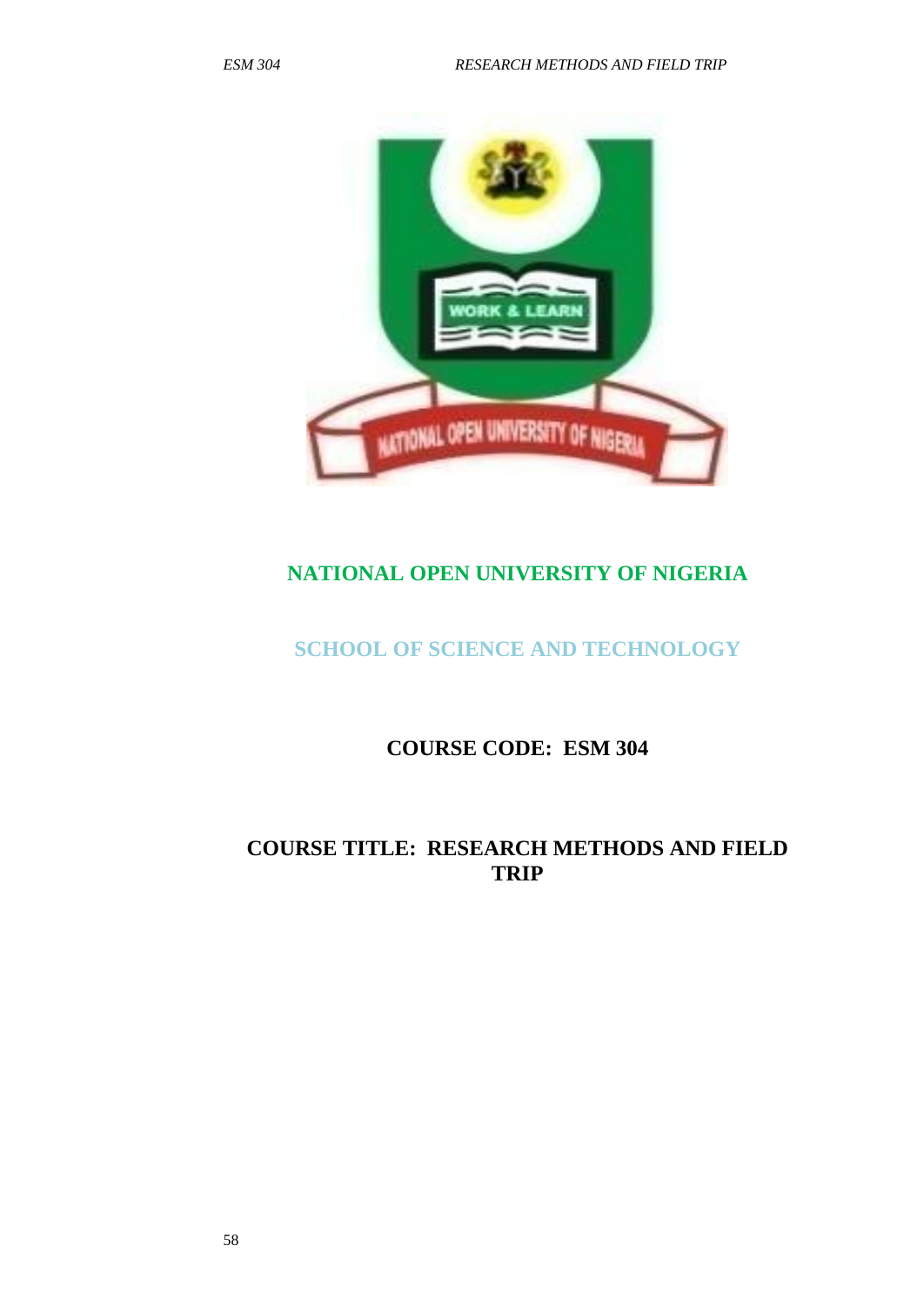# **COURSE GUIDE**

## **ESM 304 RESEARCH METHODS AND FIELD TRIP**

.

**Course Team** Dr. G. Ekop (Course Developer/Writer) - UNILAG Dr. (Mrs.) I. Nwokoro (Course Editor) -UNILAG Ms. C. Medupin (Course Coordinator)-NOUN Prof. T. K. Obidairo (Programme Leader) -NOUN

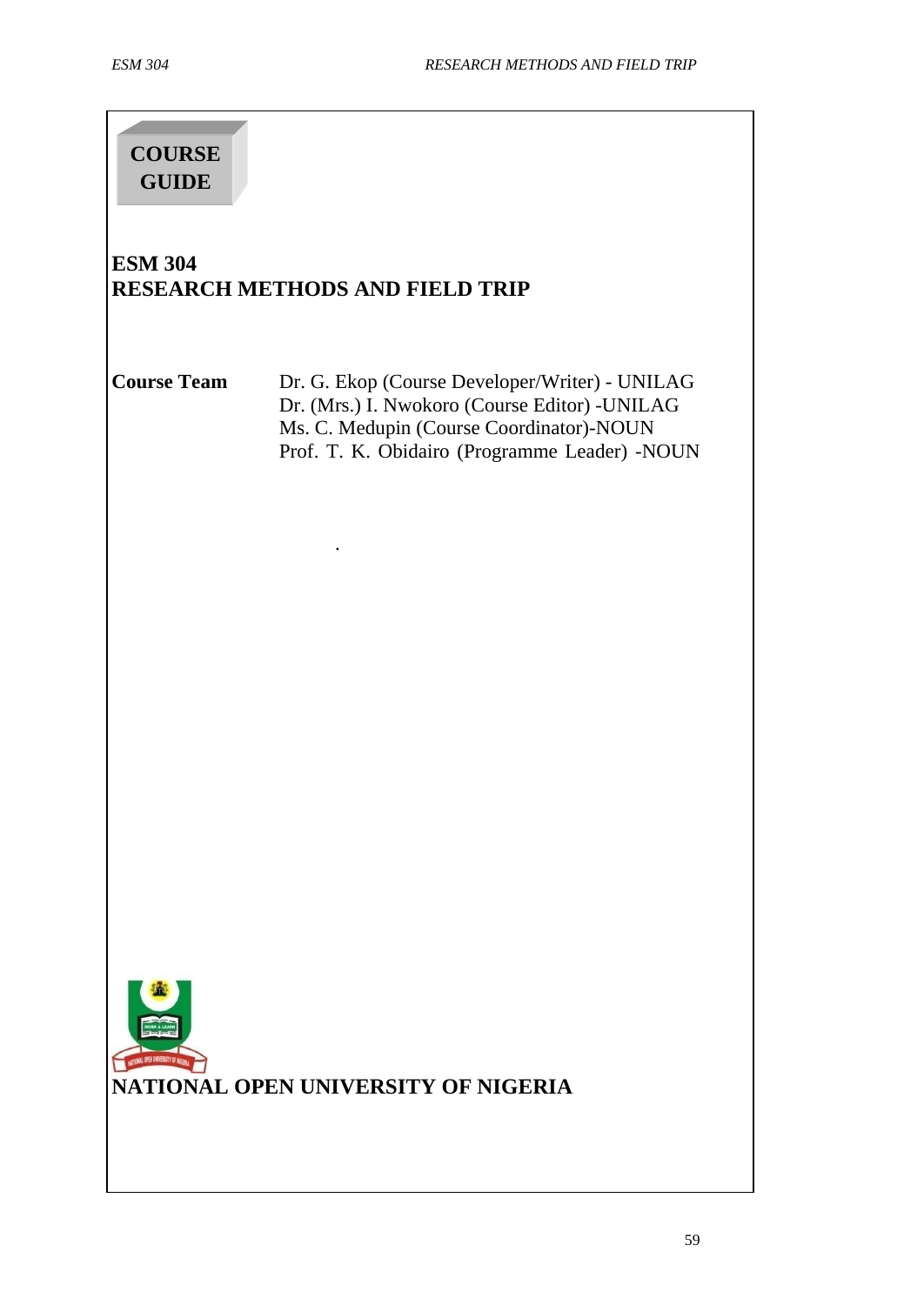National Open University of Nigeria **Headquarters** 14/16 Ahmadu Bello Way Victoria Island, Lagos

Abuja Office 5 Dar es Salaam Street Off Aminu Kano Crescent Wuse 11, Abuja

e-mail: [centralinfo@nou.edu.ng](mailto:centralinfo@nou.edu.ng) URL: [www.nou.edu.ng](http://www.nou.edu.ng/)

Published by National Open University of Nigeria

Printed 2014

ISBN: 978-058-330-0

All Rights Reserved

Printed by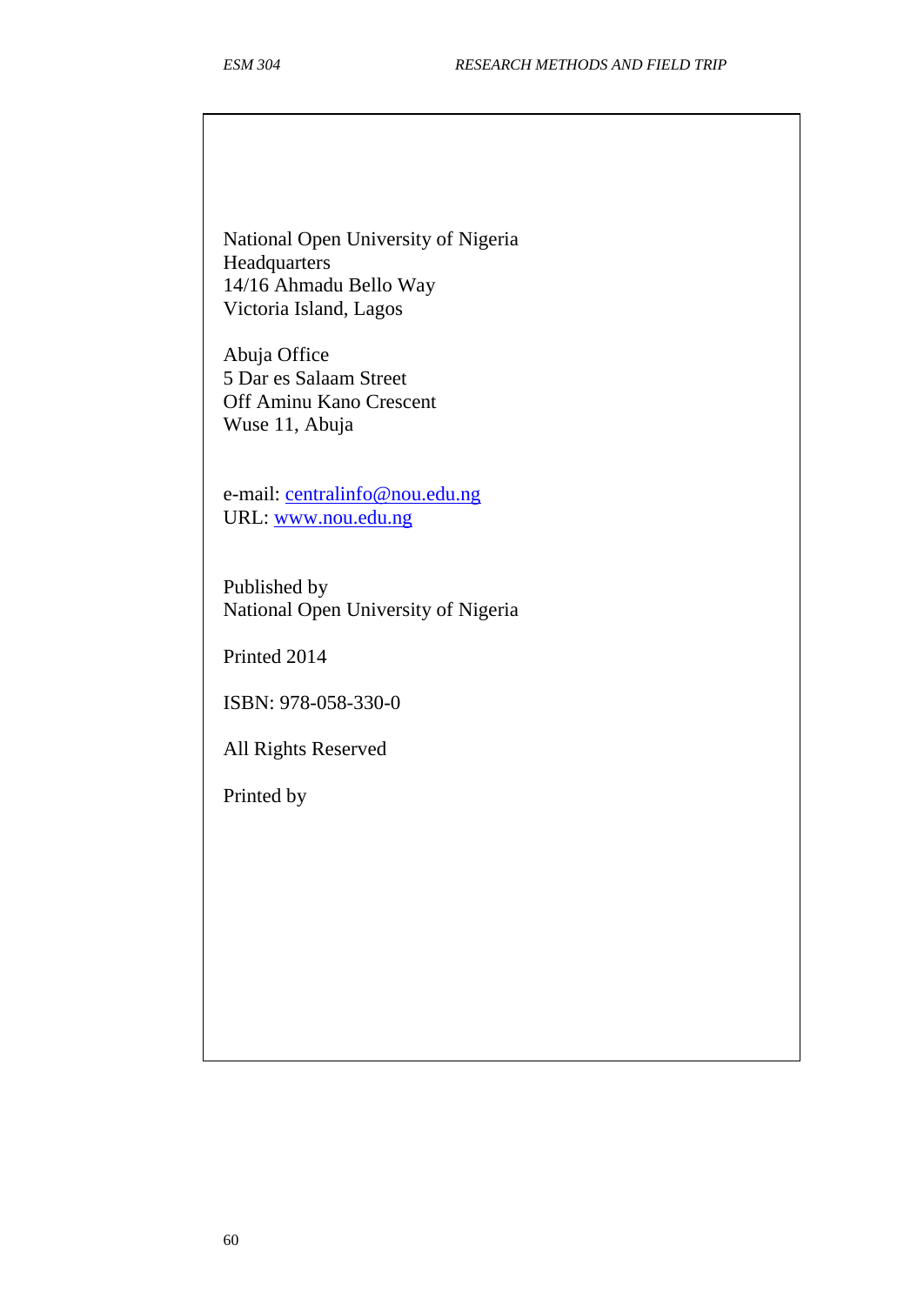# **CONTENTS PAGE**

| 1V               |
|------------------|
| 1V               |
| vi               |
| vi               |
| vii              |
| vii              |
| vii              |
| viii             |
| V <sub>111</sub> |
| viii             |
| viii             |
| 1X               |
| 1X               |
| 1X               |
| ix               |
| iv               |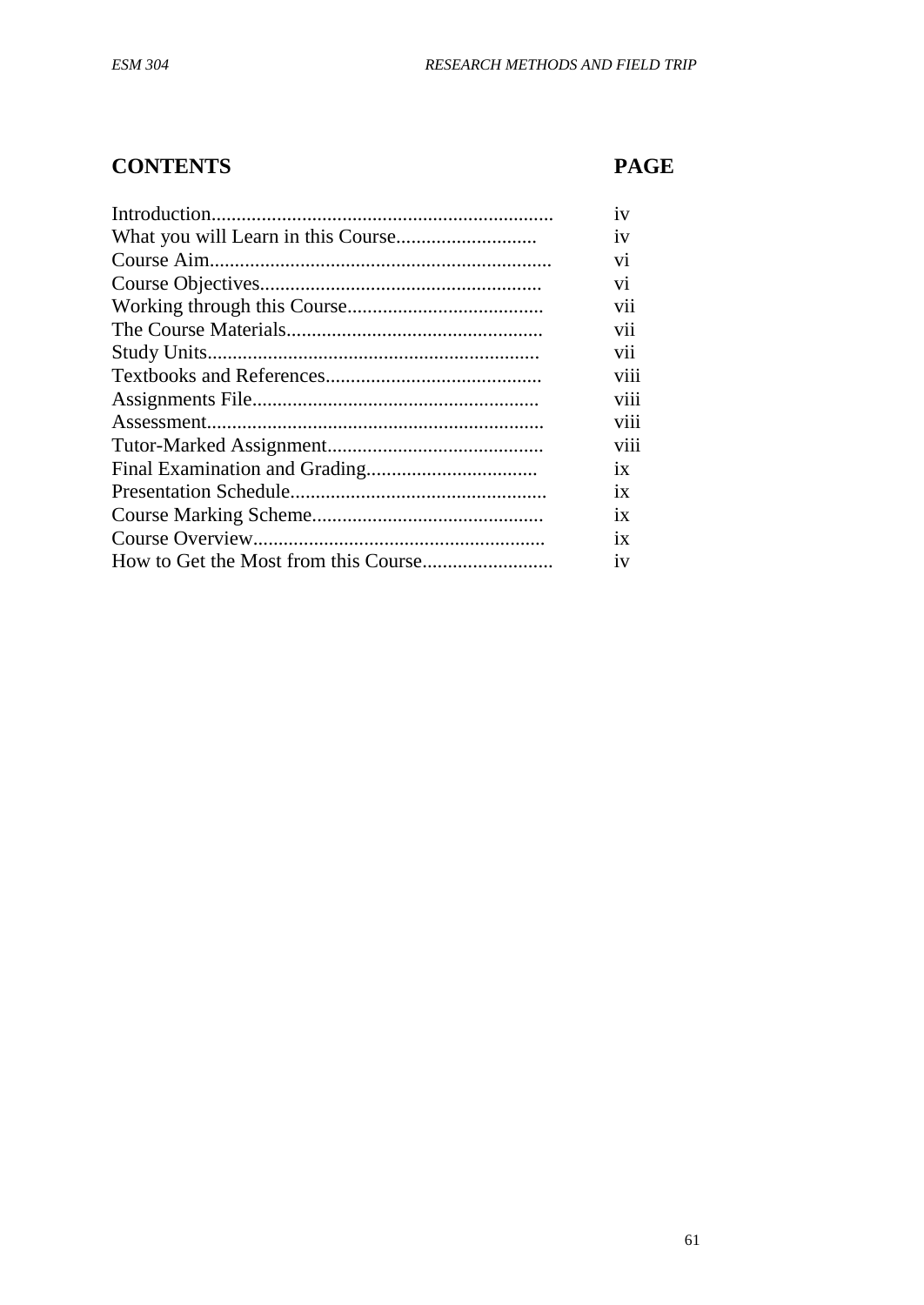#### **INTRODUCTION**

For much of the twentieth century, environmentalists are concerned with a wide range of contemporary physical and human space and into their past arrangement in so far as they could be documented, the methods they used to explain, model, and predict different aspects of technologies and theoretical perspective that emerged in the later decades of the  $20<sup>th</sup>$  century helped to redefine the objects of environmental inquiry and extend the methods in the use for collecting and analysing data. In environmental studies, data availability increased dramatically after earth observation satellites were launched in the 1970's. At about the same time, other scholars began to seek alternative s to using spatial analytic (that is, quantitative, objective, and scientific) methods to explain, represent, and understand human actions and landscapes.

The course guide, therefore, tells you briefly what this course is all about, the types of course materials to be used, what you are expected to know in each unit, and how to work through the course material. It suggests the general guidelines and also emphasises the need for selfassessment and tutor marked assignment. There are also tutorial classes that are linked to this course and students are advised to attend.

#### **WHAT YOU WILL LEARN IN THIS COURSE**

The overall purpose of this course (research methods and field trip) is to put you through how scientific enquiries are carried out in environmental science and resource management.

There are several ways of obtaining answers to the existing environmental problems and questions. These methods range from the fairly informal sources based upon clinical impressions to the strictly scientific, adhering to the conventional expectations of scientific procedures. Research is one of these ways: when you say that you are undertaking a research study to find out answers to environmental questions, you are implying that the process: is being undertaken within a framework of set of principles; use procedures, methods and techniques that have been tested for their validity and reliability; and is designed to be unbiased and objective.

In distance learning, the study units replace the university lecturer. This is one of the huge advantages of distance learning mode; you can read and work through specially designed study materials at your own pace and at a time and place that suit you best. Think of it as reading from the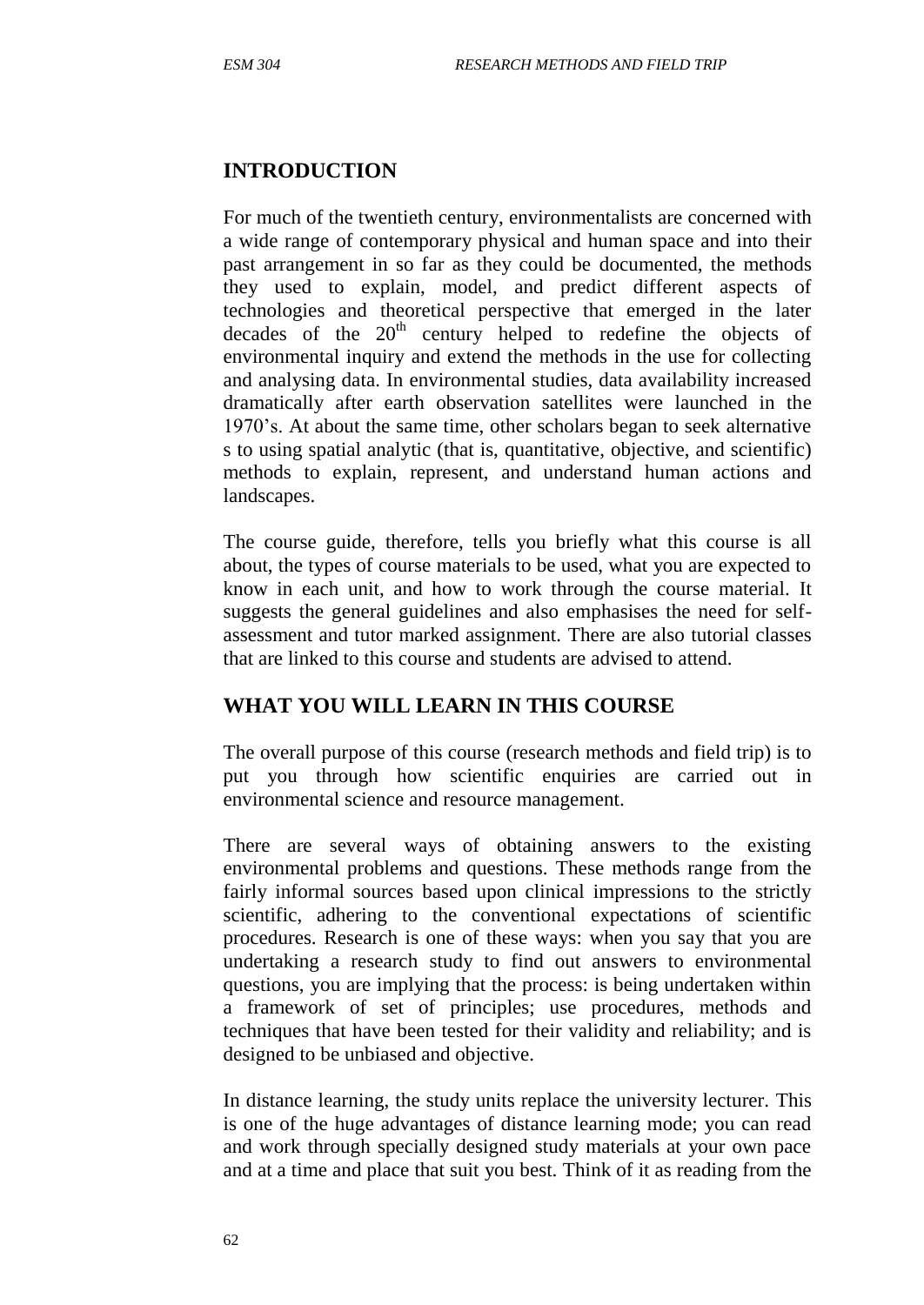teacher, the study guide tells you what to read, when to read and the relevant texts to consult. You are provided exercises at appropriate points, just as a lecturer might give you an in-class exercise.

Each of the study units follows a common format. The first item is an introduction to the subject matter of the unit and how a particular unit is integrated with the other units and the course as a whole. Next to this is a set of learning objectives. These learning objectives are meant to guide your studies. The moment a unit is finished, you must go back and check whether you have achieved the objectives. If this is made a habit, then you will significantly improve your chances of passing the course. The main body of the units also guides you through the required readings from other sources. This will usually be either from a set book or from other sources.

Self- assessment exercises are provided throughout the unit, to aid personal studies and answers are provided at the end of the unit. Working through these self tests will help you to achieve the objectives of the unit and also prepare you for tutor- marked assignments and examinations. You should attempt each self test as you encounter them in the units.

Your tutor will mark and comment on your assignments, keep a close watch on your progress and on any difficulties you might encounter and provide assistance to you during the course. You must mail your tutor marked assignment to your tutor well before the due date. At least two working days are required for this purpose. They will be marked by your tutor and returned to you as soon as possible.

Do not hesitate to contact your tutor by telephone, e-mail or discussion board if you need help. The following might be circumstances in which you would find help necessary: contact your tutor if:

- You do not understand any part of the study units or the assigned readings.
- You have difficulty with the self test or exercise.
- You have questions or problems with an assignment, with your tutor's comments on an assignment or with the grading of an assignment.

You should try your best to attend the tutorials. This is the only chance to have face to face contact with your tutor and ask questions which are answered instantly. You can raise any problem encountered in the course of your study. To gain the maximum benefit from the course tutorials, prepare a question list before attending them.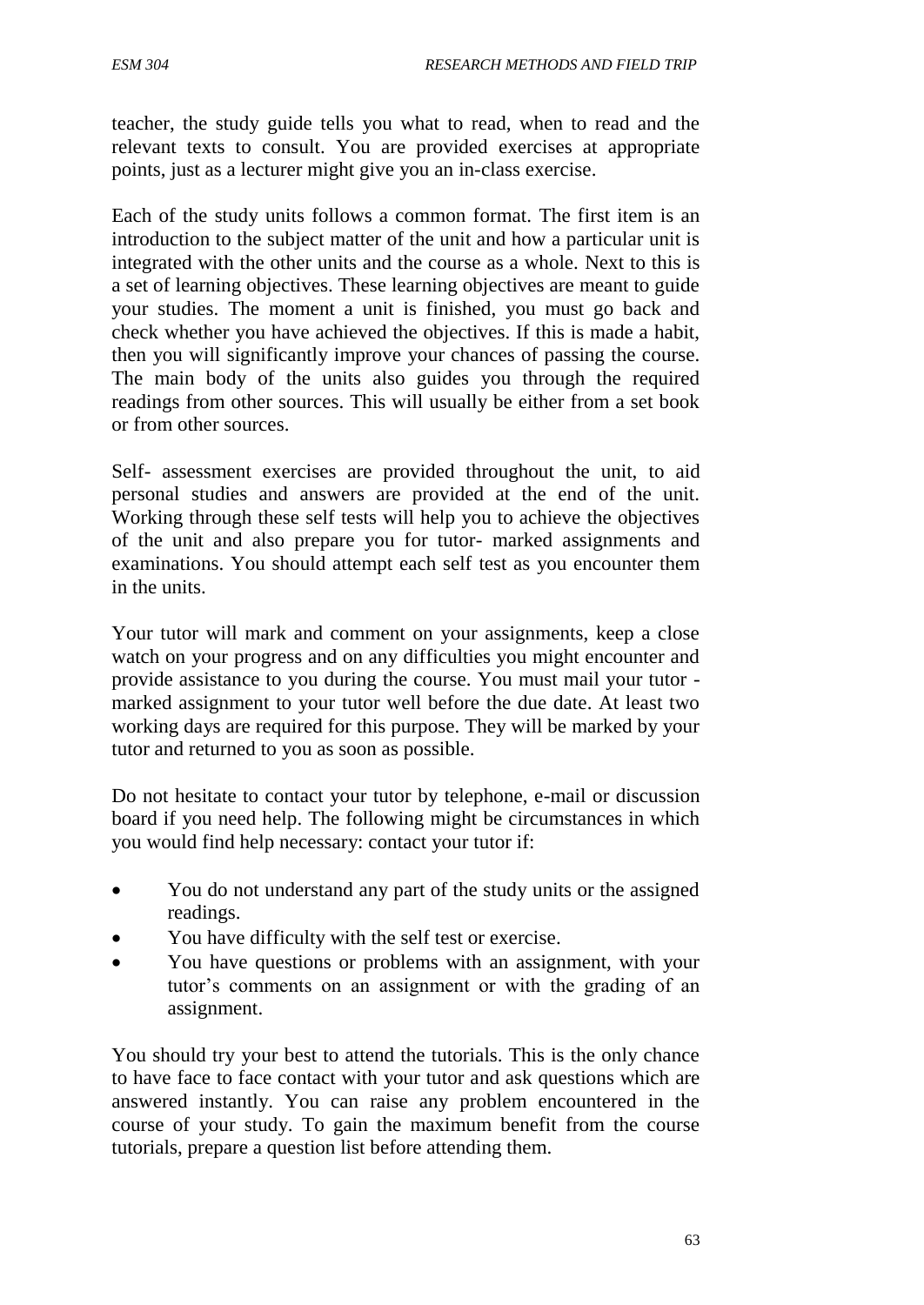## **COURSE AIM**

The aim of the course is to give you a better understanding of research method and field trip education. Not forgetting the development and techniques of research methods and field trip in education.

The aim of the course will be achieved by:

- Introducing you to the modern techniques of research methods.
- Explaining the concept of research method and field trip in education.
- Explaining the various factors that affect research method.
- Discussing the main problems of research method.
- Discussing the characteristic and types of research methods.
- Explaining method and strategies in research method and field trips education.
- Providing you with the basic knowledge of practicing research effectively.

#### **COURSE OBJECTIVES**

To achieve the aims set out above, the course sets overall objectives; in addition to each unit has a specific objective. The unit objectives are always included at the beginning of a unit; you should read them before you start working through the unit. You may also want to refer to them during your study of the unit to check on your progress. You should always look at the unit objectives after completing a unit. In this way you can be sure that you have done what was required of you by the unit.

Below are the wider objectives of the course. By meeting these objectives you would have achieved the aims of the course as a whole.

On successful completion of the course, you should be able to:

- define research method and field trips in education
- explain the importance of research in terms of its contributions to the socio-economy of the country
- discuss research as a way of thinking
- write concepts in environmental research
- plan the need for research proposal
- recognise the eight -step-model of research
- explain validity and reliability
- express the role of data analysis in research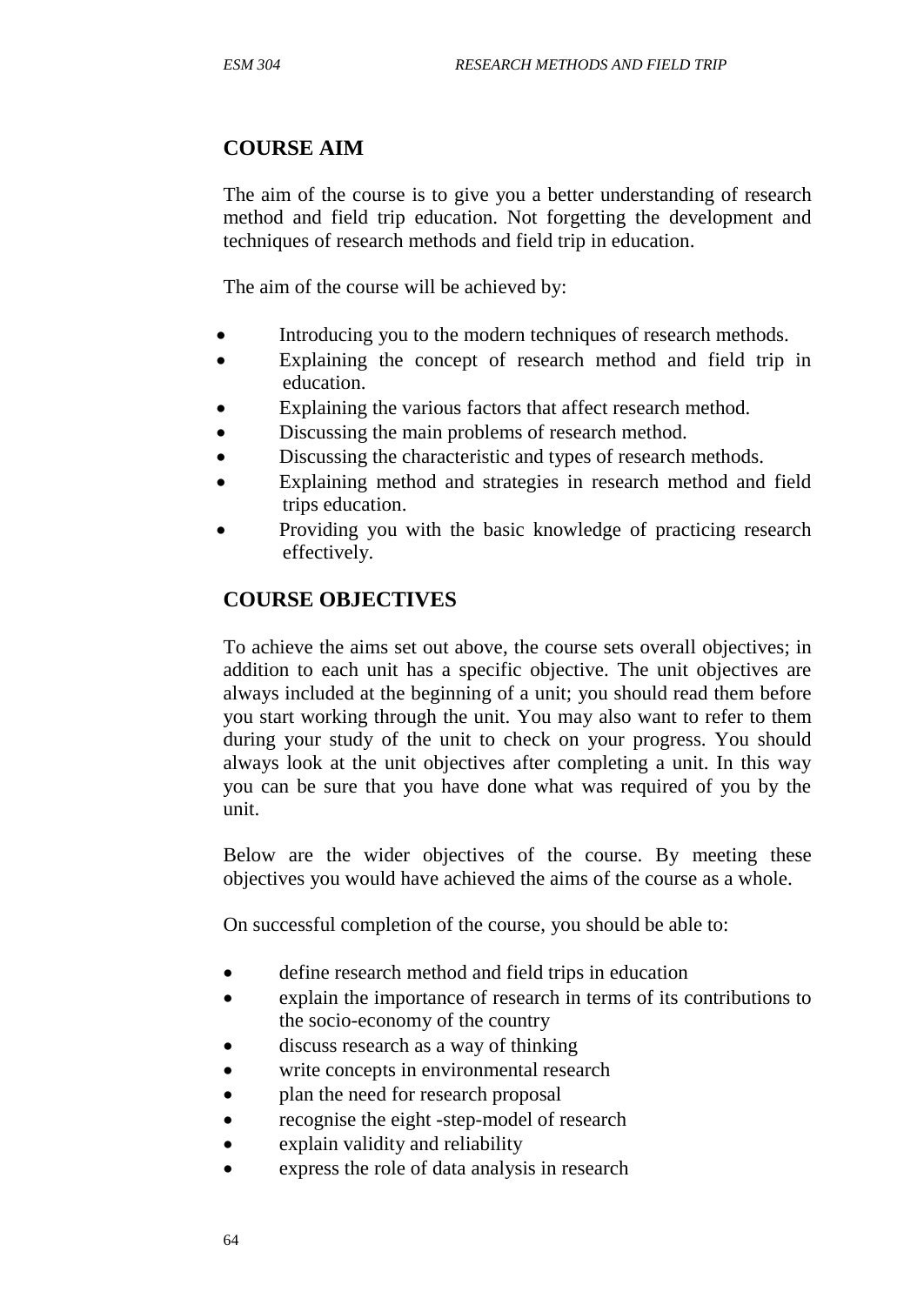- prepare research design
- analyse elements of research method
- propose field trip.

## **WORKING THROUGH THIS COURSE**

To complete this course you are required to read the study the units. Each unit contains self-assessment exercises and at points in the course you are required to submit assignments for assessment purposes. At the end of the course is a final examination. The course should take you about 42 weeks in total to complete. Below, you will find listed all the components of the course, what you have to do and how you should allocate your time to the course and finish successfully on time.

# **COURSE MATERIALS**

Major components of the course are:

- 1. Course Guide
- 2. Study Units
- 3. Textbooks
- 4. Assignment
- 5. Tutorials

# **STUDY UNITS**

There are nine study units in this course as follows:

#### **Module 1**

| Unit 1 | Environmental Research as a Way of Thinking |
|--------|---------------------------------------------|
| Unit 2 | <b>Elements of Research</b>                 |

#### **Module 2**

| Unit 1 | Concepts in Environmental Research       |
|--------|------------------------------------------|
| Unit 2 | The Eight-Step-Model of Research Process |
| Unit 3 | The Role of Data Analysis in Research    |

#### **Module 3**

| Unit 1 | The Need for Research Proposal |
|--------|--------------------------------|
| Unit 2 | Research Design                |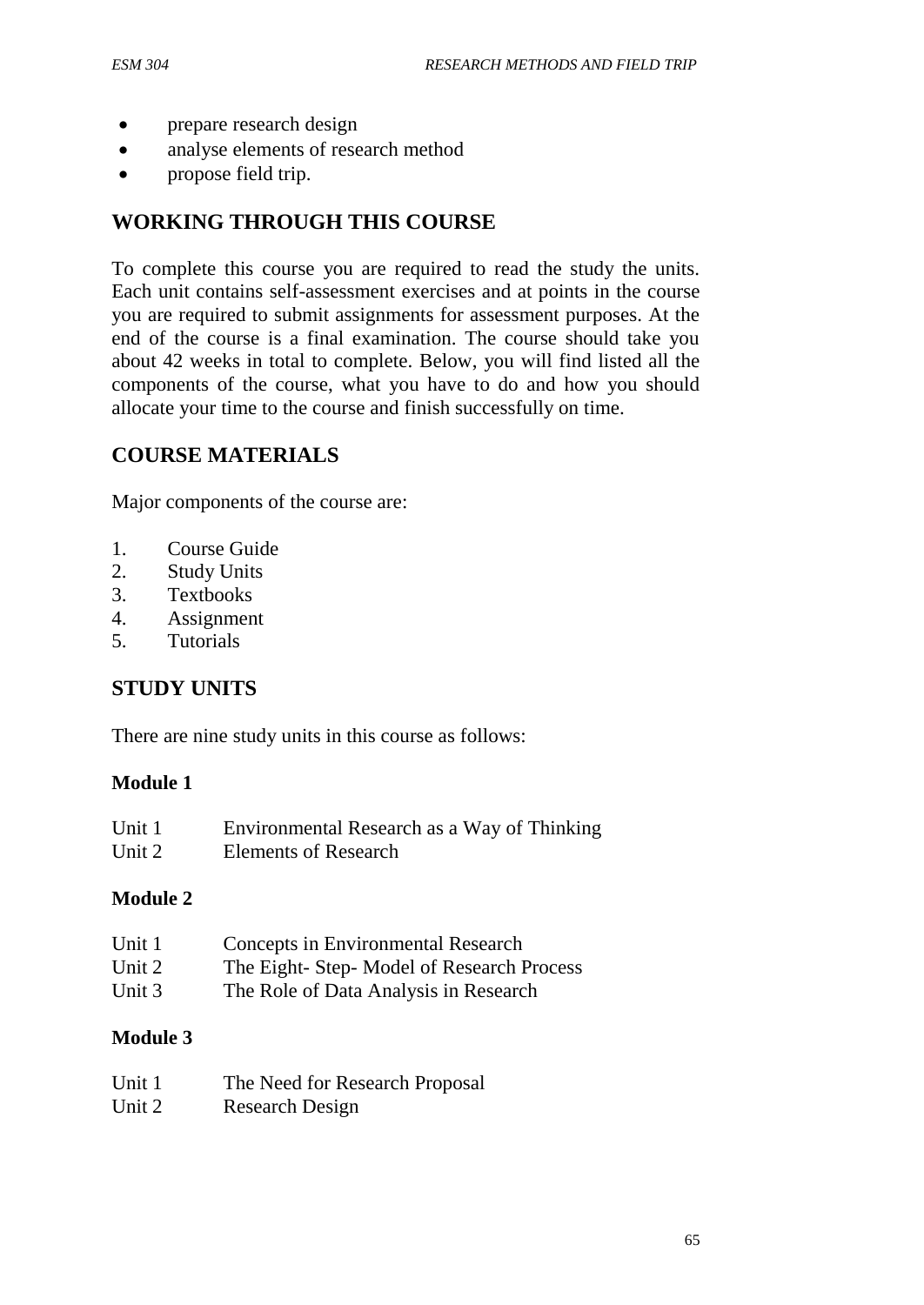#### **Module 4**

| Unit 1 | Validity and Reliability |
|--------|--------------------------|
| Unit 2 | Field Trip               |

#### **TEXTBOOKS AND REFERENCES**

- Howard, K. & Sharp,J. A. (1983). *The Management of a Student Research Proje*ct. Aldershot: Gower.
- John, H. B. (1980). *Guidelines for Preparing the Research Proposal*. USA: University of America
- Turk, C. &Kirkman, J. (1989). *Effective Writing: Improving Scientific,*  Technical and Business Communication. London:  $(2^{\overline{nd}}$ ed.). E & F.N. Spon.
- Wolcott, H.F. (1990). *Writing Up a Qualitative Research*. London: Sage.

#### **ASSIGNMENT FILE**

In this file, you will find the details of the work you must submit to your tutor for marking. The marks you obtain for these course assignments will count towards the final mark you obtain for this course. Further information on assignments will be found in the assignment file itself and later in this course guide in this course.

#### **ASSESSMENT**

There are two aspects to the assessment of the course. First are the tutormarked assignments and second there is a written examination. You are advised to be since in attempting the exercise. In tackling the assignments, you are expected to apply information, knowledge and techniques gathered during the course.

The assignment must be submitted to your tutor for formal assessments in accordance with the date line stated in the presentation schedule and the assignment file. The work you submit to your tutor for assessment will count for 40% of your total course mark. At the end of the course you will need to sit for a final examination of about 3hours duration. This examination will count 60% of your total course mark.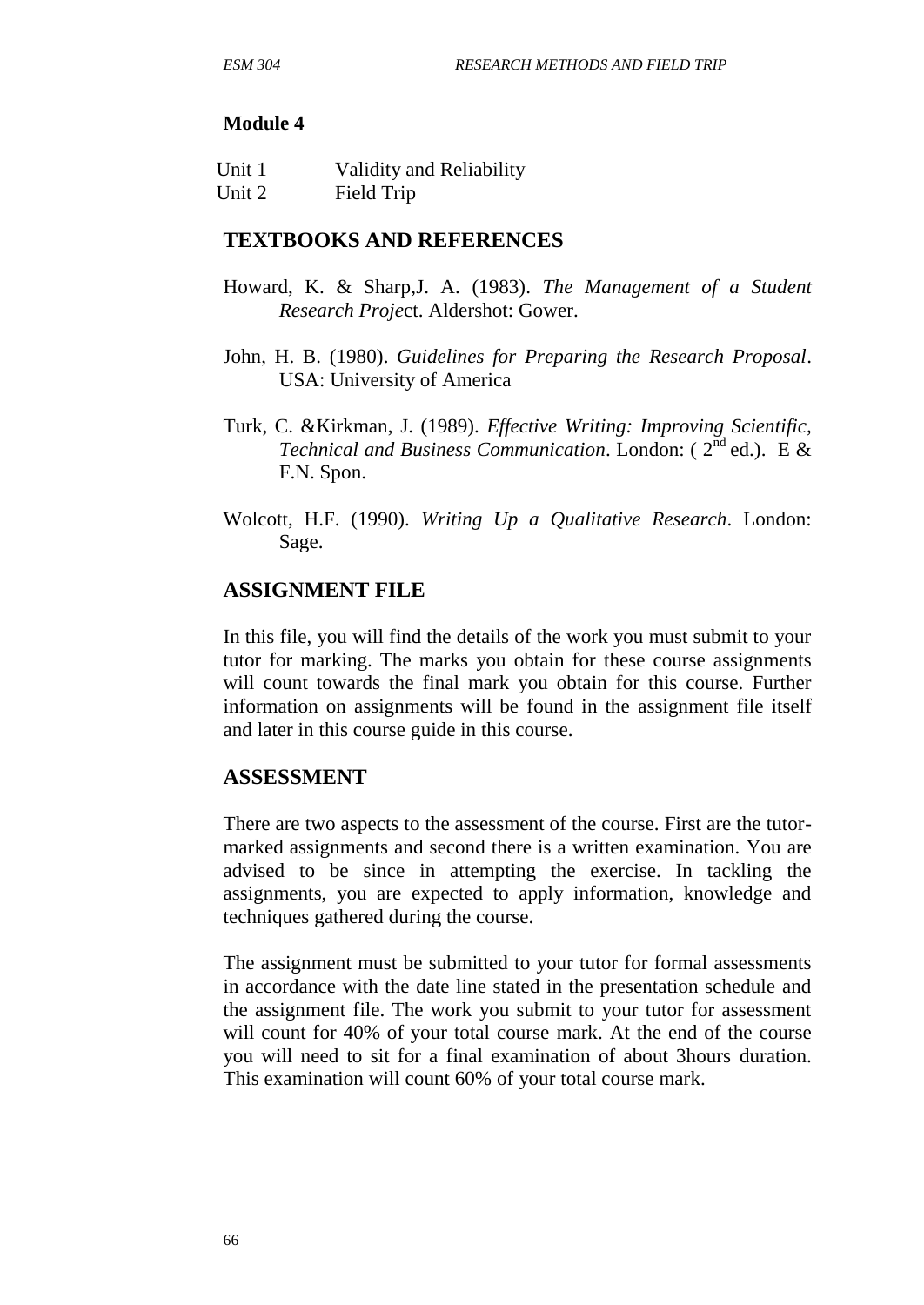## **TUTOR-MARKED ASSIGNMENT**

There are some tutor- marked assignments in this course. You only need to submit five of the six assignments. You are encouraged, however to submit the six assignments in which case the highest four marked of the six marked will be counted. Each assignment counts 10% towards your total course marks.

When you have completed each assignments send it, together with a TMA (Tutor-Marked Assignment) form to your tutor. Make sure that each assignment reaches your tutor on or before the deadline given in the presentation schedule and assignment file. If for any reason, you cannot complete your work on time, contact your tutor before the assignment is due to discuss the possibility of an extension. Extensions will be granted after the due date unless there are exceptional circumstances.

# **FINAL EXAMINATIONS AND GRADING**

The final examination for ESM 304 will be three hours duration and have a value of 60% of the total course grade. The examination will consist of questions which reflect the types of self testing practice exercise and tutor- marked problems you have previously encounter. All areas of the course will be assessed.

## **PRESENTATION SCHEDULE**

Your course materials give you important dates for the early and timely completion and submission of your tutor-marked assignments attending tutorials. Do you remember that you are required to submit all your assignments by the due date? You should guard against falling behind in your work.

## **COURSE MARKING SCHEME**

| <b>Assignments</b>         | <b>Marks</b>                                      |
|----------------------------|---------------------------------------------------|
| <b>TMA 1-4</b>             | Four assignments (best 3 to<br>be taken) = $30\%$ |
| End of course examinations | 70%                                               |
| <b>Total</b>               | 100%                                              |

## **COURSE OVERVIEW**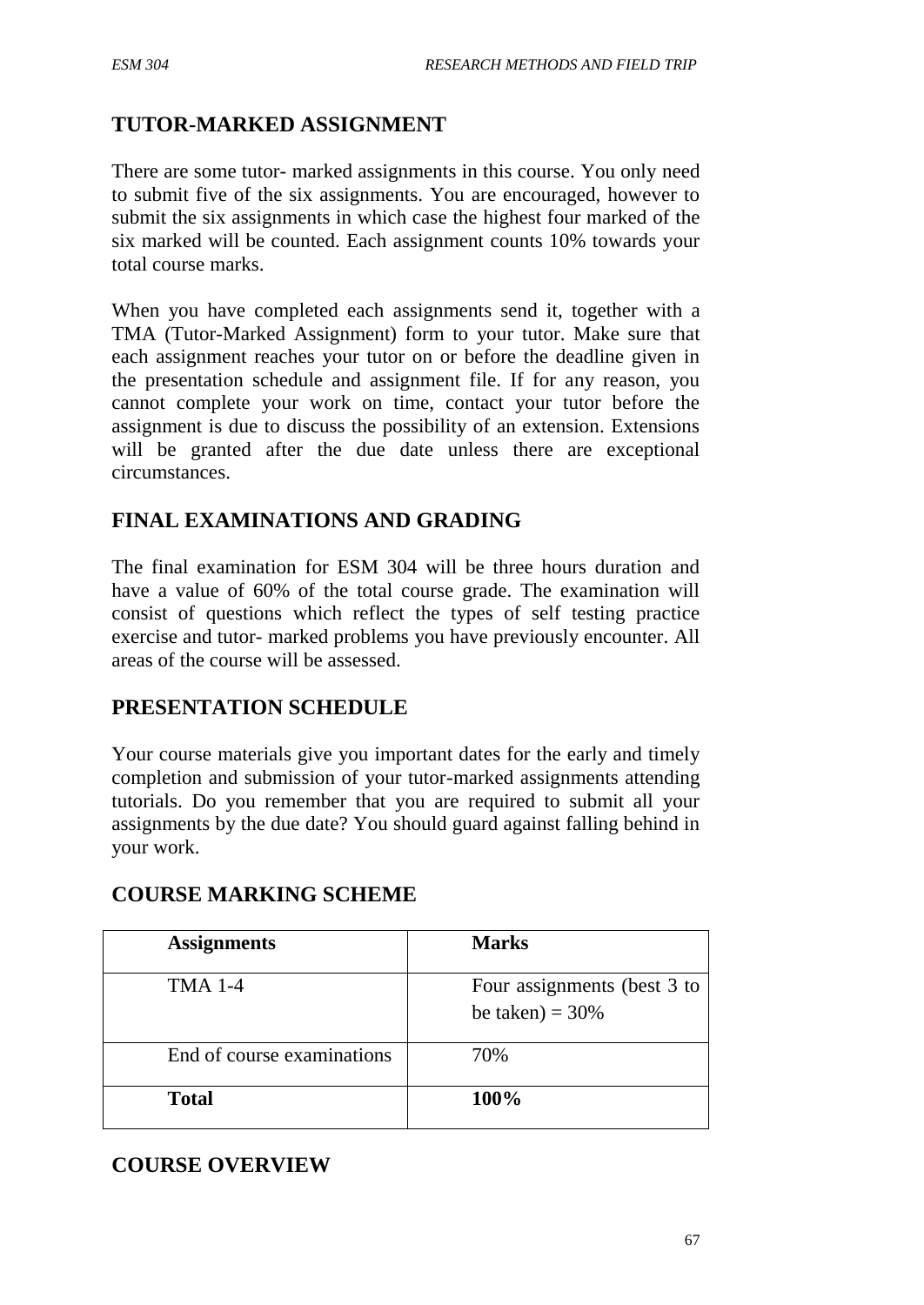The course demands that you should spend good time to read and attend tutorial session where you will take advantage of comparing notes and obtaining explanations from the tutor.

## **HOW TO GET THE MOST FROM THIS COURSE**

- Read the Course Guide thoroughly
- Organise a study schedule. Refer to the course overview for more details. Note the time you are expected to spend on each unit and how the assignment relates to the units. Important details, e.g. details of your tutorials and the date of the first day of the semester are available. You need to gather together all these information in one place such as a diary, a wall chart calendar or an organiser. Whatever method you choose, you should decide on and write in your own dates for working on each unit.
- Once you have created your own study schedule, do everything you can to stick to it. The major reason that students fail is that they get behind with their course works. If you get into difficulties with your schedule, please let your tutor know before it is too late for help.
- Turn to unit 1 and read the introduction and the objectives for the unit.
- Assemble the study materials. Information about what you need for a unit is given in the table of content at the beginning of each unit. You will almost always need both the study unit you are working on and one of the materials recommended for further readings, on your desk at the same time.
- Work through the unit, the content of the unit itself has been arranged to provide a sequence for you to follow. As you work through the unit, you will be encouraged to read from your set books.
- Keep in mind that you will learn a lot by doing all your assignments carefully. They have been designed to help you meet the objectives of the course and will help you pass the examination.
- Review the objectives of each study unit to confirm that you have achieved them. If you are not certain about any of the objectives, review the study material and consult your tutor.
- When you are confident that you have achieved a unit's objectives, you can start on the next unit. Proceed unit by unit through the course and try to pace your study so that you can keep yourself on schedule.
- When you have submitted an assignment to your tutor for marking, do not wait for its return before starting on the next unit. Keep to your schedule. When the assignment is returned, pay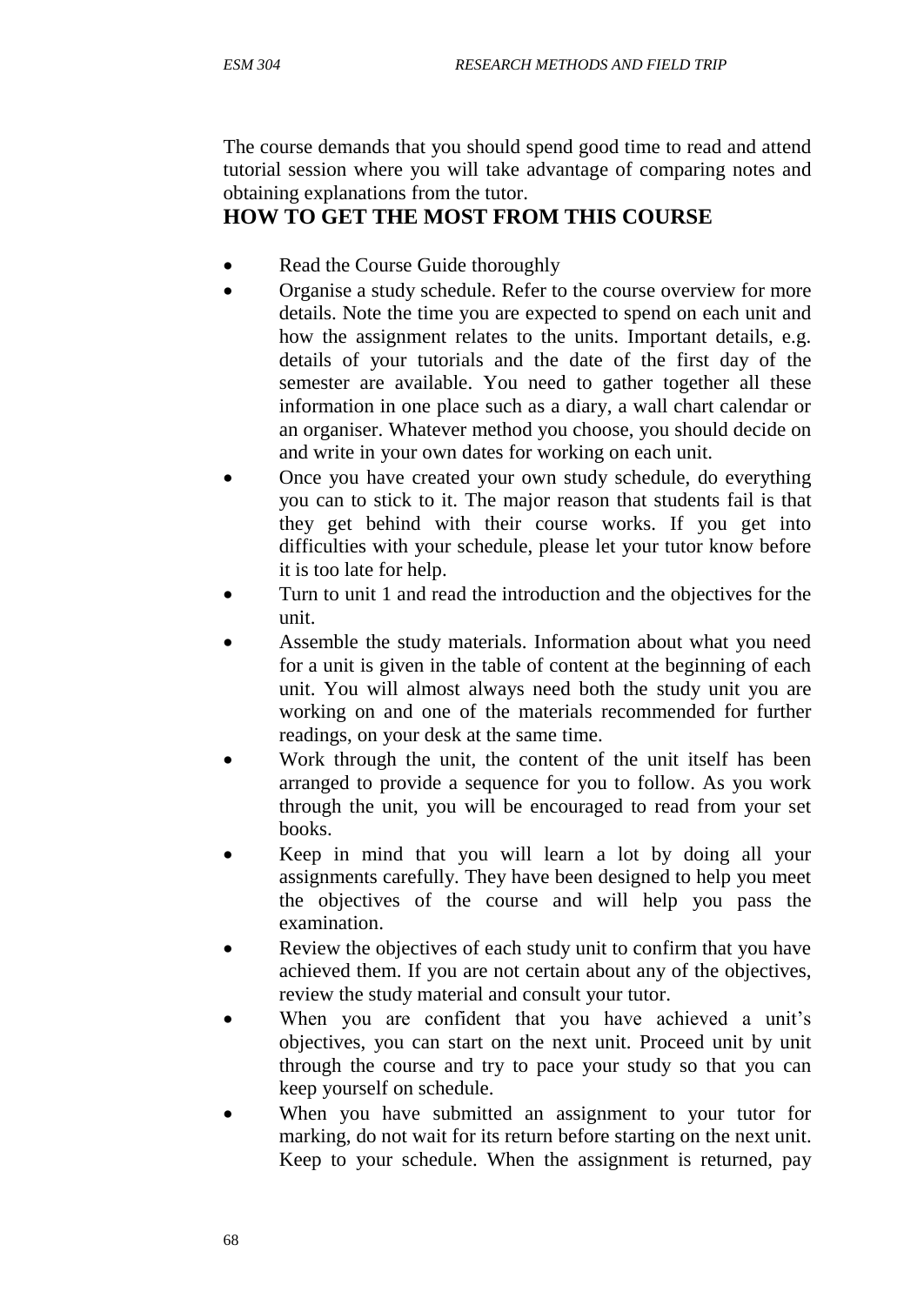particular attention to your tutor's comments, both on the tutor marked assignment form and also written on the assignment. Consult you tutor as soon as possible if you have any questions or problems.

 After completing the last unit, review the course and prepare yourself for the final examination. Check that you have achieved the unit objectives (listed at the beginning of each unit) and the course objectives (listed in this Course Guide).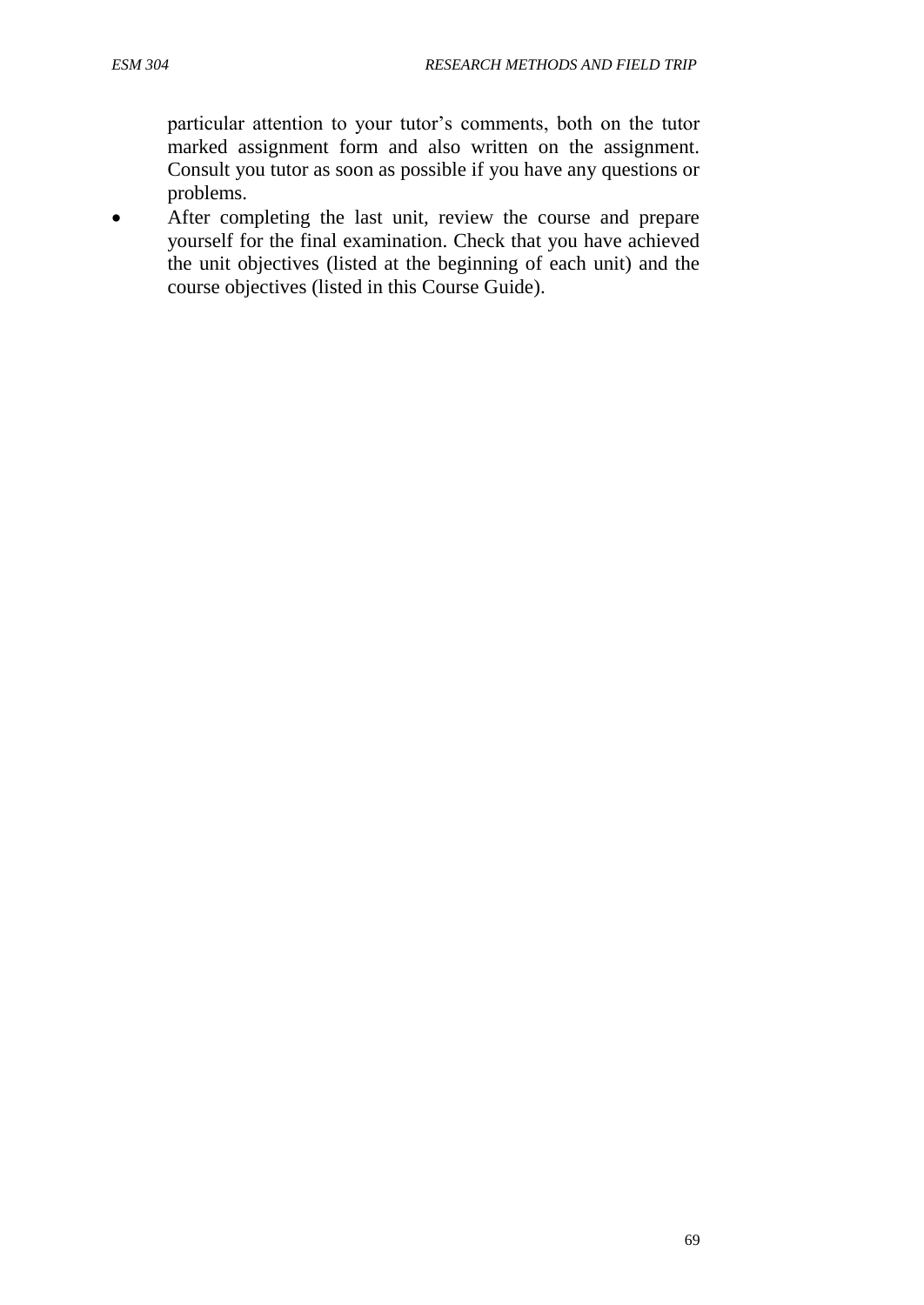# **MAIN COURSE**

# **CONTENTS PAGE**

| <b>Module 1</b> |                                             | 1  |
|-----------------|---------------------------------------------|----|
| Unit 1          | Environmental Research as a Way of Thinking | 1  |
| Unit 2          |                                             | 6  |
| <b>Module 2</b> |                                             | 15 |
| Unit 1          | Concepts in Environmental Research          | 15 |
| Unit 2          | The Eight-Step-Model of Research Process    | 21 |
| Unit 3          | The Role of Data Analysis in Research       | 30 |
| <b>Module 3</b> |                                             | 38 |
| Unit 1          |                                             | 38 |
| Unit 2          |                                             | 47 |
| <b>Module 4</b> |                                             | 58 |
| Unit 1          |                                             | 58 |
| Unit 2          |                                             | 66 |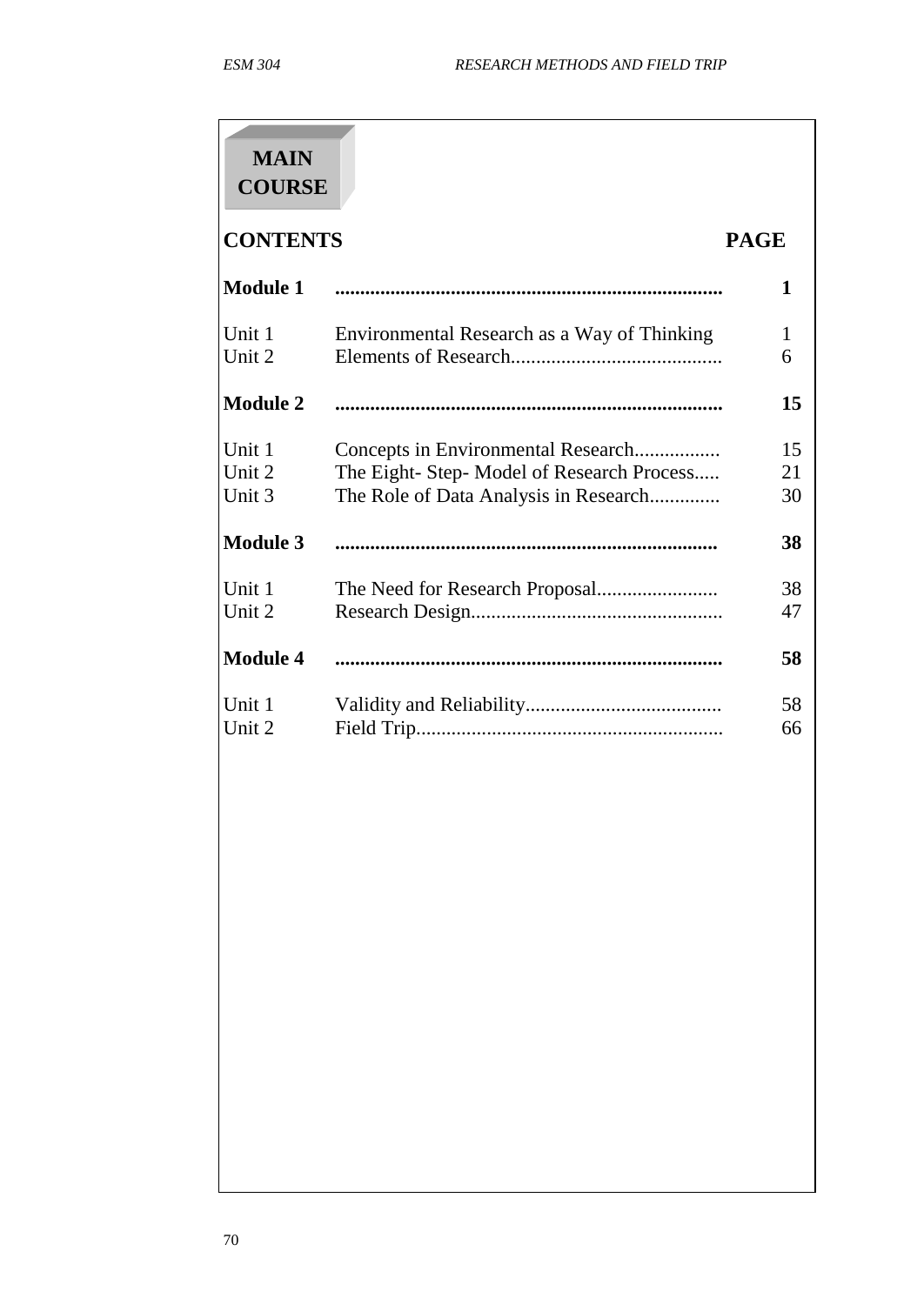# **MODULE 1**

| Unit 1 | Environmental Research as a Way of Thinking |
|--------|---------------------------------------------|
| Unit 2 | <b>Elements of Research</b>                 |

## **UNIT 1 ENVIRONMENTAL RESEARCH AS A WAY OF THINKING**

## **CONTENTS**

- 1.0 Introduction
- 2.0 Objectives
- 3.0 Main Content
	- 3.1 As Environmental Impact Assessor
	- 3.2 As a Worker in the Oil and Gas Industry
	- 3.3 As Environmental Activist
	- 3.4 As a Supervisor of an Environmental Agency
	- 3.5 As a Professional Environmentalist
	- 3.6 As a Service Consumer
- 4.0 Conclusion
- 5.0 Summary
- 6.0 Tutor-Marked Assignment
- 7.0 References/Further Reading

## **1.0 INTRODUCTION**

Environmental Research is undertaken within most earth sciences and professions. More than a set of skills, environmental research is a way of thinking and examining critically the various aspects of your environment (drainage, water bodies, slum environment, desertification, etc.); understanding and formulating guiding principles that govern a particular procedure; and developing and testing new theories for the enhancement of your environmental knowledge. It is a habit of questioning about what you do in your environment, and empirical examination to find answers to environmental problems, with a view to instituting appropriate changes for a more environmental friendly habitat. Let us take some disciplines as examples.

## **2.0 OBJECTIVES**

At the end of this unit, you should be able to:

- explain environmental research as a way of thinking-identify various questions that are relevant in environmental research
- identify answers that address environmental problems.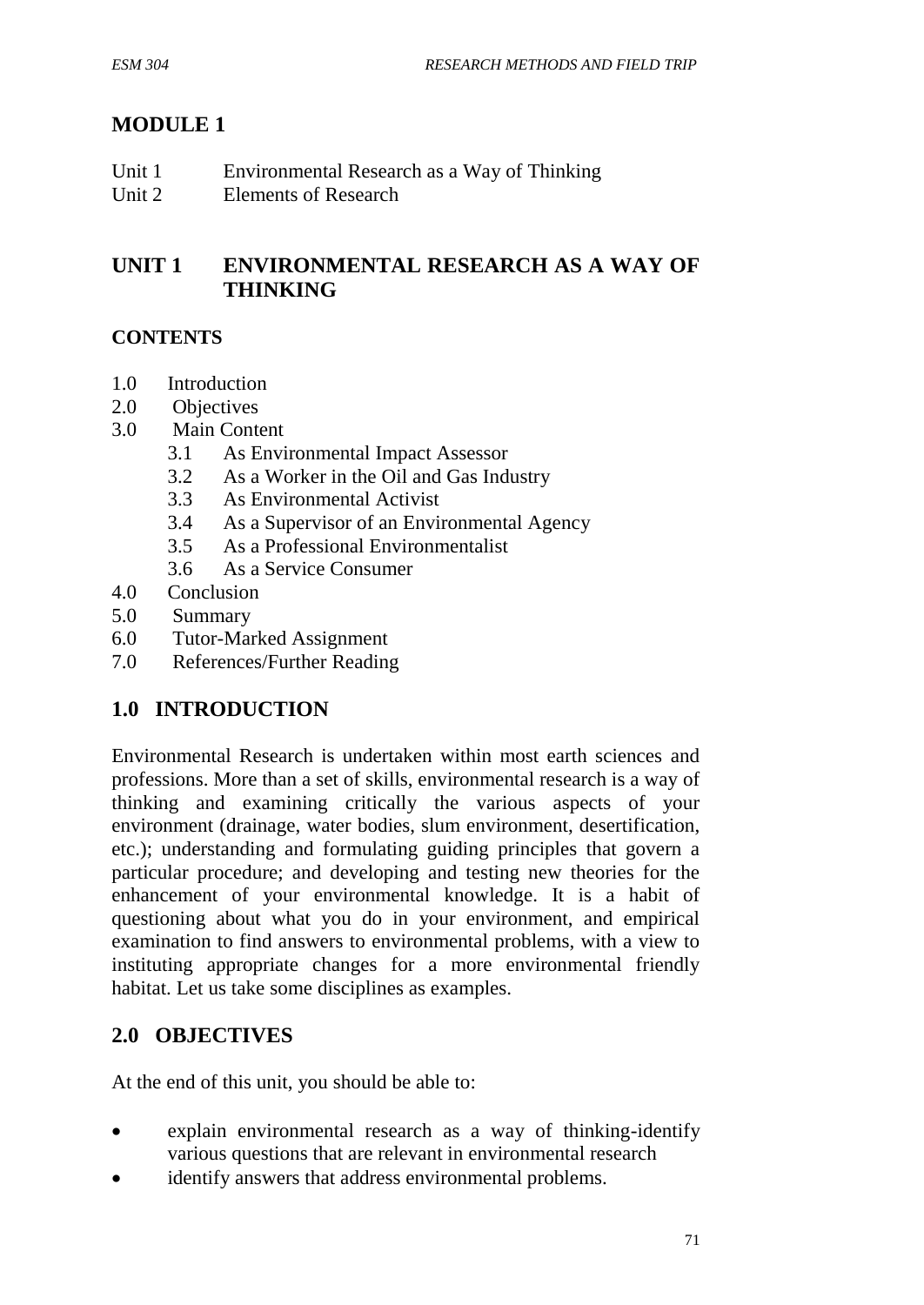# **3.0 MAIN BODY**

#### **3.1 As Environmental Impact Assessor**

Suppose you are working in the field of environmental health or environmental impact assessment, you might be a front-line service provider, supervisor, or health administrator/planner. You may be in hospital environment or work as an out-reach community environmental worker. In any of these, positions, some of the following questions may come to mind:

- What are some of the most common environmental conditions prevalent where my patients live?
- What are the causes of these environmental conditions
- Why do some people in a particular environment have a particular health condition whereas others do not?
- What are the environmental health needs of the community?
- Why do some people use the service while others do not?
- What do people think about the environment?
- How satisfied are the inhabitants with their environment?
- How natural is the environment?
- How can the environment be improved?

You can add many other questions to this list. At times it may be possible to ignore these questions because of the level at which you work. At other times you may make an effort to find answers on your own initiative, or sometimes, you may be required to obtain answers from the residents of the environment for effective administration and planning.

## **3.2 As a Worker in the Oil and Gas Industry**

Let us take another environmental issue. Assume that you are working in the oil and gas industry. Again, you can work at different levels: as a researcher, advocate, academic or environmental activist, piping engineer. The list of questions that may come to mind is endless. The types of question and the need to find answers to them will vary with the level at which you work in the organisation. You may just want to find out the monthly fluctuation in the level of flood in lowland region of a selected locality, besides this, there could be many other questions for which you require answers. For example:

- What is the best strategy to promote hygienic environment?
- How many dumpsites are needed for effective disposal of waste in the area?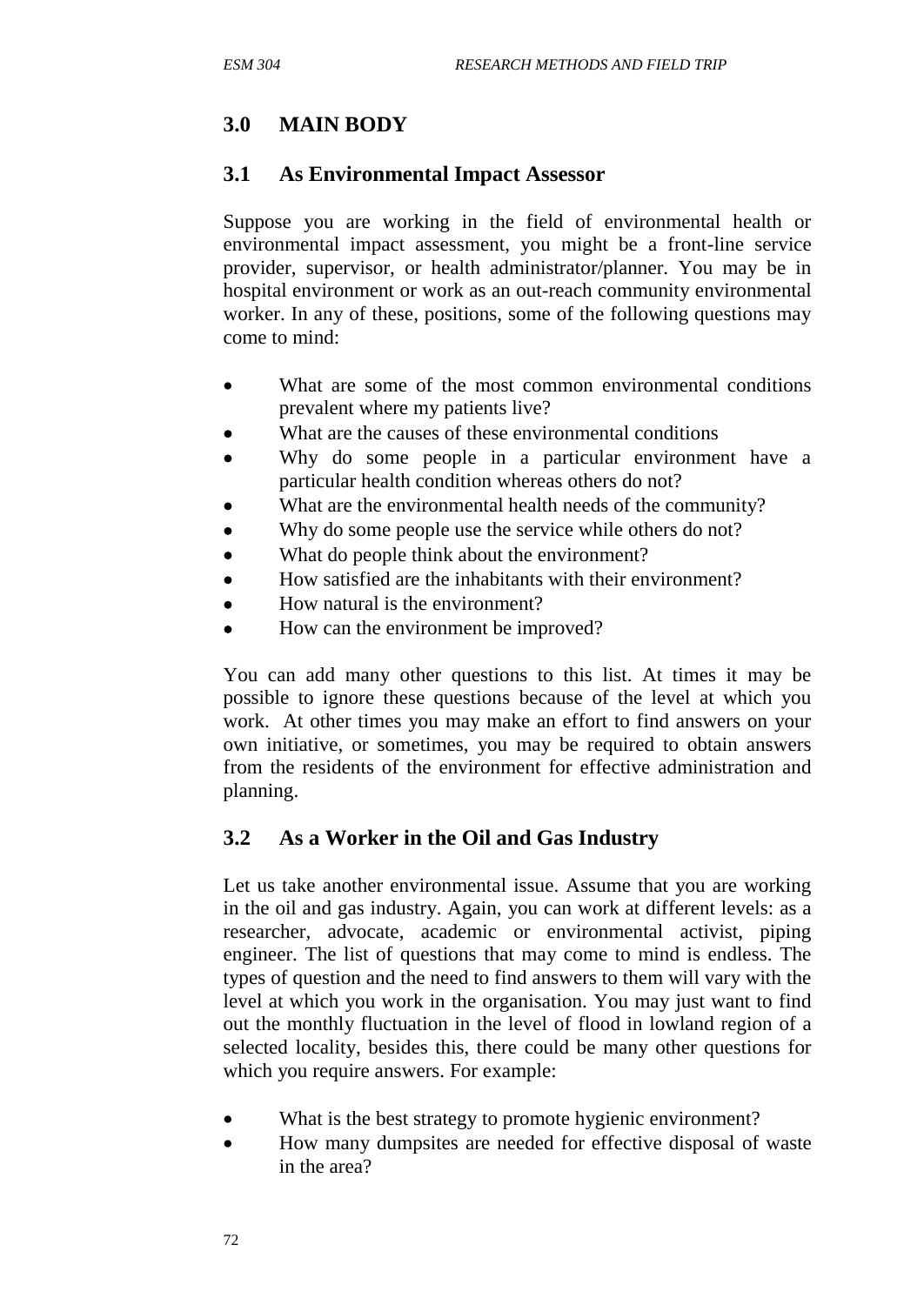- What is the effect of government involvement in waste disposal?
- How satisfied are the residents of the area in terms of waste management?
- How much are residents prepared to spend on waste disposal?
- What do residents like or dislike about waste management?
- What type of awareness programme is needed to promote clean environment?
- What are the attributes of a good or clean environment?

## **3.3 As Environmental Activist**

To take a different example, let us assume that you work as an environmentalist, lawyer, environmental activist, environmental health officer or sanitation officer, environmental counselor or social worker. While engaging in the process you may ask yourself the following questions

- What are the most common environmental problems?
- How do people react to these environmental problems?
- What is the socio-economic implication of existing environment?
- What are the causes of the existing environmental conditions?
- What resources are available in the community to help the residents' need?
- What are the coping or intervention strategies appropriate for this problem?
- How satisfied are the residents in this environment or area?

## **3.4 As a Supervisor of an Environmental Agency**

As a supervisor, administrator or manager of an environmental agency, again, different questions may come to mind. Find example below:

- How many people are coming with complaints to my agency?
- What are the socio-economic and demographic characteristics of my clients?
- Why do some people use the service and while others do not?
- How effective is the service?
- What are the most common needs of clients who come to this agency?
- What are the strengths and weaknesses of services?
- How satisfied are the clients?
- How can I improve these services for my clients?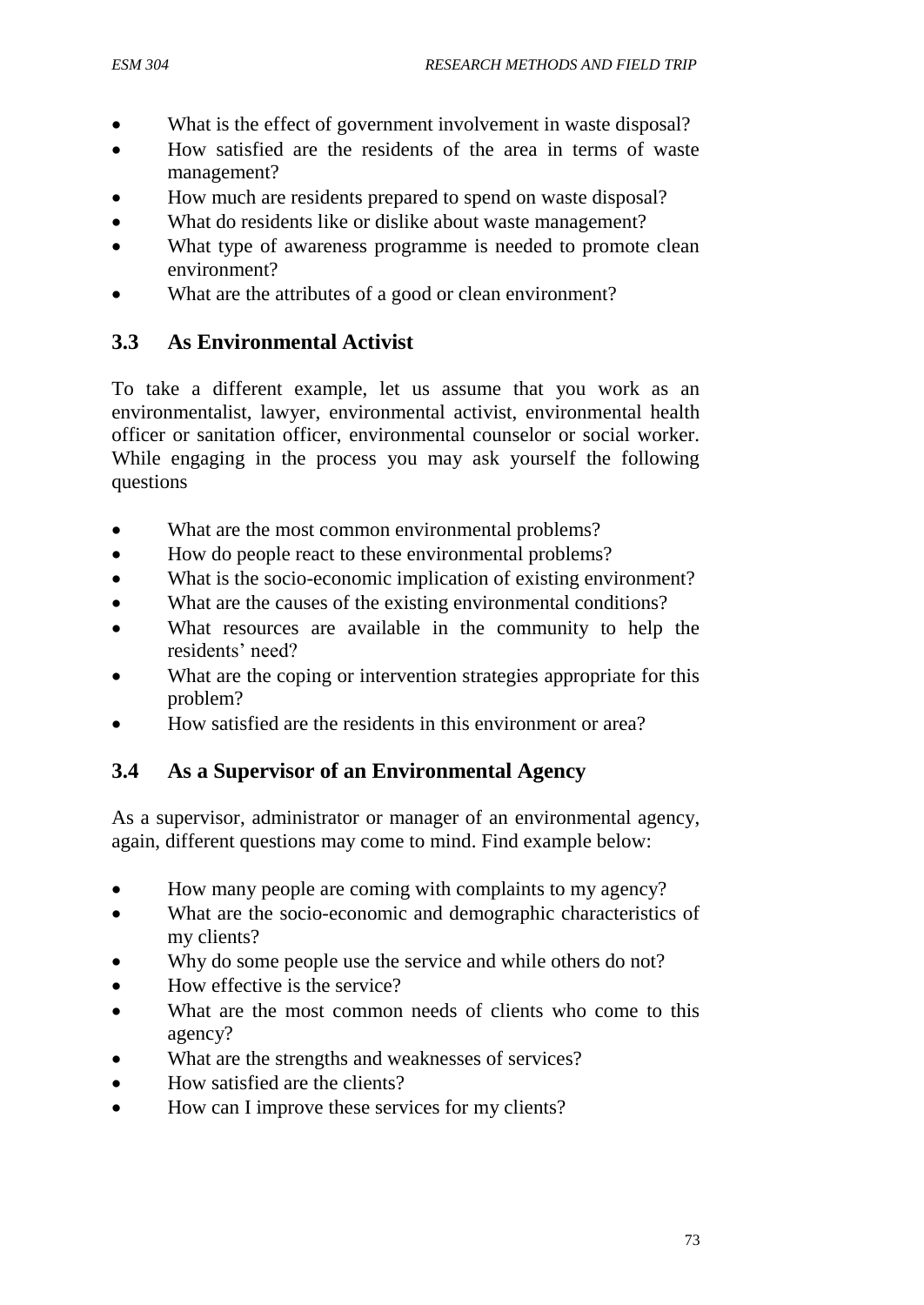## **3.5 As a Professional Environmentalist**

As a professional environmentalist you might be interested in finding answers to theoretical questions, such as:

- Which are the most effective intervention measures for a particular environmental problem?
- What causes X or what are the effects of Y?
- What is the relationship between two environmental phenomena?
- How do I measure the effectiveness of self-effort employed by my clients?
- How do I ascertain the validity of my questionnaire?
- What is the pattern of program adopted in the community?
- Which is the best way of finding out community attitudes towards environmental issues?
- Which is the best way to find out the effectiveness of a particular environmental strategy?
- How can I select an unbiased sample?

## **3.6 As a Service Consumer**

In this age of consumerism you cannot afford to ignore the consumers of a service. Consumers have the right to ask questions about the quality and effectiveness of the service they are receiving and you, as a service provider (e.g. waste manager), have an obligation to answer their questions. Some of the questions that a consumer may ask are:

- How effective is the waste-collection service that I am receiving?
- Am I getting value for money paid for waste disposal?
- How well-trained are the service providers?

Most disciplines in environmental sciences would lend themselves to the questions raised above.

It is impossible to list all of the issues in every discipline but this framework can be applied to most disciplines and situations in the environmental sciences and resource management. So, you can identify, from the viewpoint of the above perspectives, the possible environmental issues in your own locality or area.

## **4.0 CONCLUSION**

This unit provided you with an interesting overview of your ability to think, test existing theories and knowledge in environmental science. The unit has opened your understanding to the habit of questioning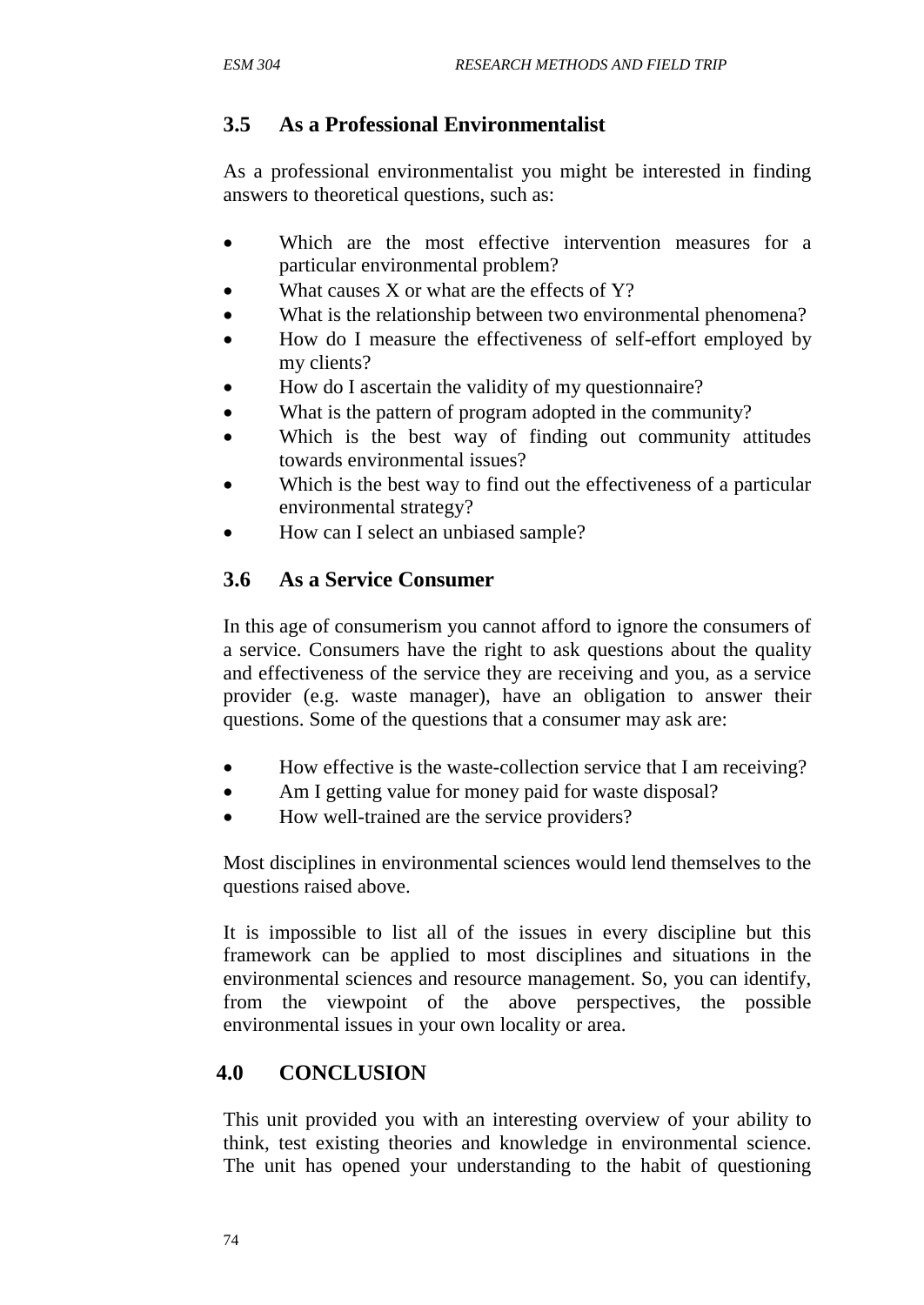about your environment and some environmental problems commonly found in your environment. You have also known how to examine or ask questions on issues relating to your environment.

## **5.0 SUMMARY**

We have learnt how the various dimensions that we can approach when asking questions on our environment. You would have noticed the differences in question structure with regard to particular environmental discipline. You also noticed that the type of question and the need to find answers to them will vary with the level at which you work in an organisation. This unit therefore has built in you the habit of questioning about what is happening in your environment and your ability to find answers to these impending questions so as to solve the environmental problem.

## **6.0 TUTOR-MARKED ASSIGNMENT**

- 1. As an environmentalist, set research questions that will answer the waste disposal problem in your environment.
- 2. Highlight some environmental questions that will be used to address behavioural patterns of residents in urban areas.

## **7.0 REFERENCES/FURTHER READING**

- Burgess, J. A. (1984). *In the Field: An Introduction to Field Research*. London: Routledge.
- Coshall, J. (1989). *The Application of Non-parametric Statistical Test in Geography, Concepts and Techniques in Modern Geography 50*. Norwich: Environmental Publication.
- Drury, S.A. (1990*). A Guide to Remote Sensing: Interpreting Images of the Earth*. Oxford University Press.
- Hagerstrand, T. (1975). *Space, Time and Human Conditions, Dynamic Allocation of Urban Spac*e. Farnborough: In: A. Karlqvist, L. Lundqvist & F. Snickars (Eds). Saxon House
- Martin, D. (1996). *Geographic Information Systems: Socio-economic Applications*. London. (2nd ed.). Routledge.
- Watson, G. (1987). *Writing a Thesis: A Guide to Long Essays and Dissertations.* London: Longman.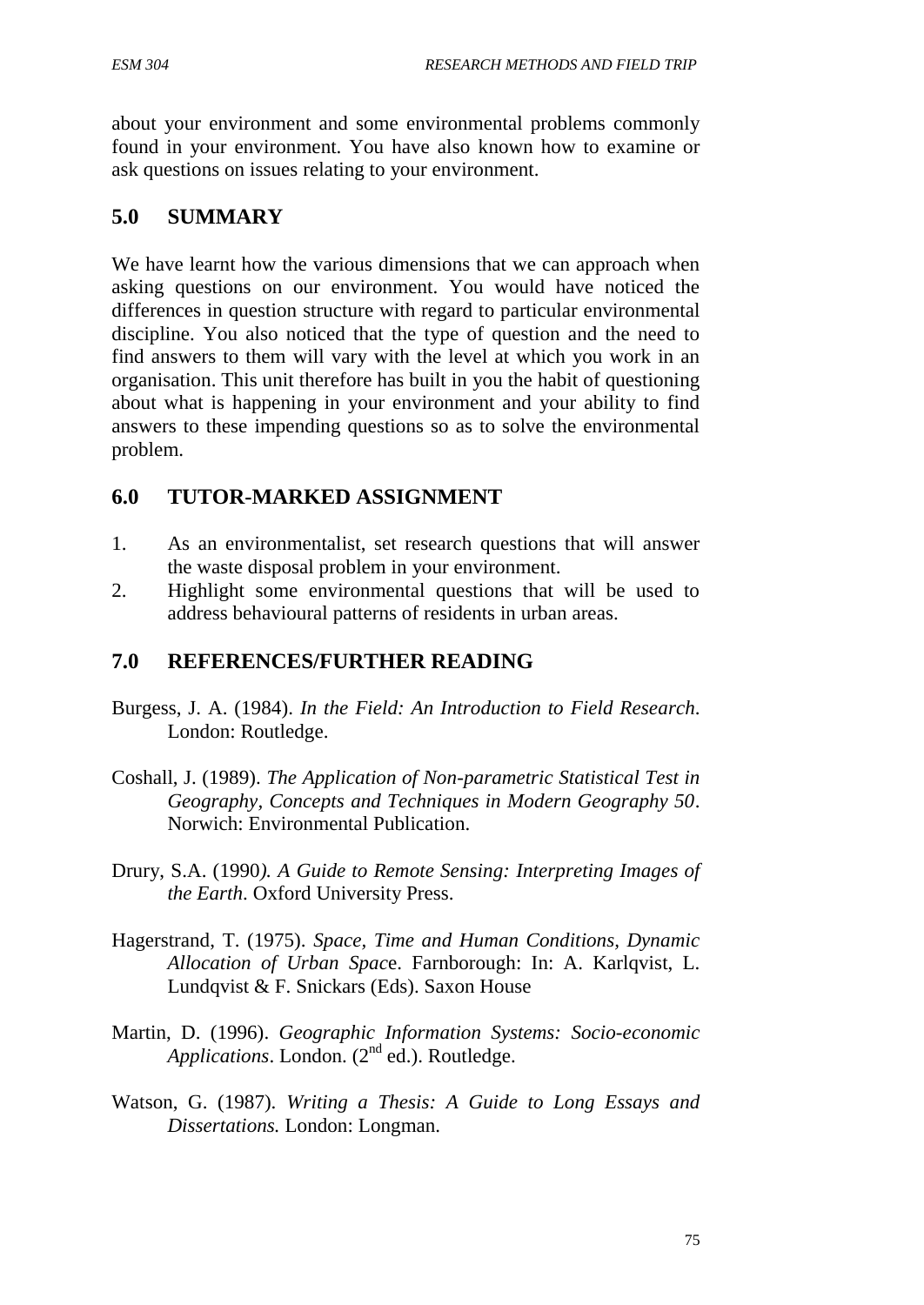## **UNIT 2 ELEMENTS OF RESEARCH**

#### **CONTENTS**

- 1.0 Introduction
- 2.0 Objectives
- 3.0 Main Content
	- 3.1 The Abstract
		- 3.2 The Introduction
		- 3.3 Literature Review
		- 3.4 Methodology
		- 3.5 Results
		- 3.6 Discussion
		- 3.7 What goes into the Conclusion?
		- 3.8 References
		- 3.9 Appendices
	- 3.10 Editing and Presentation
- 4.0 Conclusion
- 5.0 Summary
- 6.0 Tutor-Marked Assignment
- 7.0 References/Further Reading

#### **1.0 INTRODUCTION**

At this point, you can prepare the contents page. You need to include separate pages for figures and tables. Also provide the title and relevant page numbers for each figure and table. These will act as useful guides to any reader who may remember some results that you mentioned earlier in the dissertation but is not sure precisely where they were. Some original essays will not include figures or tables and these pages can be omitted.

## **2.0 OBJECTIVES**

At the end of this unit, you should be able to:

- write an abstract that will present a clear idea of what the entire research is about
- identify the various subsection of the research which must be handled with care.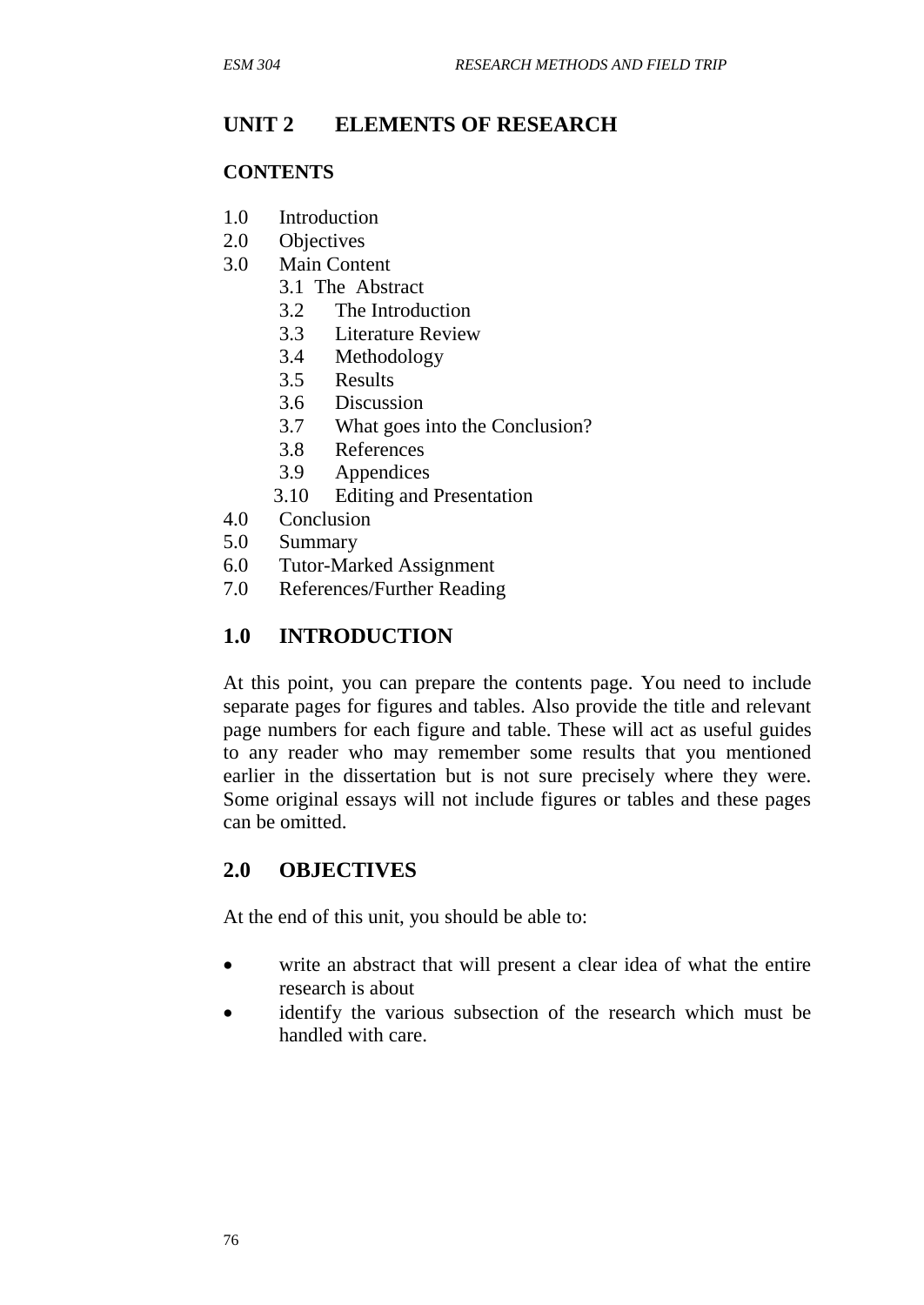#### **3.0 MAIN CONTENT**

#### **3.1 The Abstract**

Many people who pick up your dissertation will not read any more than the acknowledgements and the abstract. The abstract should provide a clear idea of what the research is about, what the major findings are, so that they can make an informed decision. It should summarise the main questions that the research examined the basic approach that was used and the most important findings in reader-friendly language. Turk and Howard (1983) refer to this summary as a map, as readers can absorb information better if they are aware of what the main conclusions will be. Without a carefully structured abstract, any slight digressions from the main topic in the body of the text may lead the reader down the wrong road.

Consequently, producing an abstract is not a simple task and the fact that it must be short exacerbates the problem. You should give it careful attention as anyone examining the work critically will continually refer back to the abstract to make sure that you have a clear idea of the subject matter.

A practical approach to writing the abstract is to leave it until the end. As described above, the writing experience is a thinking experience and, as you will reinterpret your findings as you go along, you should expect the contents of the abstract to change during the process. Having completed a first draft of the essay, you can work through it underlining the major points for inclusion in the abstract. However, if you are determined enough, there is no better way of forcing you to think seriously about what you have achieved than to write the abstract first, even if you revise it at a later stage.

#### **3.2 The Introduction**

Parsons and John (1980) stress that the introduction is essentially part of the logical argument you are putting forward. Clearly state the aims of the dissertation by briefly describing what the main findings on the subject have been previously. You can then highlight why you think that more work is needed and how your research is going to achieve this, perhaps through the use of a new data source, an original methodology or a different study area. You may, of course, have a series of study objectives rather than a single one. These should link all topics together to produce an overall aim for the project and this will prevent you from being criticised for lacking a clear direction. Providing such a bold statement about what you are aiming to do may be a little unnerving initially, but it will undoubtedly impress the reader. Although an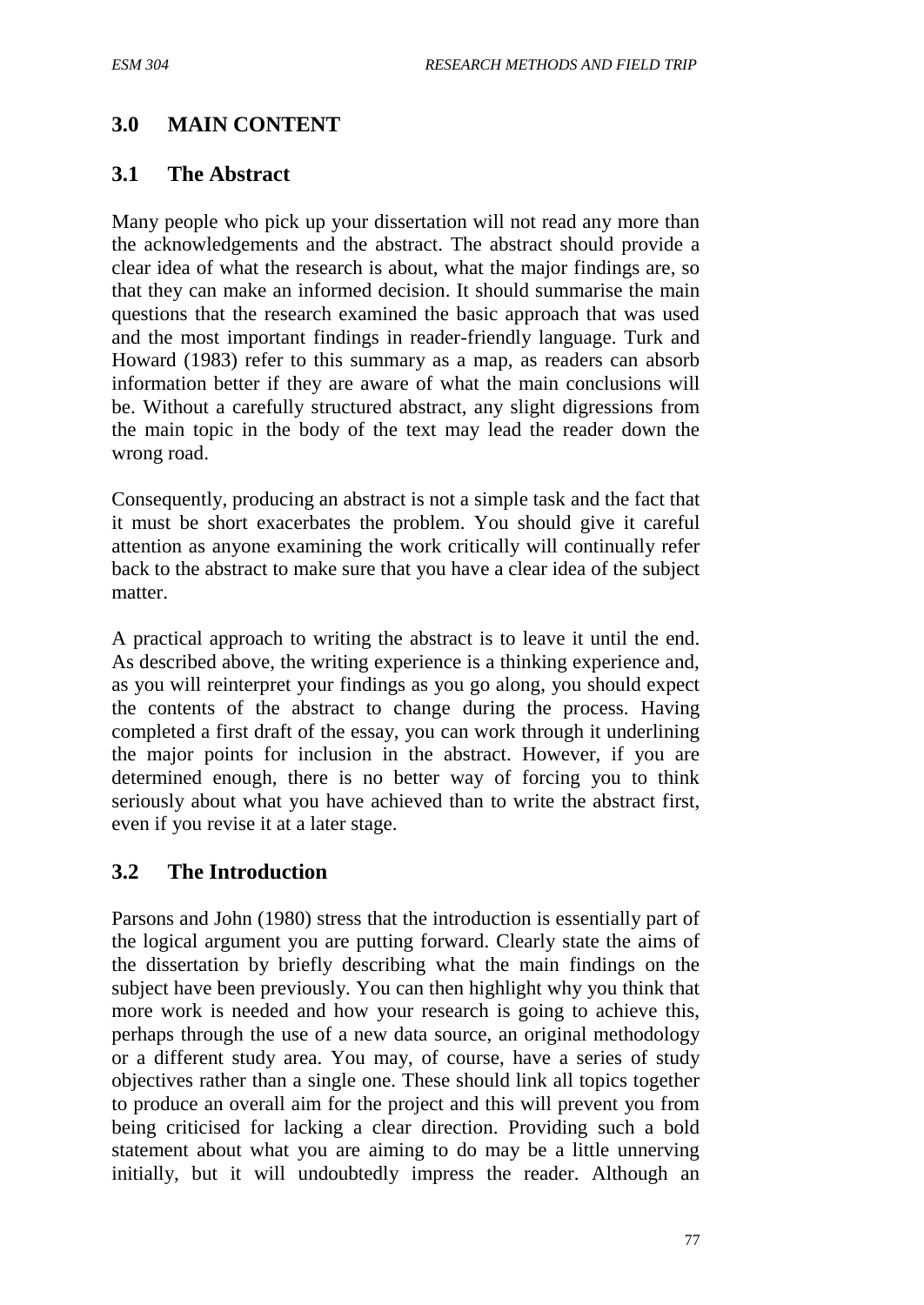obvious point, it is worth emphasising that you should not identify aims which are not examined subsequently – too many students provide a list of grandiose aims that are never actually realised in the body of the work.

You must also remember that the introduction precedes the detailed literature review that follows and therefore the reader may not be familiar with the previous work on the topic. The level at which you pitch the introduction must reflect the reader's potential lack of knowledge on the subject. At the same time you must not over simplify the introduction so that the more expert reader finds it naïve. Above all, the introduction must be interesting, so that it encourages the reader to continue with the remaining part of the essay. More specifically, you may want to justify the methodology that you used, perhaps by contrasting it with the methods used by others. You may also want to explain briefly how the work was carried out and justify the logical structure of the remainder of the essay.

#### **3.3 Literature Review**

Undoubtedly, there will be a wealth of published material that is relevant to your topic. Your original choice of topic will probably have been influenced by work that you have read or been taught and your analysis is an addition to these previous studies. If your research is especially original you might find that few studies have dealt with the precise topic, but there will be work in the broad field of your research that you should cite. The literature review cannot include every relevant publication; rather you should aim to cite those which are the most pertinent and those which have been most influential in the field (you can identify these by the regularity that they are cited by others). It should also show that you are aware of the most up-to-date literature on the subject. Your intention should be to prove that you have become something of an expert in your chosen field, and one way is by being knowledgeable selective in your decision about which literature to cite. If there was a single study that influenced your work substantially, discuss it and draw attention to those aspects that were different from your research, rather than running the risk of being accused of plagiarism.

The structure of the literature review in environmental science may be experimental with more contemporary studies that have added to the examination of the research problem. Alternatively, you may structure the review geographically, describing studies that deal with the research problem at a broad geographical scale, followed by more focused papers that use specific case studies.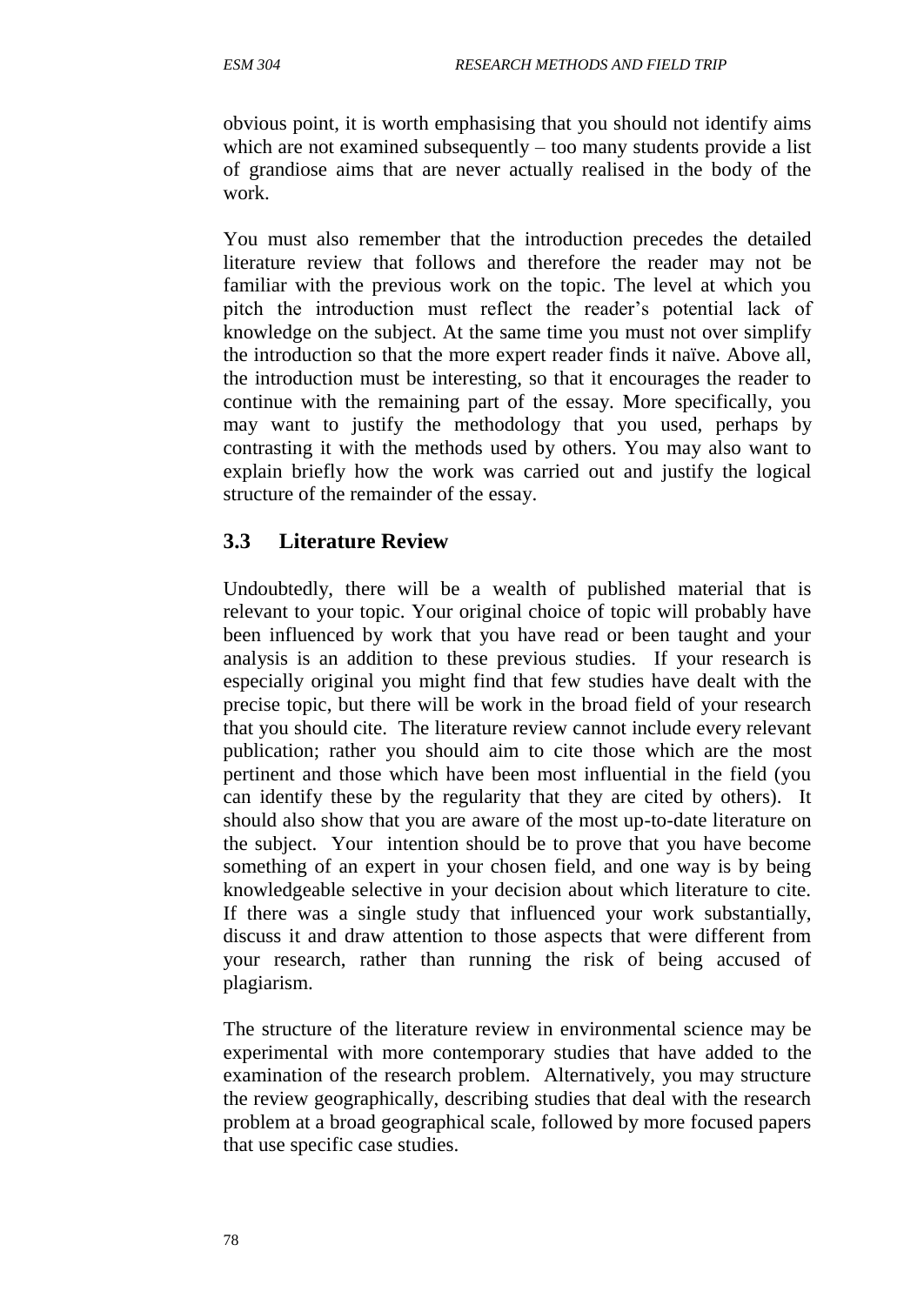## **3.4 Methodology**

Describe the procedures that you used in your research in the methodology chapter. This may require a number of sections depending on the methodological complexity of the study. You may want to explain why a quantitative approach was preferable to a qualitative one and then whether the approach was deductive or inductive. For example, more practically, the description of an experimental structure in environmental study may need sections describing the sampling strategy used, when and how the information was gathered, the layout of the environment, and the techniques or scale used elsewhere (e.g. regional or global), but that rather simpler techniques were implemented in your study. Acknowledging the improvements that may have resulted from these advanced techniques indicates that you are at least familiar with them, even if you did not implement them. It is this section that will convince the reader that your choice of methodology was informed by a good understanding of the potential approaches that are available.

## **3.5 Results**

The results chapter of your research is often one that causes difficulty as it is tempting to include too much material. It should not include methodological discussions that precede this chapter, nor should it include the discussion and interpretation of the results if you have a dedicated 'discussion' chapter as suggested below. Even in quantitative dissertations the interpretation of results may vary between researchers, and consequently it is helpful to separate these two aspects of the research. This is not to say that it is unacceptable to interweave the results and discussion, as long as you make sure that you have not sacrificed interpretation at the expense of an over-elaborate presentation of the results.

Of course, there are various ways of presenting the results in environmental studies depending on the style of the original essay. These may vary from detailed cross- tabulations of field data to the results from statistical tests. But in every case, they should be logically structured. Qualitative findings may simply be ordered temporally, while quantitative results may increase in complexity throughout the chapter. For instance, positive results are usually more interesting than negative results, but this does not mean that you should ignore the latter. Negative findings are often interesting in themselves, particularly if they fail to conform to conventional ideas, and researchers often fail to recognise their importance because they are unexpected. Even if the results of speculative hypotheses turn out to be incorrect, it is worth presenting the results so that the reader is aware that you did examine the question.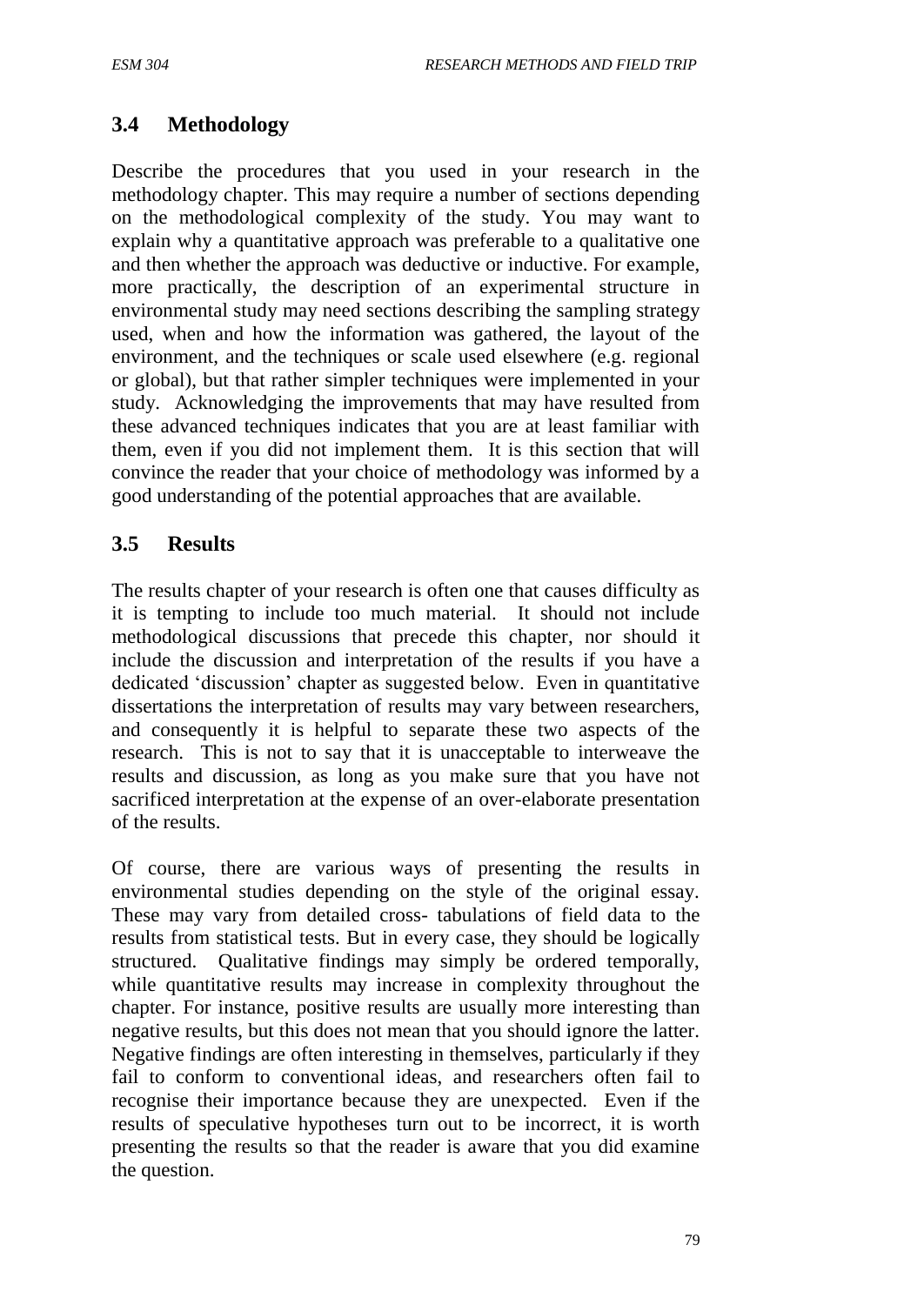#### **3.6 Discussion**

If a separate discussion chapter is used it should bridge the gap between the results section and the conclusion and provide a personal interpretation of the results. Even if the research question was interesting and original, the field work was undertaken sensibly, and the analyses of the results were correct, this is where you have the opportunity to shine. Interpreting the results is not a simple task and a clear and logical discussion will confirm to the examiner that your work is of a high standard.

You may want to include references to other work as you describe how your results confirm, or conflict with, previous findings, and you are well advised to think about the structure of your discussion chapter long before you begin writing it. Inevitably, you will alter this structure as the write- up progresses, but having a clear picture of the final product at an early stage is a useful guide. You need to note that the points you raise should be consistent with the presented results.

As discussed above, this section is a useful place to identify the limitations of the study and, given the resource constraints upon dissertation work; it is inevitable that the research will not be perfect. Acknowledging these programs confirm to the reader that you have considered them, rather than being unaware of them.

#### **3.7 What Goes into the Conclusion?**

There are two meanings of the word conclusion. It can mean concluding remarks, which are simply the final statements, or it can mean a logical outcome implied from the previous work (Turk and Kirkman, 1989). You should aim to produce the later of these, remembering that the reader will refer to the conclusions more than once. The conclusion is definitely not the place to report findings and, even though it is the final part of the dissertation, it is not necessary for it to be long. Concise conclusions get the major points across more effectively, displaying the author's ability to synthesise material.

The style of the conclusion also needs some thought and the type of research that you have done will influence this. In some cases you may feel that your findings are original and interesting enough to build the dissertation into a climactic ending, but as Wolcott (1990) points out, this is not necessary. He warns against advancing beyond what is to what ought to be, because the leap from the descriptive to the prescriptive imposes someone's judgment, whether originating from the researcher or one of the respondents. Personal opinions are not frowned upon necessarily, but it is important to label them as such.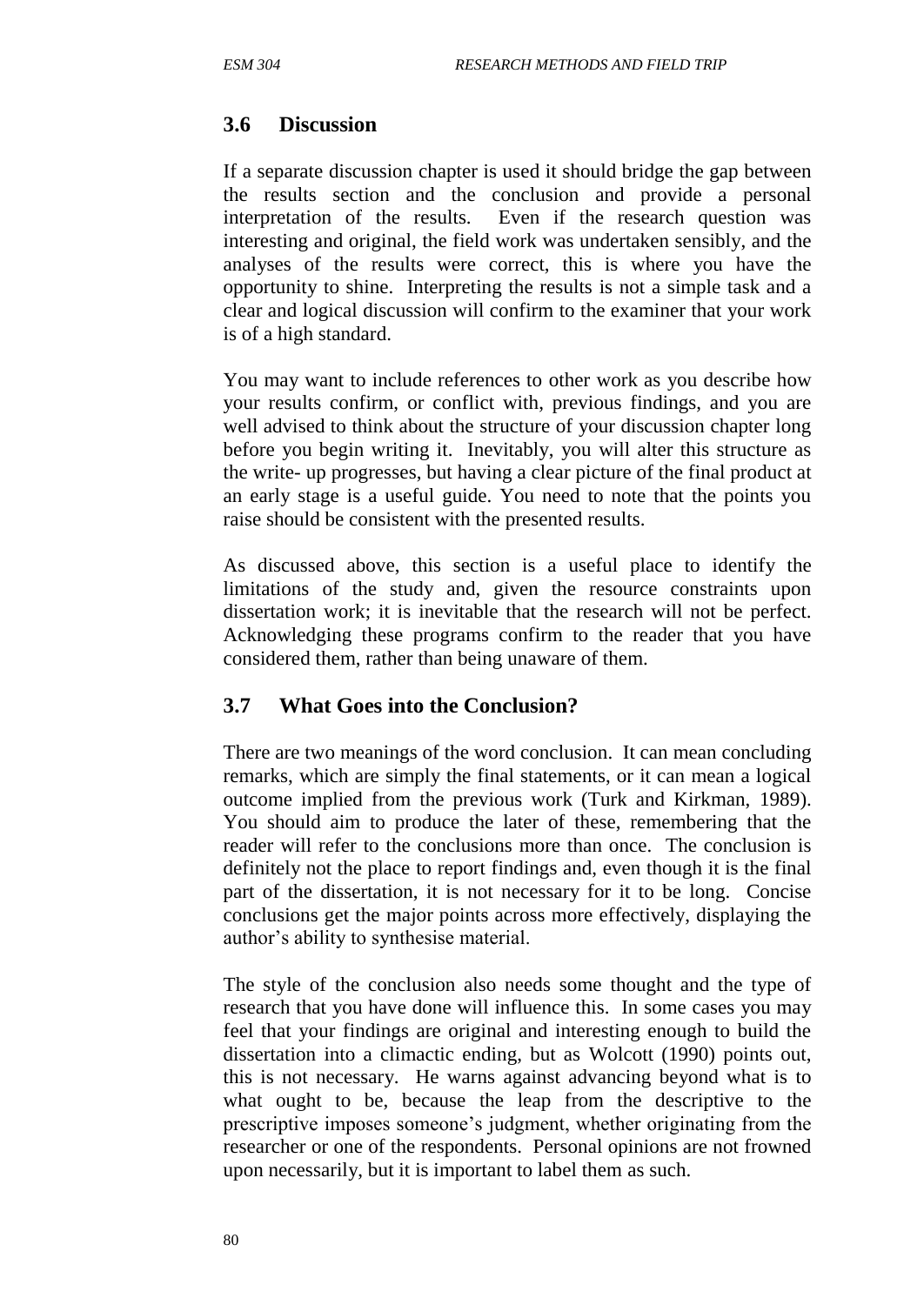Additionally, the conclusion can also include avenues for future work that would extend logically out of the work that you have presented. Interesting results you have identified might usefully be explored in another context, or you may recognise that the methods you adopted were not as technically advanced as they might have been.

#### **3.8 References**

Bibliographies include lists of publications that are relevant to the subject, while reference lists contain only those references that you have cited. Clearly, this list should be extensive, including general background material and specific studies that are particularly relevant to the work you did. If your institutional guidelines do not specify a format for referencing, you may wish to take the references which appear at the end of this book as a guide. For instance, papers from journals should appear as for Bondi and Domosh (1992), chapters in edited books as for Dorling (1994), and author and include all of the relevant information so that the reader will be able to find the references easily if they wish. If you use more than one reference from the same author these should be ordered with the earliest publication first. If two or more were published in the same year, you need to attach letters to the data, both in the text and in the reference list, as for example Gregory (1994a) and Gregory (1994b).

## **3.9 Appendices**

Now that you are almost done with the report of your research, reserve information that is peripheral to the argument, or that would interrupt the flow of the text unnecessarily, for appendices. You may decide that you can effectively describe the mathematical models instrumentations and measurement/apparatus or equipment you were using in the text, but that the detailed equations are needed in an appendix, or you may want to provide one example of the checklist that you used. Copies of important correspondence or institutional data which aided your research should also be included here. However, do not use the appendix as a place to jettison all of the additional material that you accumulated during the research, but could not justify including elsewhere – reams of statistical output that are not referred to in the text will be ignored by the reader, for example.

#### **3.10 Editing and Presentation**

One reason why it is important to begin writing early is that it is useful to have a lengthy period before the deadline when you can put the project to one side and forget all about it. When you return to it, you will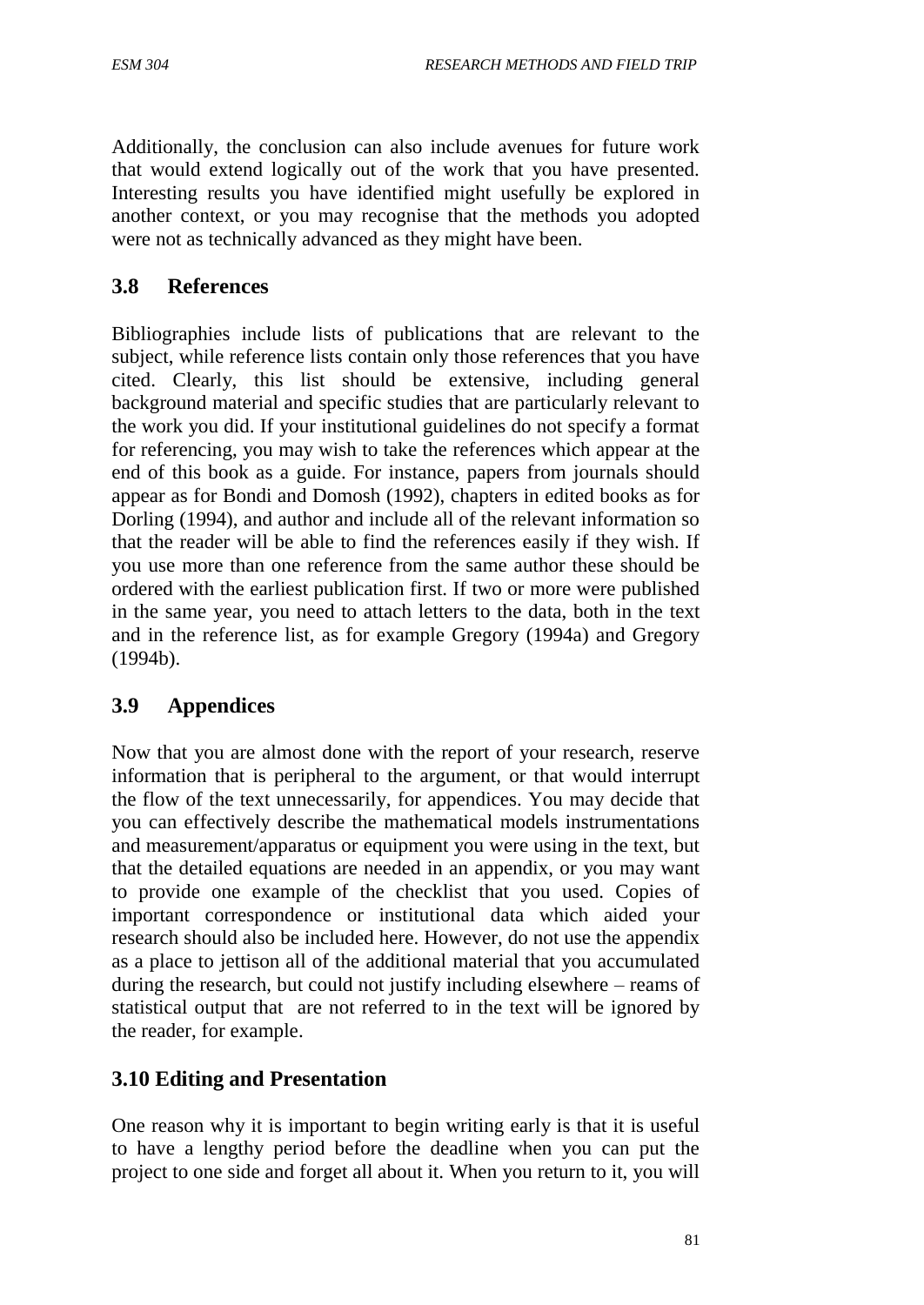have forgotten the precise line of thought you were following when you wrote it, enabling the identification of glaring mistakes. Additionally, you will spot habitual uses of certain phrases or words that you missed previously. As Wolcott (1990:52) admits: 'I've always written with too many buts, but I have a hard time eliminating them.'

Being able to step back from the research is the most useful result of carefully planning your timetable and most are surprised by the improvements that come from this strategy. Distinguishing between revising and editing the manuscript is helpful, as the former relates to content and the latter to issues of style. Bear in mind that 'writing right' is not possible the first time and a careful editing process will be necessary however hard you worked on the first draft. Tightening up the manuscript allows you to reduce unnecessary complex sentences and remove repetition. This is also the time that you can reduce the length of the dissertation as the first draft will usually be too long.

Editing strategies will vary between individuals. One method is to read it out quickly or loudly, rather than in your head, which is how you have dealt with the manuscript until this stage. Wolcott (1990) uses a mechanical strategy where he aims to remove an unnecessary word from each sentence and an unnecessary sentence from each page. Three helpful techniques are to identify and remove irrelevant diatribes, where you go off on a tangent from the main point, to omit duplication, paying particular attention to quotations which repeat the same point, and to make sure that the beginning of sections are to the point and do not ramble.

You may find it helpful to produce a posterior plan noting the main point from each paragraph. This allows the logic of the structures to be investigated and identifies repetition. It is also useful to ask someone else to read the final product before you submit it. This may be fellow student, although someone without a geographical or environmental background will still be able to spot problems of style and clarity. You should bear in mind that there will be diminishing returns from editing and you should not fall into the trap of chaining words for the sake of it.

Nowadays, most students use word processors, which are invaluable aid to the writing process. Their main advantage is the ease with which a document can be edited and altered; they are particularly useful for producing plans because of the ease of moving sections of text around in the document using the cut and paste facilities. The final product should be stylish. Spelling errors can be spotted and easily corrected, electronic thesauruses enable you to replace commonly used words with alternatives, and even the grimmer can be checked.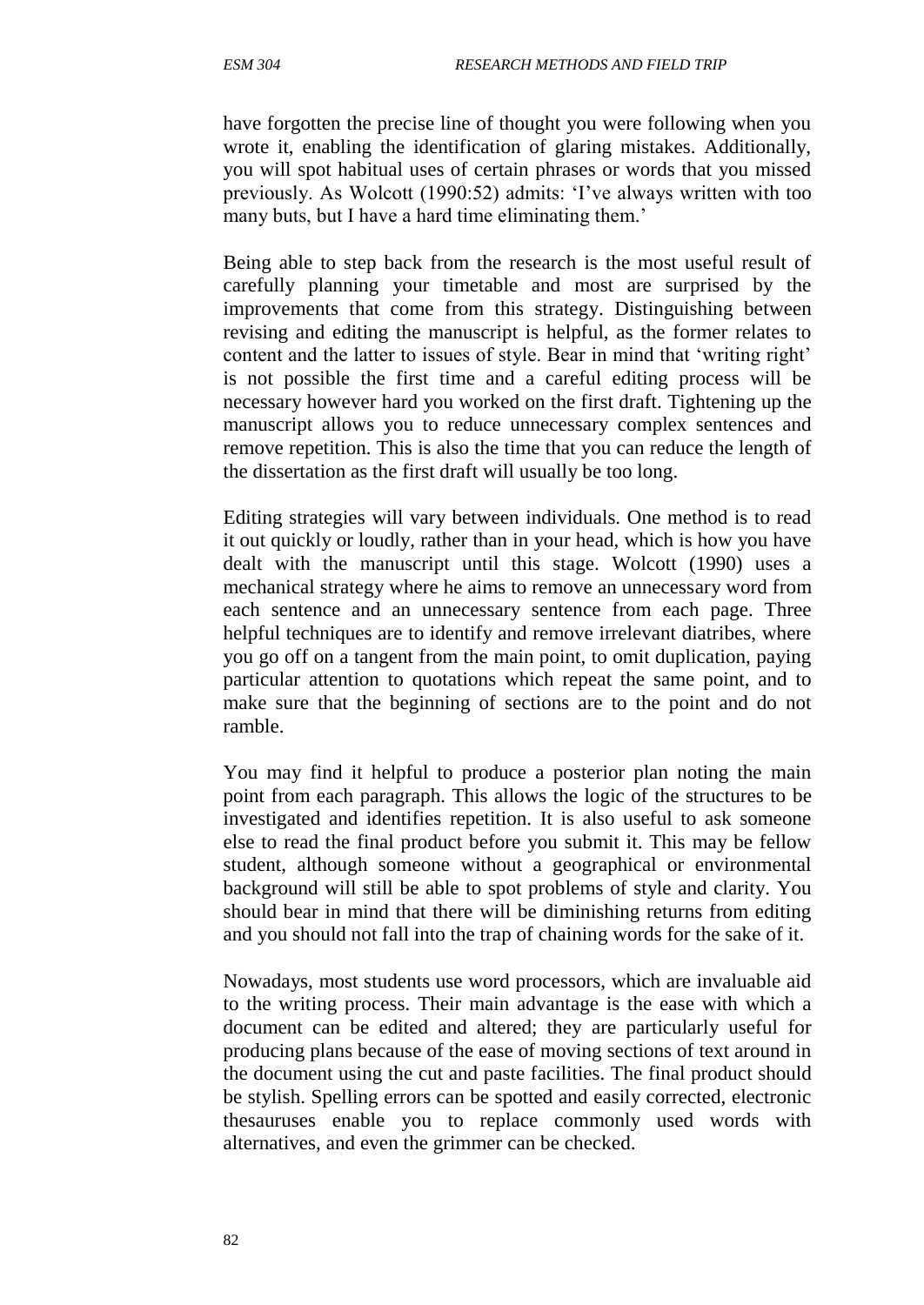You should be wary of the wonders of the word processor, however. The ease with which you can move text means that awkward links between points can result if the altered version is not re-read carefully. You should not be tempted to copy and paste parts of the text which seem relevant in more than one part of the document, as this repetition will be frowned upon if it is spotted by the reader. Although the package will check spelling for you, it will not identify places where an inappropriate, but correctly spelt word was used. More practically, you should also refrain from printing numerous copies of the document after every slight alteration that you make.

Generally, a clearly laid out dissertation which is not over-elaborate is best. Use diagrams and tables to replace words. They are useful aids for breaking up the text and they should be correctly numbered and referred to in the list of figures and tables. The diagrams may include photographs, which is fine, but bear in mind that reproductions of your work will probably not be in color. You may produce the tables using statistical packages, but often it is sensible to reproduce them in your word-processing packages as the style will match the next better.

But when thoughts and words are collected and adjusted, and the whole composition at last concluded, it seldom gratifies the author…. He is still to remember that he looks upon it with partial eyes.

Finally, it is worth emphasising that your work will never be perfect in your own eyes. You will be aware of certain pitfalls in the design and analysis, but this does not mean that the work is not commendable. Some of the points that see obvious to you, because you have been so close to the study, will not be obvious to those reading the work. The whole project, including the writing-up stage, where the final product takes shape, should be a rewarding experience. This is probably the largest, most important and most individual piece of work that you have done and you should be proud of your achievement. The final, and perhaps most important, piece of advice that you can be offered is that once you have done all of this work, make sure you hand it in on time!

## **4.0 CONCLUSION**

You would realise that there are some major subsections of the research that must be carefully handled. That is the unit has allowed you to appreciate the value of environmental research. You have seen the opportunity to put up a logical argument, clear statement of research objectives and highlight reasons for the work and how you can achieve the set goals. Your broad-based literature review is an important instrument and asset that could massively influence your work. You may want to explain the various methods of analysis and reasons for their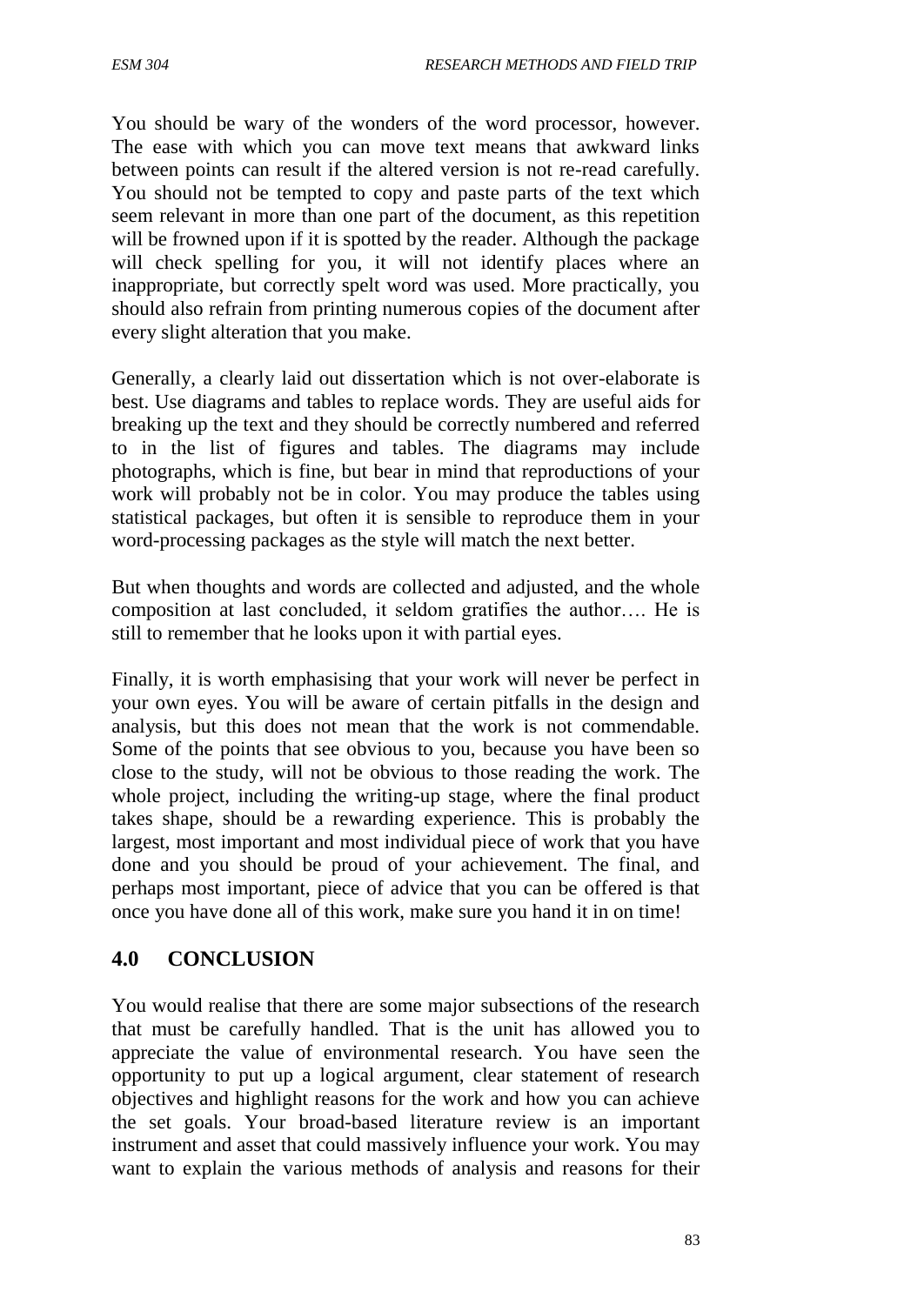choice. Do not forget that the data analysis subsection is tied to the overall research process and as such must be carefully handled.

#### **5.0 SUMMARY**

We have learnt how the various elements of research are interconnected. The arrangement of your dissertation is clearly built in this unit. You therefore have to be very familiar with these elements and conform strictly to their scope and application in any environmental research. In addition, an awareness of the contents of each element and how they interlink to provide additional knowledge in environmental science.

#### **6.0 TUTOR-MARKED ASSIGNMENT**

- 1. Write short note on the following: (a)abstract (b)introduction
- 2. Differentiate between conclusion and summary

#### **7.0 REFERENCES/FURTHER READING**

- Howard, K. & Sharp J. A. (1983). *The Management of A Student Research Project.* Aldershot: Gower.
- John, H. B. (1980). *Guidelines for Preparing the Research Proposal.* USA: University of America.
- Turk, C. & Kirkman, J. (1989). *Effective Writing: Improving Scientific, Technical and Business Communication*. London: (2nd ed.). E & F.N. Spon.
- Wolcott, H.F. (1990). *Writing Up a Qualitative Research*. London: Sage.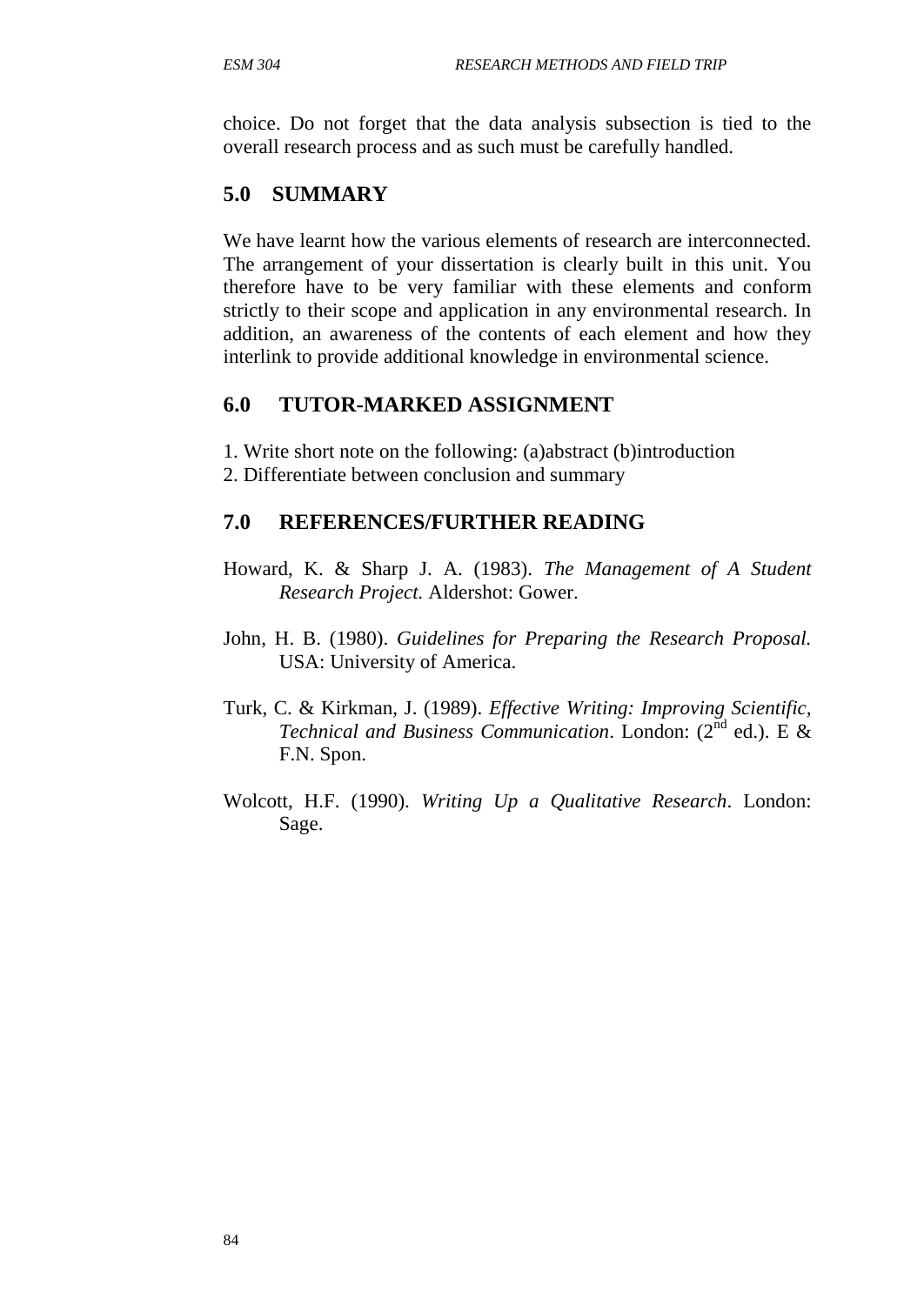# **MODULE 2**

| Unit 1   | Concepts in Environmental Research       |
|----------|------------------------------------------|
| Unit 2   | The Eight-Step-Model of Research Process |
| Unit $3$ | The Role of Data Analysis in Research    |

#### **UNIT 1 CONCEPTS IN ENVIRONMENTAL RESEARCH**

#### **CONTENTS**

- 1.0 Introduction
- 2.0 Objectives
- 3.0 Main Content
	- 3.1 Your Orientation
	- 3.2 Types of Research
	- 3.3 Application
	- 3.4 Objectives
- 4.0 Conclusion
- 5.0 Summary
- 6.0 Tutor-Marked Assignment
- 7.0 References/Further Reading

## **1.0 INTRODUCTION**

There are several ways of obtaining answers to the existing environmental problems and questions. These methods range from the fairly informal sources based upon clinical impressions to the strictly scientific, adhering to the conventional expectations of scientific procedures. Research is one of these ways. When you say that you are undertaking a research study to find out answers to environmental questions, you are implying that the process:

- 1. Is being undertaken within a framework of set of principles;
- 2. Use procedures, methods and techniques that have been tested for their validity and reliability; and
- 3. Is designed to be unbiased and objective.

## **2.0 OBJECTIVES**

At the end of this unit, you should be able to:

- differentiate between validity and reliability
- define subjectivity
- identify types of research in environmental science.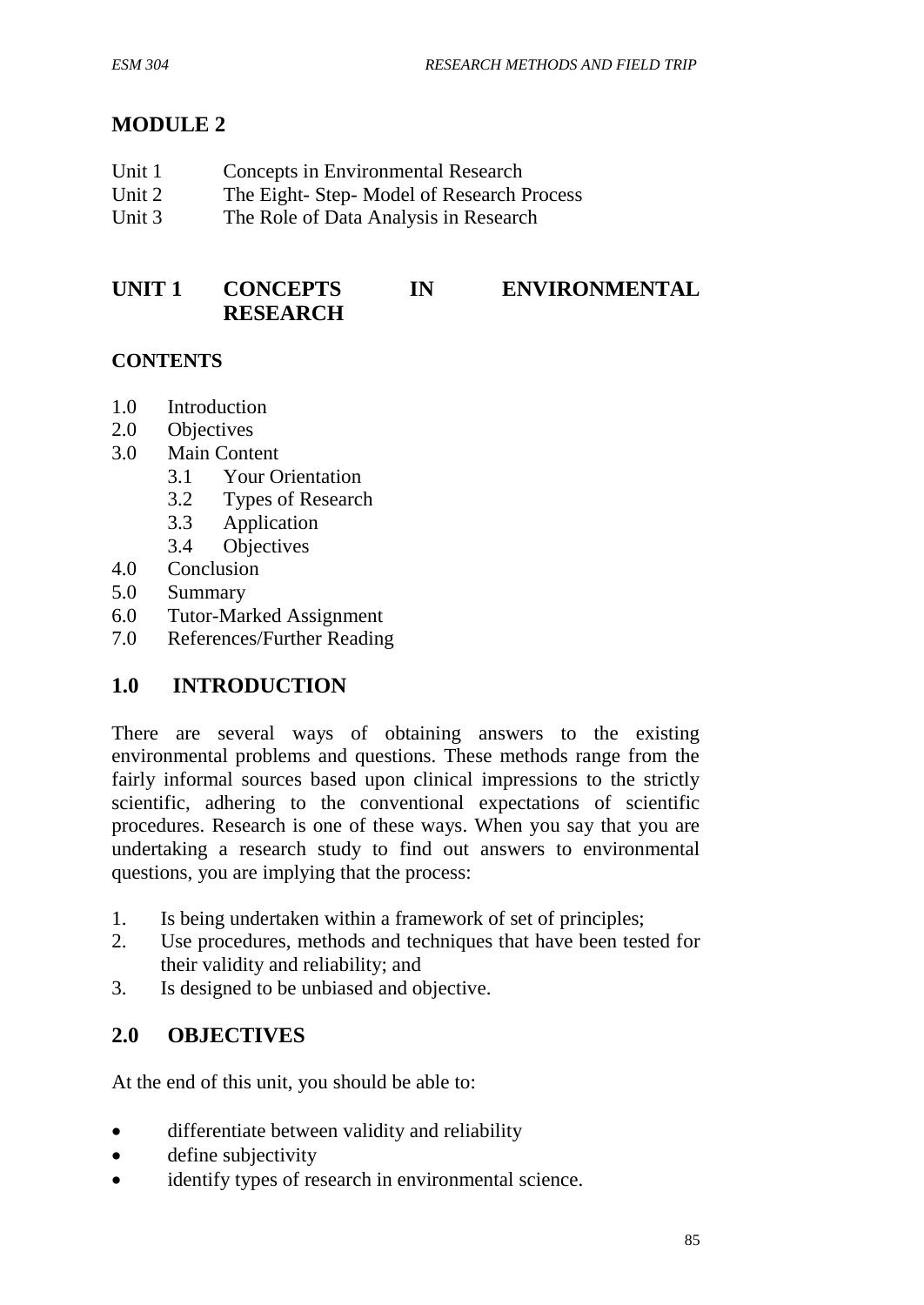#### **3.0 MAIN BODY**

#### **3.1 Your Orientation**

Your orientation in environmental science and resource management may seem from one of the two paradigms in research-positivism and naturalism-and the academic discipline in which you have been trained. The concept of validity can be applied to any aspect of the research process. It ensures that in a research study correct procedures have been applied to find answers to questions. 'Reliability' refers to the quality of a measurement procedure. 'Unbiased and objective' means that you have taken each step and drawn each conclusion to the best of your ability and without introducing your own vested interest. The author would like to make a distinction between bias and subjectivity. Subjectivity is an integral part of your thinking that is conditioned by your educational background, discipline, philosophy, experience and skills. Bias on the other hand, is a deliberate attempt to either conceal or highlight something. For example, an environmentalist may look at a piece of information differently from the way an anthropologist or a historian looks at it.

However, the degrees to which the criteria are expected to be fulfilled differ from one academic discipline to another. For example, the expectations of the environmental research process are markedly different between the environmental or physical sciences and the social sciences. In the physical sciences a research endeavour is expected to be strictly controlled at each step, whereas in the social sciences rigid control cannot be enforced and sometimes is not even demanded.

Within the environmental sciences, the level of control required also varies markedly from one issue or subject to another. Despite these differences among subjects or disciplines, their broad approach to inquiry is similar. The research model in this course material is based upon this philosophy.

As beginners in research you should understand that research is not all technical, complexes, statistics and computers. It can be very simple activity designed to provide answers to very simple questions relating to day- to-day activities in our environment. On the other hand environmental research procedures can also be employed to formulate intricate theories or environmental laws that govern our lives. The difference between research and non research activity is, as mentioned, in the way we find answers: the process must meet certain requirements to be called research. To identify these requirements let us examine some definition of research.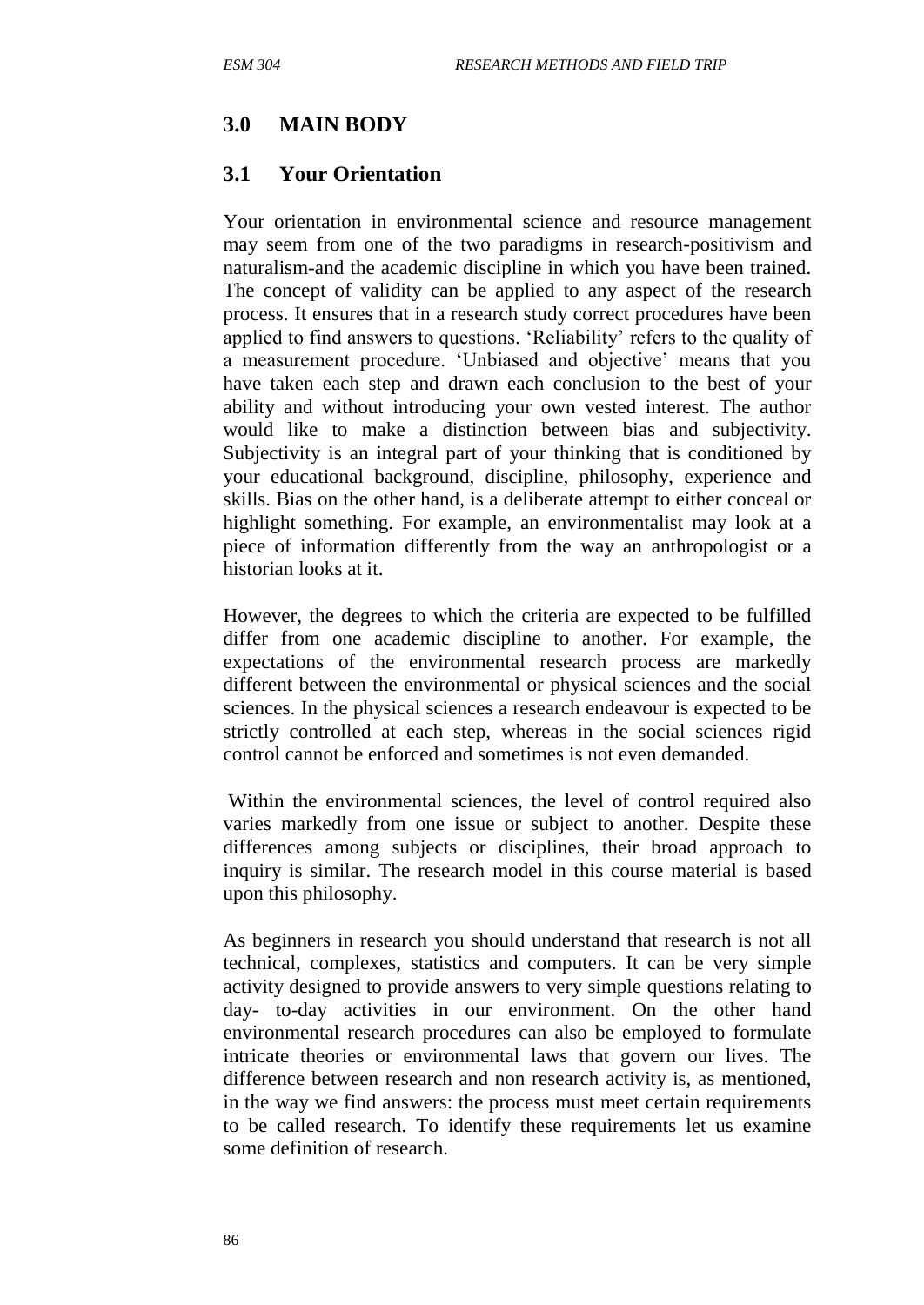The word research is composed in two syllables, re and search. The dictionary defines the former as the prefix, meaning 'again', 'anew' or 'over again' and the latter as a verb meaning 'to examine closely and carefully', 'to test and try', or 'to probe'. Together they form a noun describing a careful, systematic, patient study and investigation in some field of knowledge, undertaken to establish facts or principles.

Grinnell (1993) further added that 'research is a structural inquiry that utilises acceptable scientific methodology to solve problems and creates new knowledge that is generally acceptable'.

Lundberg (1992) draws a parallel argument between the environmental research process, which is considered scientific, and the process that we use in our daily lives. According to him:

Scientific method consists of systematic observation, classification and interpretation of data. Now, obviously, this process is one in which nearly all people engage in the cause of their daily lives. The main difference between our day- to- day generalisations and the conclusions usually recognised as scientific method lies in the degree of formality, rigorousness, verifiability and general validity of the findings (Lundberg 1992: 5). Burns (1994: 2) defines research as a systematic investigation to find answers to a problem.

#### **3.2 Types of Research**

Research can be classified from three perspectives:

- 1. The application of the research study;
- 2. The objectives in undertaking the research; and
- 3. The type of information sought.

These three classification are not mutually exclusive-that is, research study classified from a view point of 'application' can also be classified as 'type of information sought'. For example, a research project may be classified as pure or applied research (from the perspective of application), as descriptive, correlation, explanatory or exploratory (from the perspective of objectives) and as qualitative or quantitative (from the perspective of the type of information sought).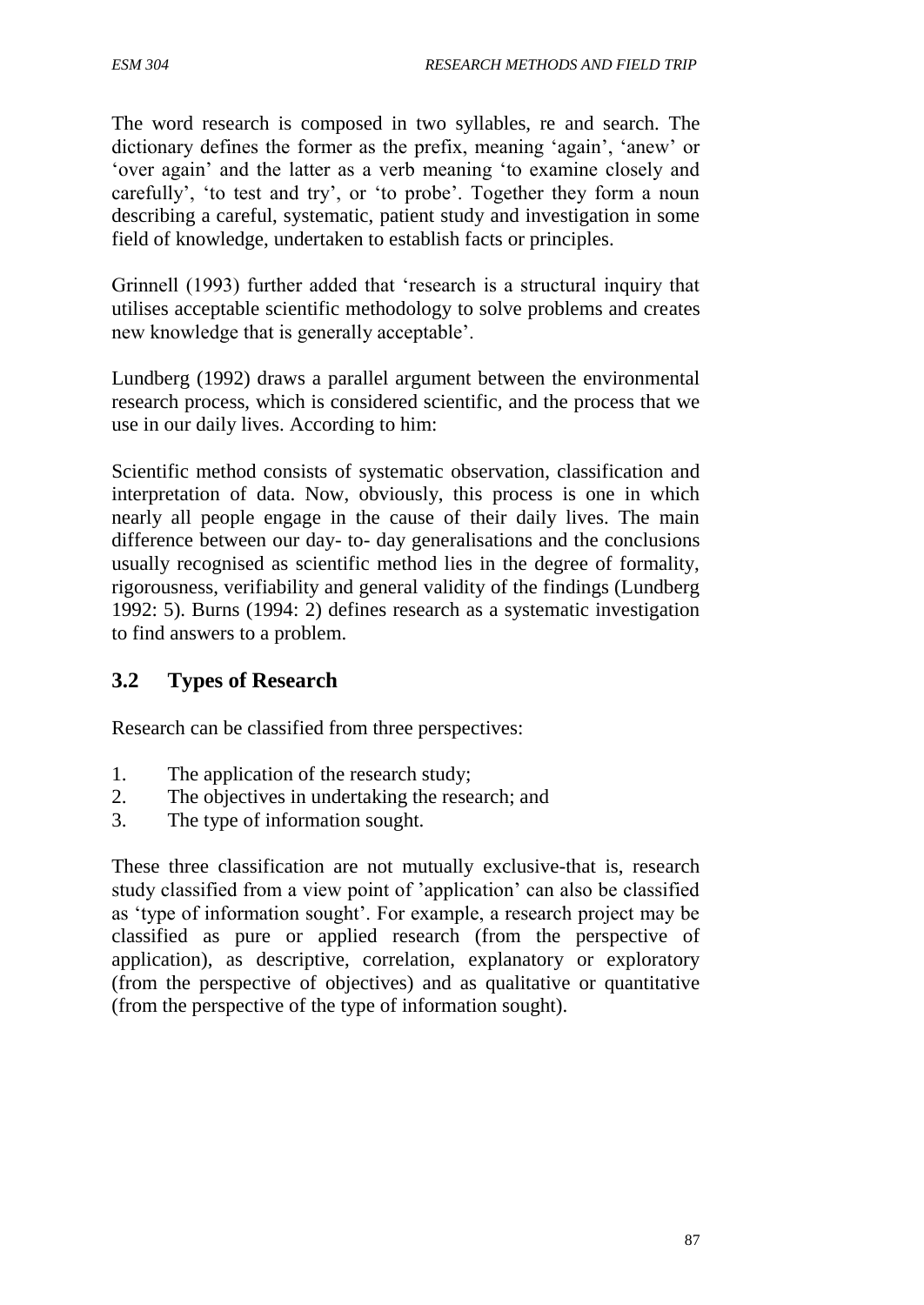

#### **3.3 Application**

If you examine a research endeavour from the perspective of its application, there are two broad categories: pure research and applied research.

Pure research in environmental science or resource analysis involves developing and testing theories and hypothesis that are intellectually challenging to the researcher but may or may not have practical application at the present time or in the future. Thus, such work often involves the testing of hypotheses containing very abstract and specialised concepts.

Pure research in environmental science is also concerned with the development, examination, verification, and refinement of research methods, procedures, techniques and tools that form the body of research methodology. Examples of pure research include: developing a sampling technique that can be applied to a particular situation; developing a methodology to assess the validity of a procedure; developing an instrument, say, to measure the vibration level in the earth crust ; and finding the best way of measuring earthquakes or volcanoes. The knowledge produced through pure research is sought in order to add to existing body of knowledge of research methods.

Most of the research in the environmental sciences is applied. in other words the research techniques, procedures, and methods that form the body of research methodology are applied to the collection of information also various aspects of situation, issue, problem or phenomenon so that information gathered can be used in other ways – such as for policy formulation (environment protection and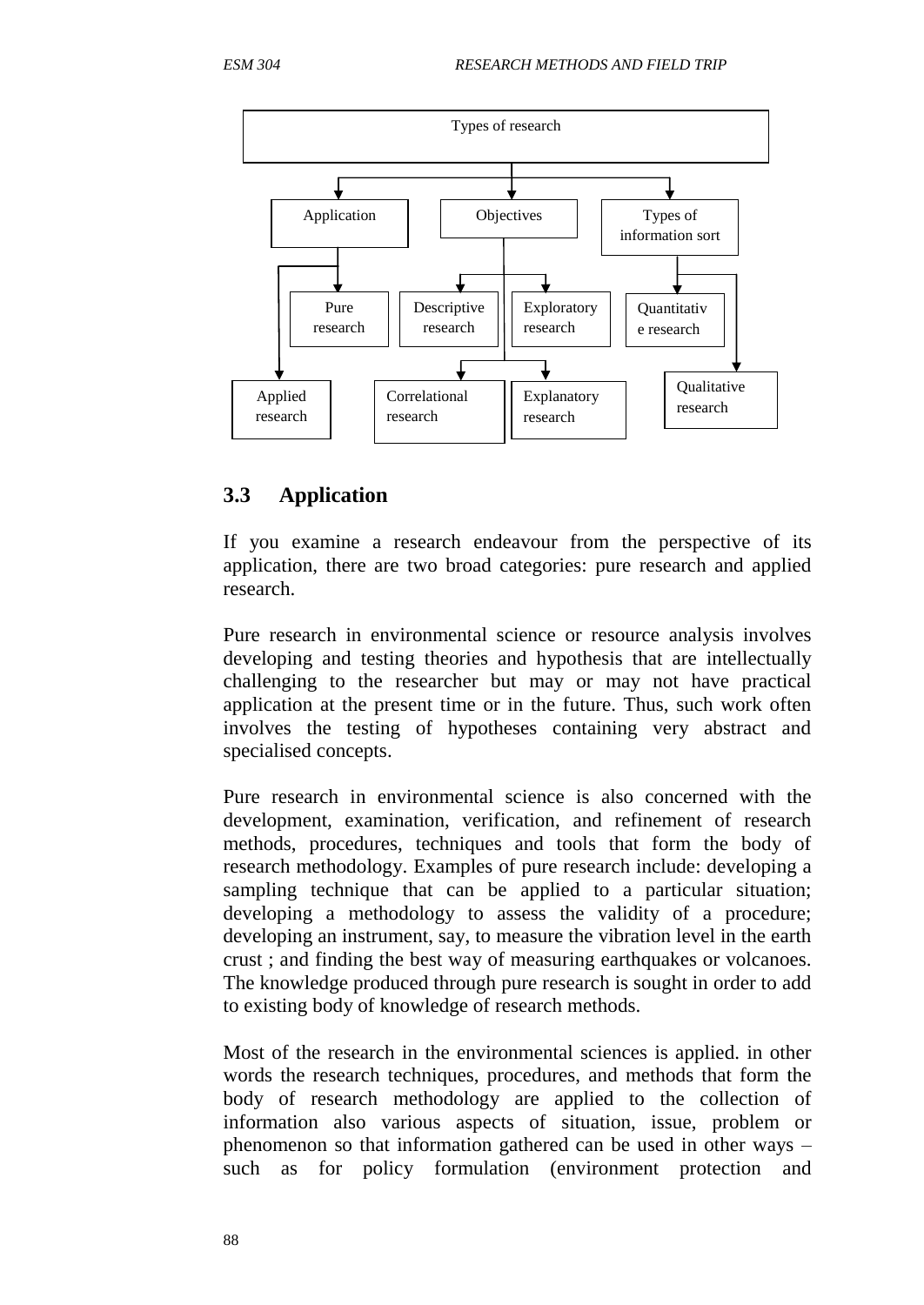environmental auditing) administration, and the enhancement of understanding of a phenomenon.

## **3.4 Objectives**

If you examine a research study from the perspective of its objectives, broadly, a researcher's endeavor can be classified as: descriptive, correlation, explanatory and exploratory.

An environmental study classified as descriptive research attempts to describe systematically an environmental situation , problem, phenomenon, service or program , or provides, or provides information about, say, the living conditions of a community near dumpsites, or describes attitudes towards an issue such as waste disposal. For example, it may attempt to describe the types of service provided by an organisation, the administrative structure of an organisation, and the needs of a community.

#### **Correlation Research**

The main emphasis in a correlation research study is to discover or establish the existence of a relationship/association /interdependence between two or more aspects of the environment. What is the impact of deforestation on the climate? What is the relationship between soil and vegetation? Or what is the effect of desertification on crop yields? These studies examine whether there is a relationship between two or more aspects of a situation or phenomenon.

#### **Explanatory Research**

Explanatory research attempts to clarify why and how there is a relation between two aspects of the environment. This type of research attempts to explain, for example, why aforestation can increase rainfall and reduce temperature is followed by rainfall.

#### **Exploratory Research**

The fourth type of research, from the viewpoint of the objectives of a study, is called exploratory research. This is carried out to investigate the possibilities of undertaking a particular research study. These types of research study are also called a 'feasibility study' or a 'pilot study'. It is usually carried out when a researcher wants to explore areas about which he/she has little or no knowledge. A small-scale study is undertaken to decide if it is worth carrying out a detailed investigation. On the basis of the assessment made during the explanatory study, a full study may eventuate. Exploratory studies are also conducted to develop, refine and /or test measurement tools and procedures.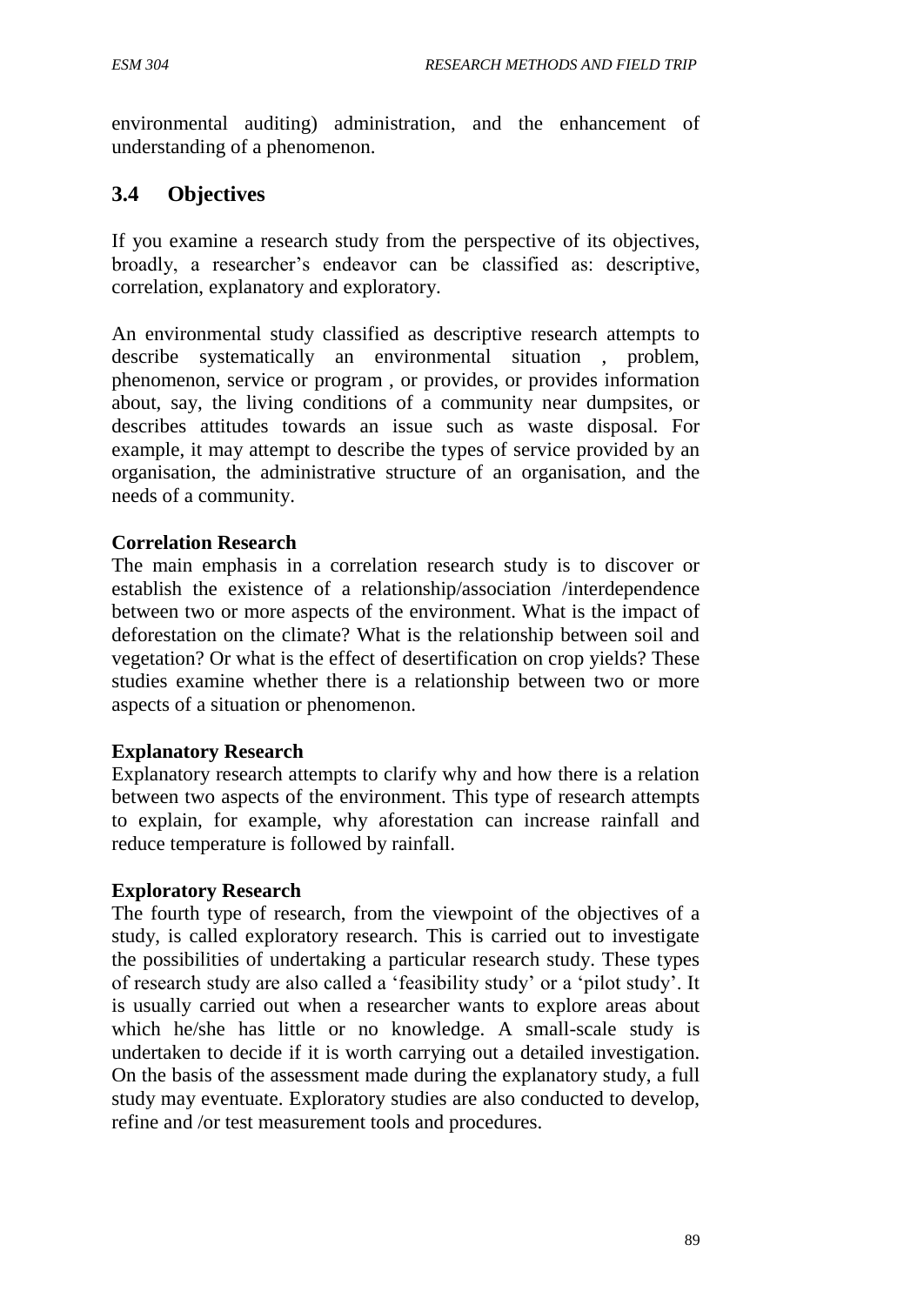## **4.0 CONCLUSION**

Existing environmental problems in our local environment can be examined in various ways. Undertaking an environmental research is an attempt to find solution to these problem using established framework and principles and procedures and techniques to test the validity and reliability of the subject matter. As a new entrant into environmental research, you should understand that research can be made simple using computer aided software in answering day-to-day activities in our environment. Again, you should realise that environmental research can be employed to formulate intricate theories or environmental laws that govern our lives.

## **5.0 SUMMARY**

You have been following the research process. I hope you can appreciate what we have learnt so far. So, in this unit I suppose you now know the need not to deliberately influence or conceal the results of an environmental research. You are also aware of the various types of research and when they are applied. This is because pure research in environmental science is concerned with the development, examination, verification, and refinement of research methods, procedures, techniques that form the body of research methodology.

## **6.0 TUTOR-MARKED ASSIGNMENT**

- 1. State two definitions of research.
- 2. Mention and discuss the major types of research in environmental science.

## **7.0 REFERENCES/FURTHER READING**

- Grinnel, R. Jr. (1993). *Social Work, Research and Evaluation.* (4<sup>th</sup> ed.). F.E. Peacock Publishers, Illinois.
- Lundberg, George A. (1992). *Social Research: A Study in Methods of Gathering Data.* New York: (2<sup>nd</sup> ed.). Longman, Green and Co.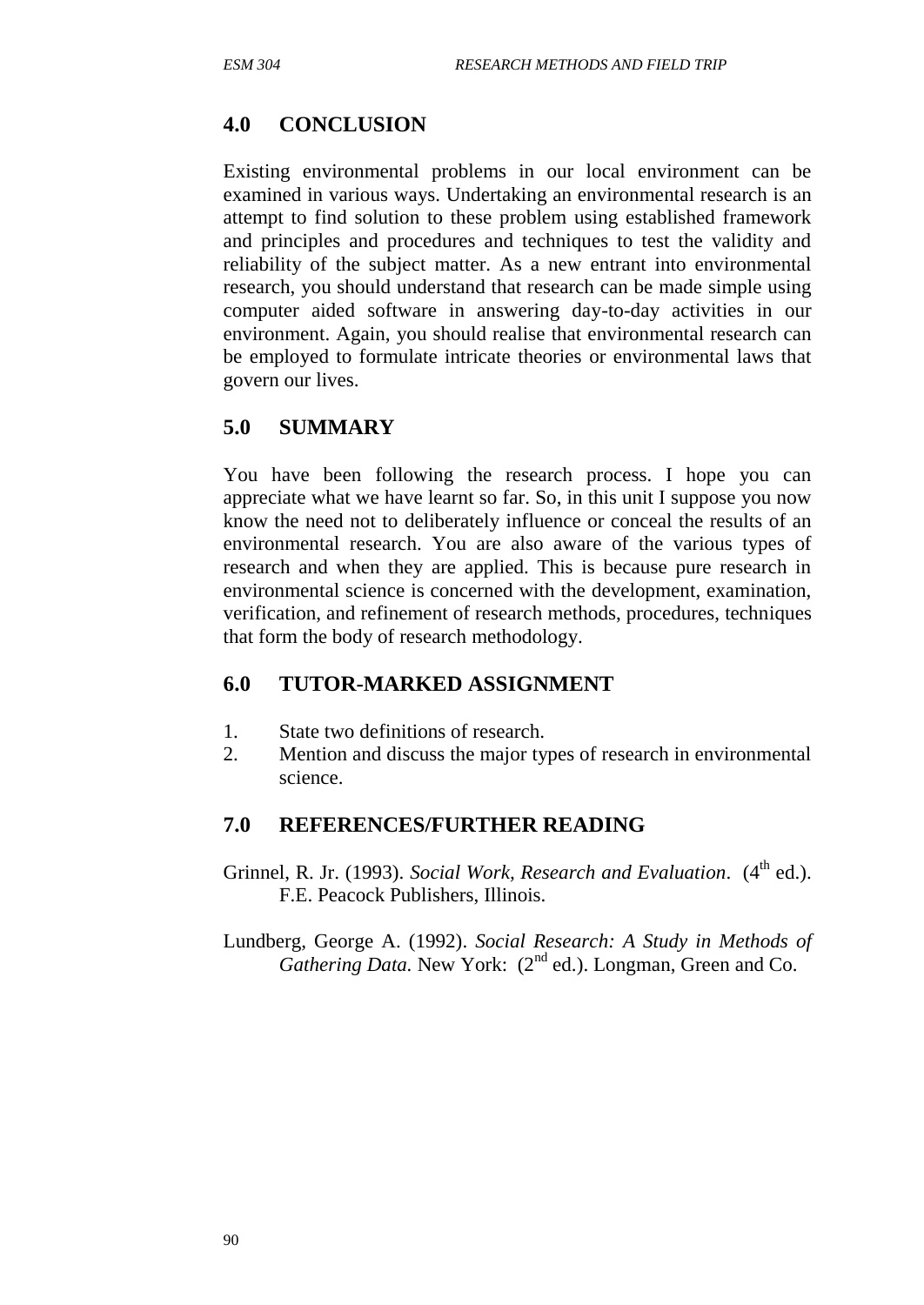## **UNIT 2 THE EIGHT-STEP MODEL OF RESEARCH PROCESS**

#### **CONTENTS**

- 1.0 Introduction
- 2.0 Objectives
- 3.0 Main Body
	- 3.1 The Research Process
- 4.0 Conclusion
- 5.0 Summary
- 6.0 Tutor-Marked Assignment
- 7.0 References/ Further Reading

## **1.0 INTRODUCTION**

There are some tasks identified as the operational steps you need to follow in order to conduct an environmental study. Topics identified in rectangles are the required theoretical knowledge needed to carry out these steps. The tasks identified in circles are the intermediary steps that you need to complete to go from one step to another. It is important for a beginner to work through these steps in the proposed sequence, though with experience you can change it.

This course material is written around the theoretical knowledge required to undertake each operational step and follows the same sequential progression as is needed to undertake a research investigation. For each operational step, the required theoretical knowledge is further organised, in different unit, around the operational steps.

## **2.0 OBJECTIVES**

At the end of this unit, you should be able to:

- identify and formulate a research problem in environmental science
- construct instrument for data collection
- identify sampling techniques that will be most appropriate for your study
- analyse data collected in the field.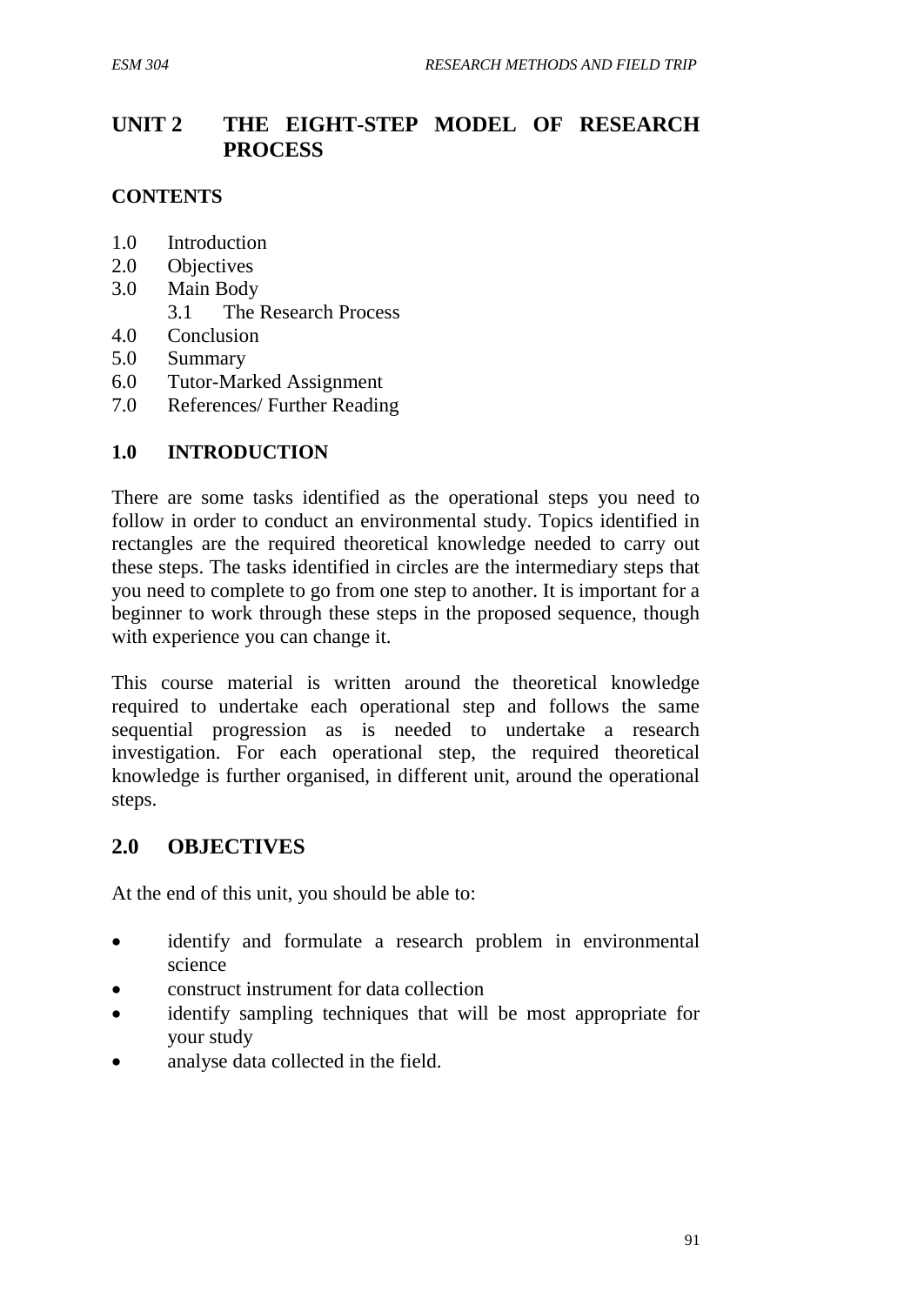## **3.0 MAIN CONTENT**

#### **3.1 The Research Process**

**Step I:** formulating a research problem is the first and most important step in the research process. A research problem identifies your destination: it should tell your research supervisor and your readers what you intend to research. The more specific and clear you are the better, as everything that follows in the research process-study designs, measurement procedures, sampling strategy, frame of analysis and the style of writing of your dissertation or report-is greatly influenced by the way in which you formulate your research problem. Hence, you should give it considerable and careful thought at this stage.

It is extremely important to evaluate the research problem in the light of the financial resources at your disposal, the time available, and your research supervisor's expertise and knowledge in the field of study. It is equally important to identify any gaps in your knowledge of relevant disciplines, such as statistics, required for analysis. Also, ask yourself whether you have sufficient knowledge about computers and software if you plan to use them (Ranjit, 1999).

#### **Step II: Conceptualising a Research Design**

An extremely important feature of research is the use of scientific methods. Research involves systematic, controlled, valid and rigorous establishment of associations and causation that permit the accurate prediction of outcomes under a given set of conditions. It also involves identifying gaps in knowledge, verification of what is already known and identification of past errors and limitations. The validity of what you find largely rest on how it was found. The main function of a research design is to explain how you will find answers to your research questions. The research design should include the following the study per se and the logical arrangements that you propose to undertake, the measurement procedures, the sampling strategy, the frame of analysis and the time-frame. For any investigation, the selection of an appropriate research design is crucial in enabling you to arrive at valid findings, comparisons and conclusions. Ranjit (1999) argued that a faulty design results in misleading findings which therefore result in wasting human and financial resources. In scientific circles, the strength of an empirical investigation is primarily evaluated in the light of the research design adopted. When selecting a research design, it is important to ensure that it is valid, workable and manageable.

There is an enormous variety of study designs and you need to be acquainted with some of the most common ones. Select or develop the design that is most suited to your study. You must have strong reasons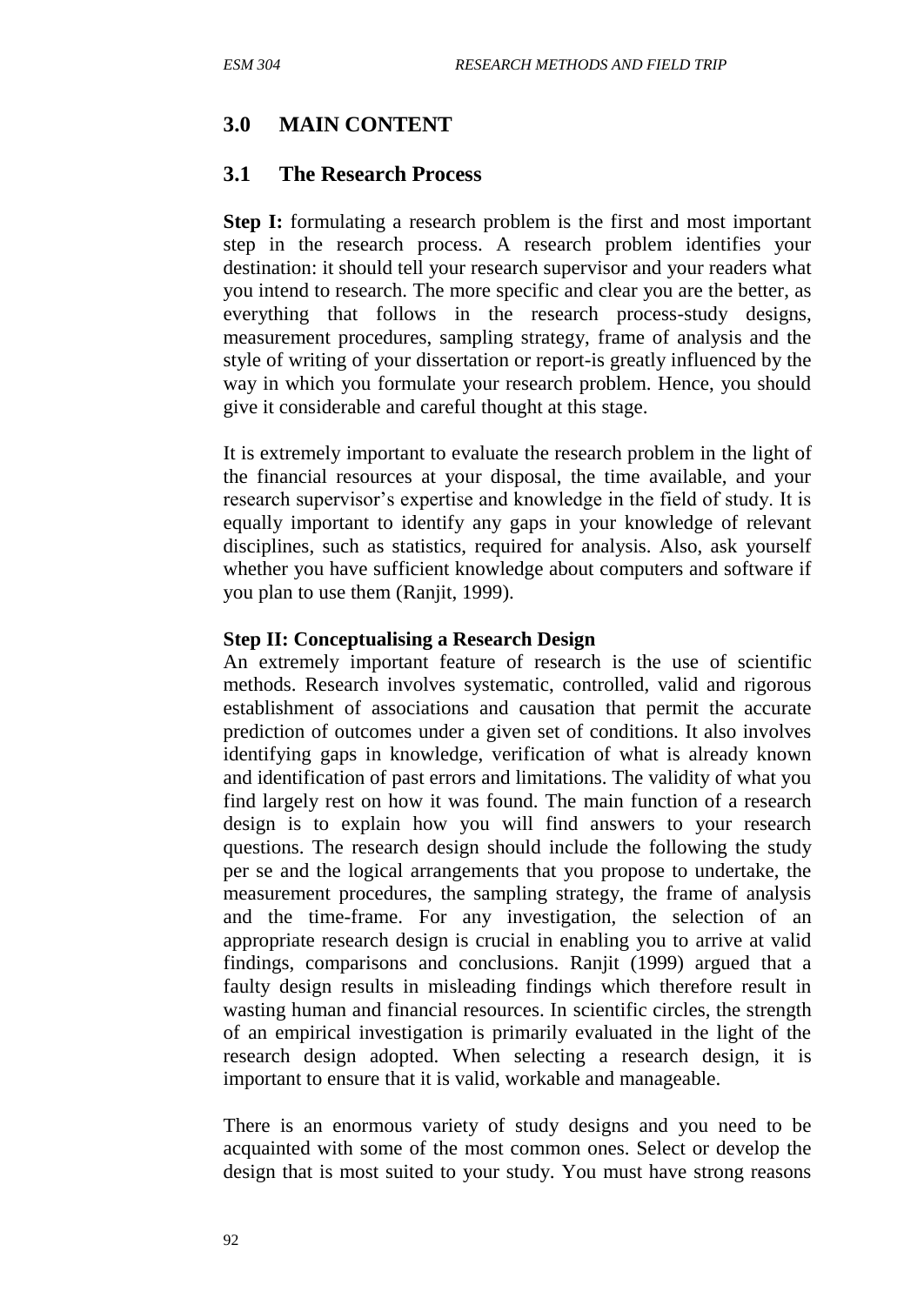for selecting a particular design; you must be able to justify your selection; and you should be aware of its strengths, weaknesses and limitations. In addition, you will need to explain the logical details needed to implement the suggested design.

#### **Step III: Constructing an Instrument for Data Collection**

Anything that becomes a means of collecting information for your study is called a 'research tool' or a 'research instrument' .for example, observation forms, interview schedules, questionnaires, and interview guides are all classified as research tools.

The construction of a research tool is the first 'practical' step in carrying out a study. You will need to decide how you are going to collect data for your research in environmental science.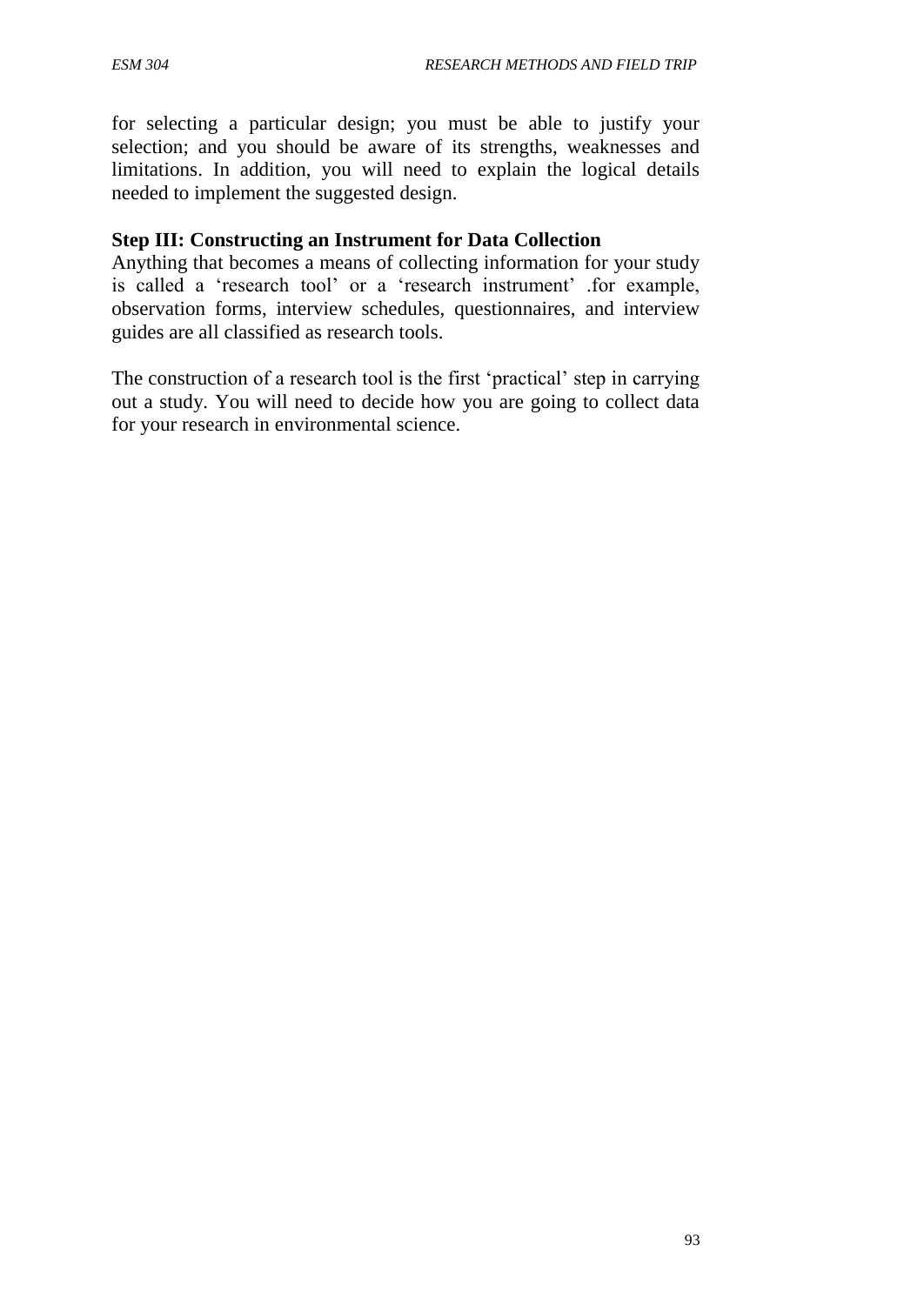

**Source: Ranjit, 1999**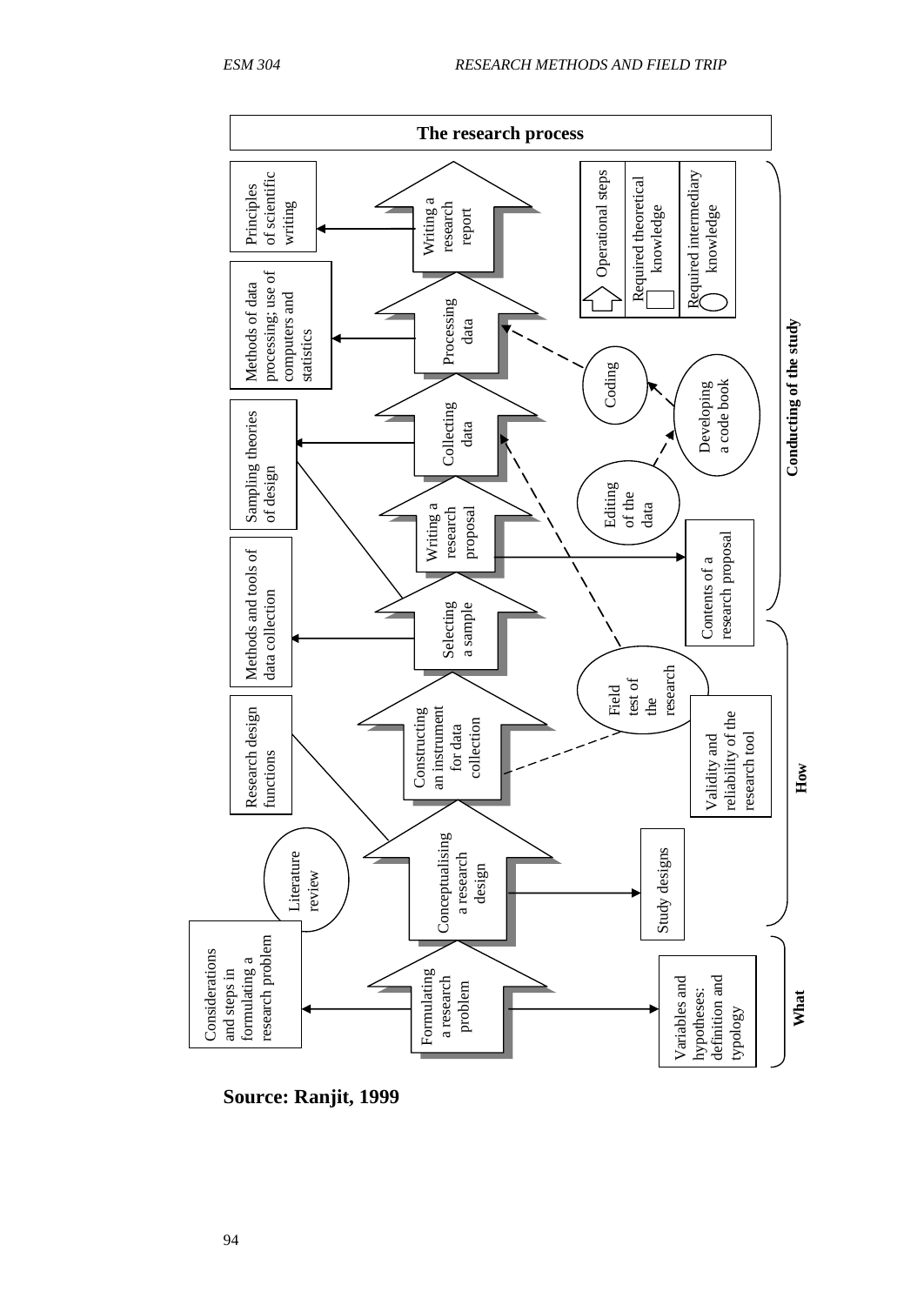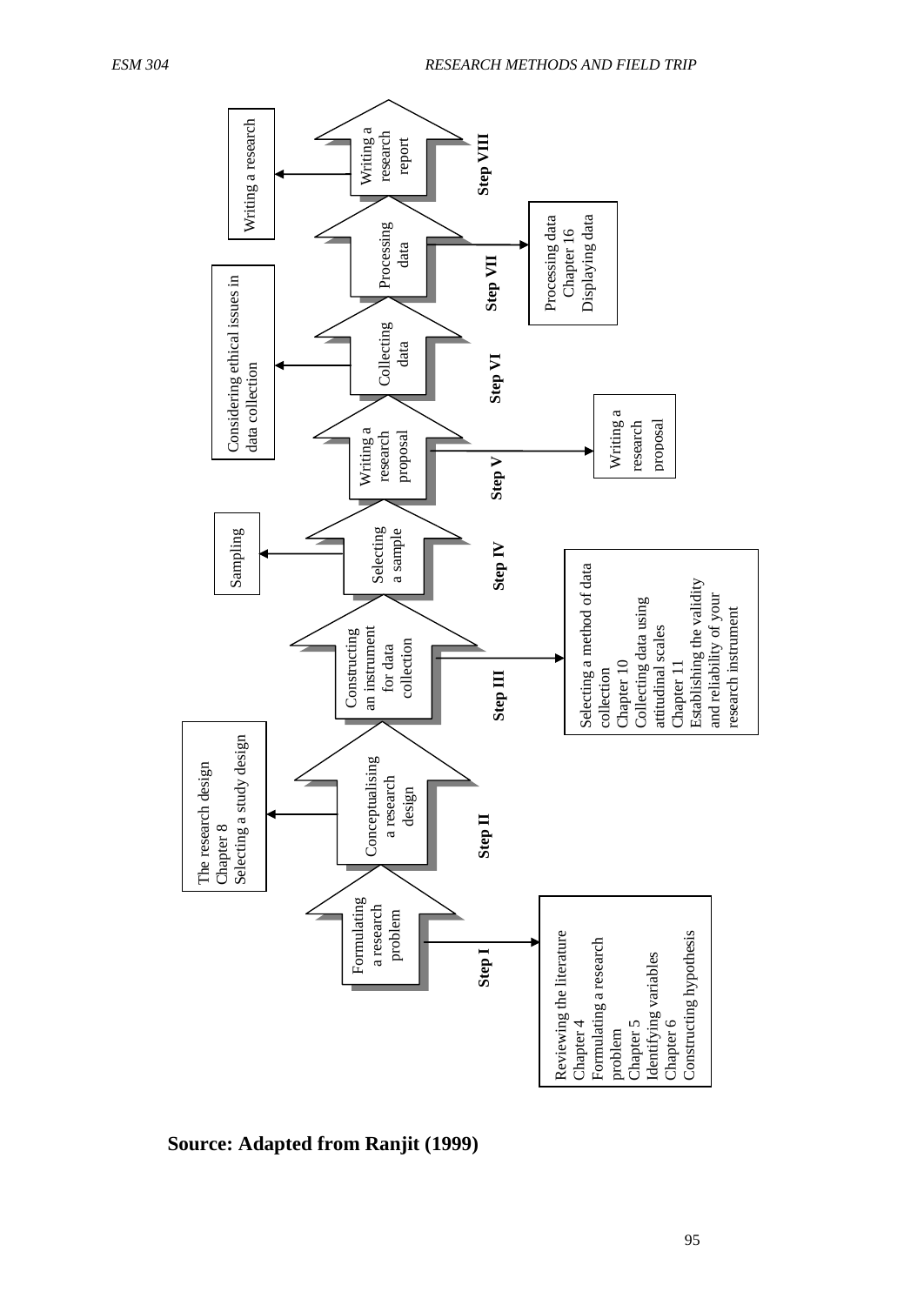the proposed study and then construct a research instrument for data collection. If you are planning to collect data specifically for your study (primary data), you need to either construct a research instrument or select an already constructed one. If you are using secondary data (information already collected for other purposes), develop a form to extract the required data. In order to determine what information is required, go through the same process as described for many data above.

Field testing a research tool is an integral part of instrument construction. As a rule, the field test should not be carried out on the sample of your study but on a similar environment.

If you are planning to use a computer for data analysis, you may wish provide space for coding the data on the research instrument.

#### **Step IV: Selecting a Sample**

The accuracy of your estimates largely depends upon the way you select your sample. The basic objective of any sampling design is to minimize, within the limitation of cost, the gap between the values obtained from your sample and those prevalent in the environment

The underlying premise in sampling is that, if a relatively small number of units are scientifically selected, it can provide, with a sufficiently high degree of probability, a fair true reflection of the sampled environment that is being studied.

Sampling theory is guided by two principles:

- 1. The avoidance of bias in the selection of a sample, and
- 2. The attainment of maximum precision for a given outlay of resources.

There are three categories of sampling design

- 1. Random probability sampling designs;
- 2. Non-random probability sampling designs; and
- 3. 'Mixed' sampling design.

There are several sampling strategies within the first two categories. You need to be acquainted with these sampling designs to select the one most appropriate for your study. You need to know the strengths and weaknesses of each and the situations in which they can or cannot be applied in order to select the most appropriate design. The type of sampling strategy you use also determines your ability to generalise from the sample to the entire environment and the type of analysis or statistical tests you can perform on the data.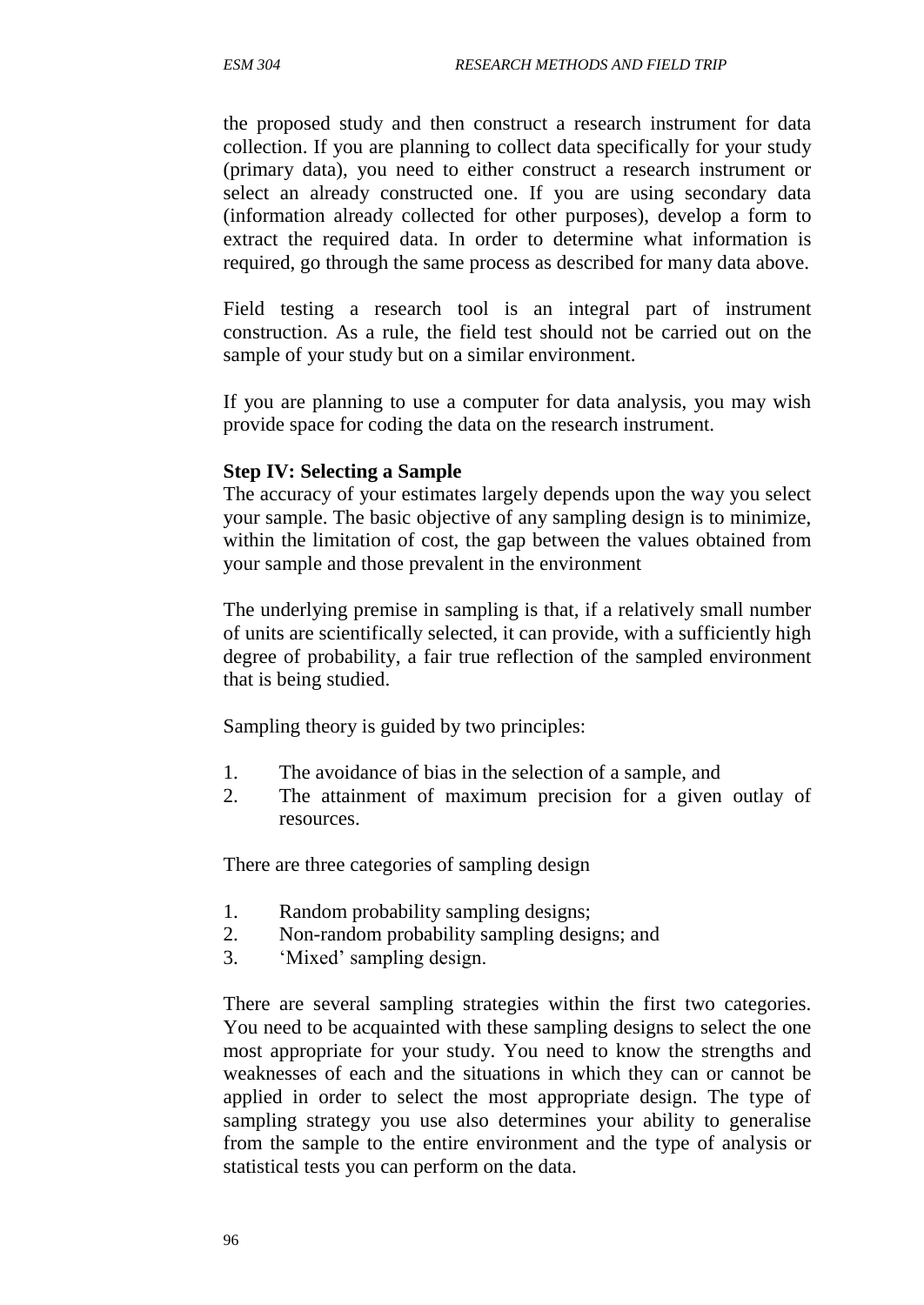#### **Step V: Writing a Research Proposal**

Now, step-by-step, you have done all the preparatory work. Next put everything together in a way that provides adequate information, for your research supervisor and others, about your research study. This overall plan tells a reader about your research problem and how you are planning to investigate, and is called a research proposal. Broadly, a research proposal's main function is to detail the operational plan for obtaining answers to your research questions. In doing so it ensures and reassures the readers of the validity of the methodology to obtain answers accurately and objectively.

Universities and other institutions may have differing requirements regarding the style and content of a research proposal, but the majority of institutions would require most of what is set out here. Requirements may also vary within an institution, from discipline to discipline or from supervisor to supervisor. However, the guidelines set out in this course material provide a framework, which will be acceptable to most.

A research proposal must tell you, your research supervisor and a reviewer the following information about your study;

- What you are proposing to do;
- How you plan to proceed; and
- Why you selected the proposed strategy.

Therefore it should contain the following information about your study:

- A statement of the objectives of the study;
- A list of hypotheses, if you are testing any;
- The study design you are proposing to use;
- The setting for your study;
- The research instrument(s) you are planning to use;
- Information on sampling size and sampling design;
- Information on data processing procedures;
- An outline of the proposed chapters for the report;
- The study's problems and limitations; and
- The proposed time-frame.

Now that you have a general idea, writing a research proposal shall be taken in a more explanatory way in our subsequent unit (see unit …)

#### **Step VI: Collecting Data**

Having formulated a research problem, developed a study design, constructed a research instrument and selected a sample, you then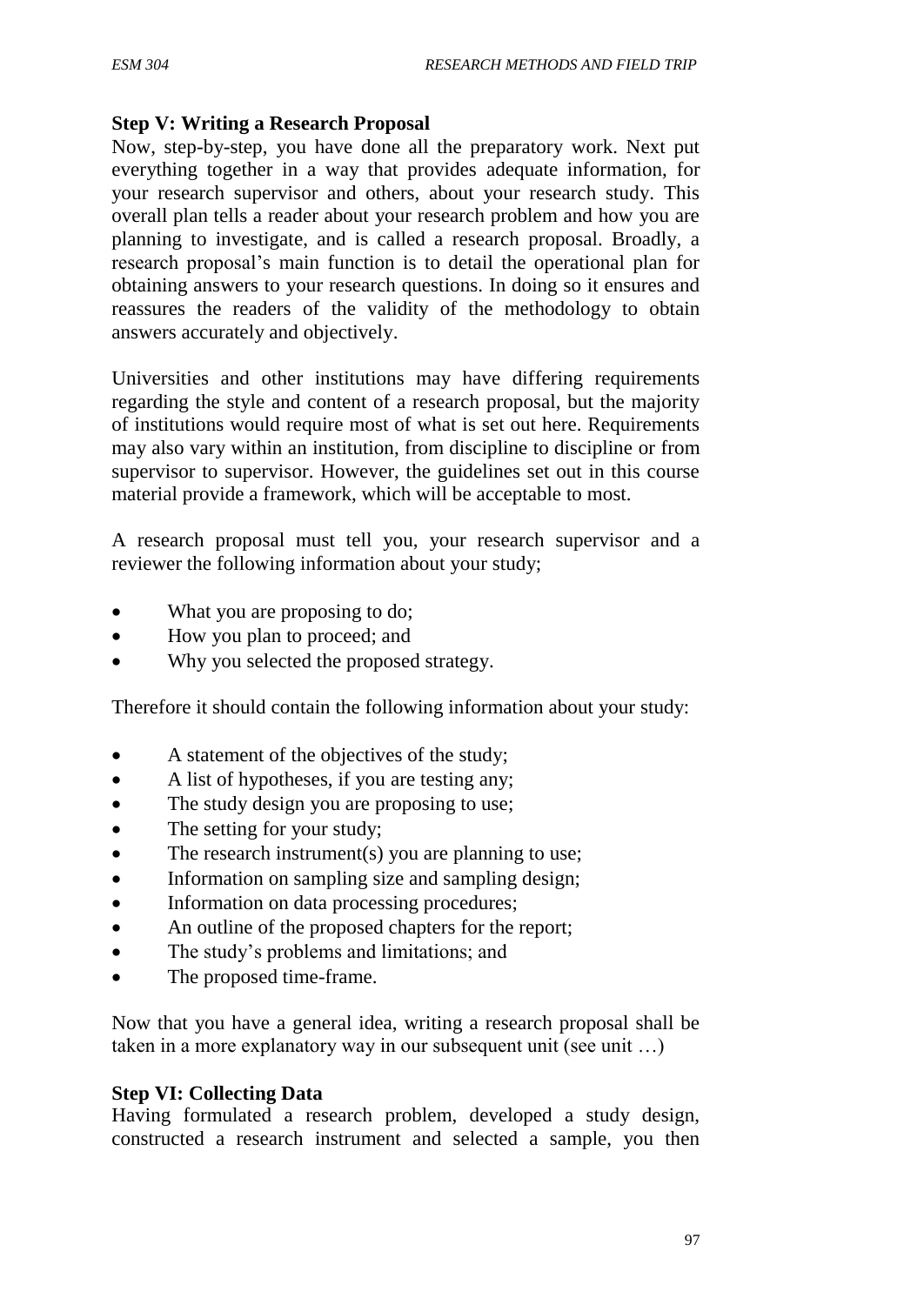collect the data from which you will draw inferences and conclusions for your study.

Many methods could be used to gather the required information. As a part of the research design, you decide upon the procedure you wanted to adopt to collect your data. At this stage you actually collect the data.

#### **Step V11: Processing Data**

The way you analyse the information you collected largely depends upon two things:

- 1. The type of information-descriptive, quantitative, qualitative and
- 2. The way you want to write your dissertation/report.

There are two broad categories of report: quantitative and qualitative. As mentioned earlier, the distinction is more academic than real in most studies.

If your study is purely descriptive, you can write your dissertation/report on the basis of your field notes, manually analyse the contents of your notes (content analysis), or use a computer program.

If you want quantitative analysis, it is also necessary to decide upon the type of analysis required (i.e., frequency distribution, cross-tabulation, or other statistical procedures, such as regression analysis, factor analysis, analysis of variance) and how it should be presented. Also identify the variables to be subjected to those statistical procedures.

#### **StepV111: Writing a Research Report**

Writing the report is the last and, for many, the most difficult step of the research process. This report informs the world of what you have done what have you discovered and what conclusions you have drawn from your findings. If you are clear about the whole process, you will also be clear about the way you want to write your report. Your report should be written in an academic style and be divided into different chapters and/or sections based upon the main themes of your study.

This survey has been designed to elicit information about the training needs of academic staff that are involved in programme and course material design and development; tutorial facilitation; assessment; research and evaluation at… Specifically, it seeks to identify the gaps, possible causes, and proffer training solutions that will enhance individual performance leading to achieving sustainable good practices. Kindly give us a minute of your time to complete this survey as accurately as possible. Data collected with this survey will be kept strictly confidential. Thank very much for your time.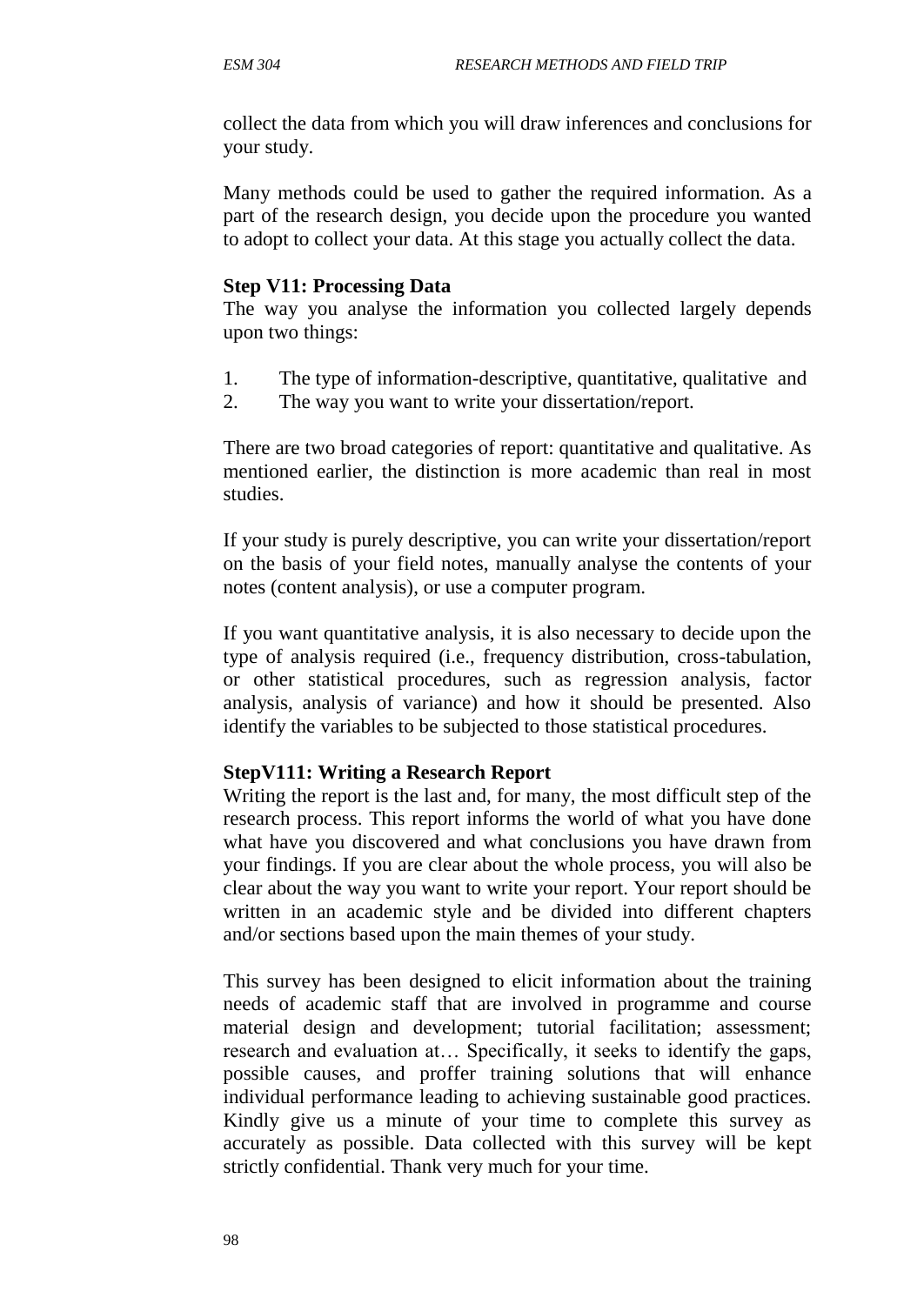# **4.0 CONCLUSION**

It is clear from this unit that there are some operational steps you need to take in order to conduct any research in environmental science. You have also learnt the required theoretical knowledge capable of enhancing your research operations. So, you now know, for instance the formulation of research problem, study designs, measurement procedures, sampling strategy, and frame of analysis and the style of writing your original essay. You are now familiar with the construction of research tools which is the first practical step in carrying out an environmental study.

## **5.0 SUMMARY**

In this unit, we have learnt the step-by-step of carrying out a research in environmental science. At this stage, we might go through the steps again. What is very important is for you to be consistent and thorough in applying each step. It is also very important to note the interrelation in all the steps with one another. In addition, each step has a unique role to play in the research process. Testing of a research tool in the field is an integral part of the research process. Therefore, as a rule the pilot survey should not be carried out on the sample of your study but on a similar environment.

## **6.0 TUTOR-MARKED ASSIGNMENT**

- 1. Discuss how data is processed.
- 2. Draw a detailed diagram showing the research processes.

## **7.0 REFERENCES/FURTHER READING**

- Ranjit, K. (1999). *Research Methodology: A Step-by-Step Guide for Beginners*. New Delhi: Sage Publication. .
- Wax, R.(1983). *The Ambiguity of Fieldwork in R. Emerson, Contemporary Field Research*. Boston and Toronto: Little Brown and Co.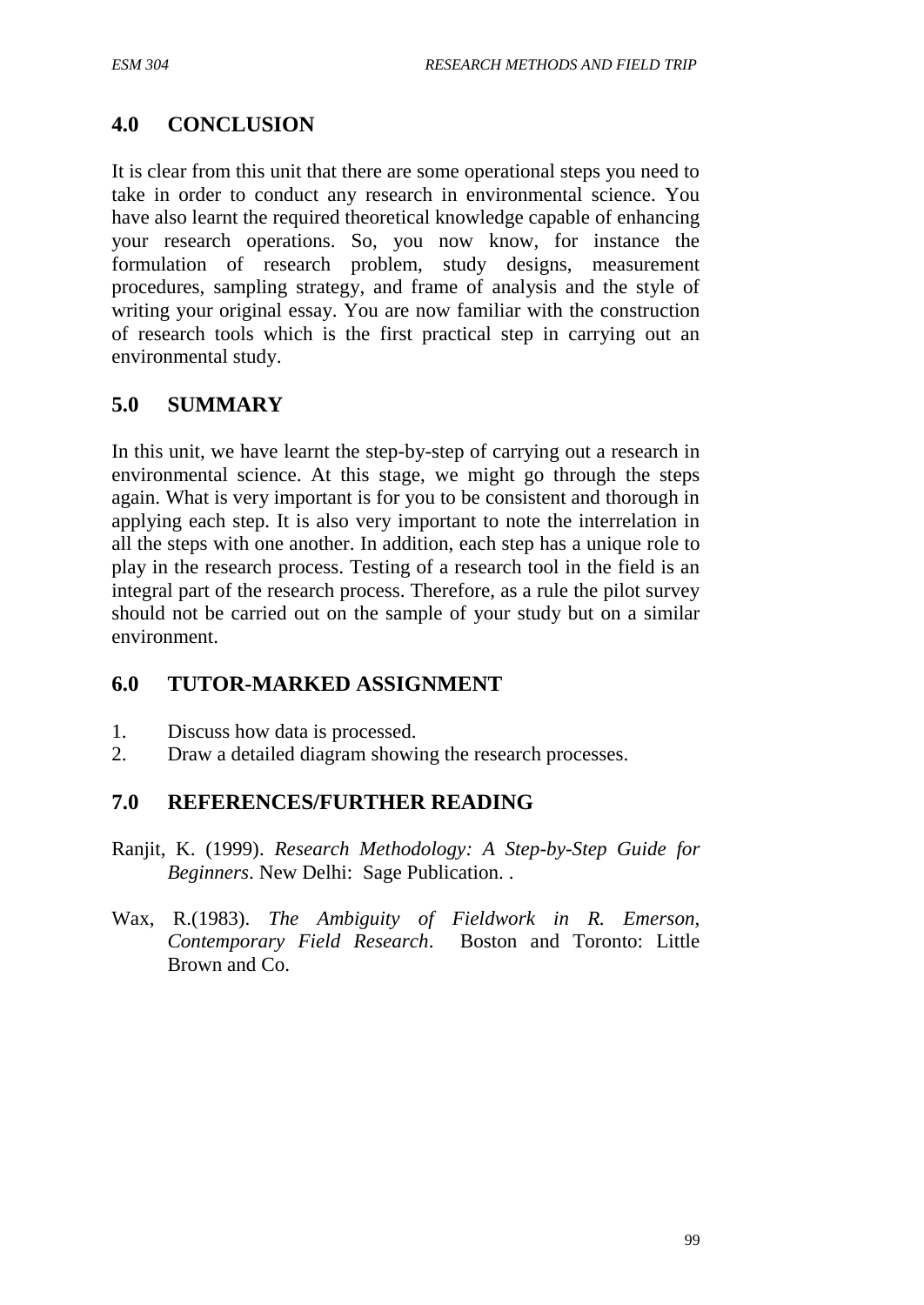## **UNIT 3 THE ROLE OF DATA ANALYSIS IN RESEARCH**

#### **CONTENTS**

- 1.0 Introduction
- 2.0 Objectives
- 3.0 Main Content
	- 3.1 The Choice of Technique
	- 3.2 How Environmental is my Analysis?
	- 3.3 What Problems Might I Encounter?
	- 3.4 The Modification of Areal Unit Problem
	- 3.5 The Identification of Spurious Relationships
- 4.0 Conclusion
- 5.0 Summary
- 6.0 Tutor-Marked Assignment
- 7.0 References/ Further Reading

## **1.0 INTRODUCTION**

The analysis of numerical data can therefore play many important roles in research. It can be used to make sense of large amounts of data, to explore data as a means of generating hypotheses and understanding environmental processes, to infer processes in a large environment from only a small sample of data, to assess the significance of findings, to help in model building, and in general to provide evidence for hypotheses about spatial processes. It is generally not sufficient to make statements about environmental processes without providing supporting evidence from the analysis of data.

#### **2.0 OBJECTIVES**

At the end of this unit, you should be able to:

- determine the techniques to be used in data analysis
- identify the types or level of data commonly encountered in environmental research
- be familiar with the number of sample and type of data being analysed
- be able to link the data analysed to the environment
- identify problem that might be encountered during the analysis and the modification of areal unit.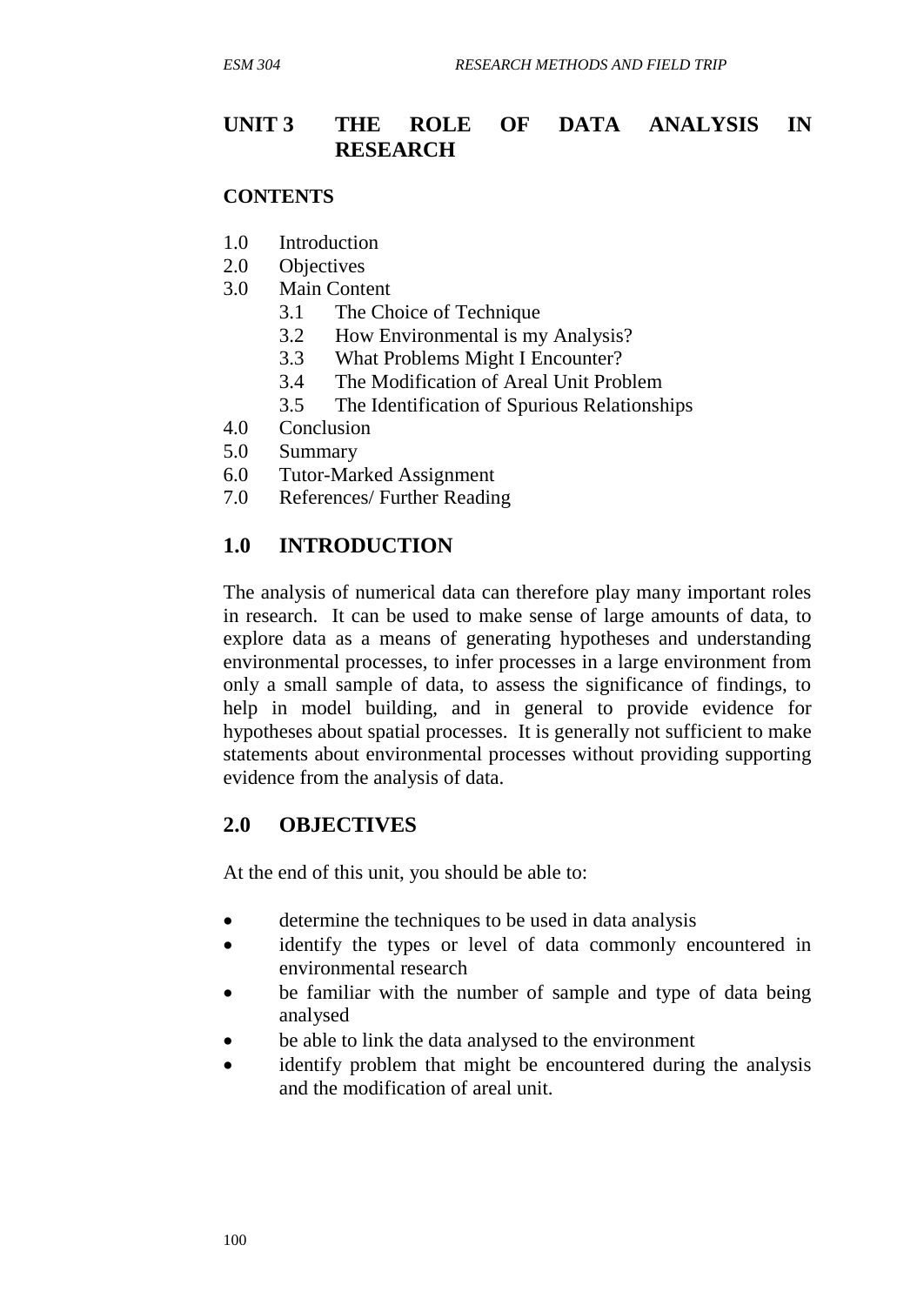#### **3.0 MAIN CONTENT**

#### **3.1 The Choice of Technique**

This is not an easy question to answer as there are a bewildering number of techniques available, many of which can be applied to the same data. There are two properties of data collection. One of these properties is the number of samples; the other is the type or level of the data.

The number of samples refers to the number of 'framework' for which you have sampled data. For instance, you might have data on a sample of soil in the southern part of Nigeria and want to examine whether this value is significantly different from the northern average. You have sampled data from only one part of the country (the northern average is considered a 'fixed' value in this context). However, if you have soil data from two regions of the country and want to determine if there is a significant difference between them, then you have two samples. Equivalently, you might want to compare farming practices in four different topographic regions; in which case you have four samples.

Three types or levels of data are commonly encountered: nominal, ordinal, and ratio, with ordinal data being further classified into two categories, weakly ordered and strongly ordered. Nominal and ordinal data are discrete (the data can take only certain values), whereas ratio data are continuous. Nominal data contain the least information in that they are simply categories without any ordering. Examples are the division of climate into tropical or temperate, or the division of land use into arable, pasture, forest and moorland. The data consist of counts of observations in each of these categories. Data that are ranked either individually or in groups are referred to as ordinal. Weakly ordered ordinal data consist of ranked categories such as the common responses asked on a questionnaire: strongly agree; agree; neutral: disagree: strongly disagree. Strongly ordered ordinal data consist of a ranking of individual data points. An example being when cities are ranked according to some attributes such as mean temperature or rainfall. Nominal and ordinal data are categorical and do not have metric properties, which clearly limits the types of analyses that can be performed on them. For instance, it does not make sense to calculate a mean land use that might be somewhat between pasture and forest! Nor does it make sense to calculate a mean response to a questionnaire statement. The problem is that in calculating a mean from such data it has to be assumed that the perceived divisions between all the categories are equal when there is no guarantee that this is so (Coshall, 1989). Ratio level data provide the most information since they are continuous and have metric properties. Examples include heights of mountains,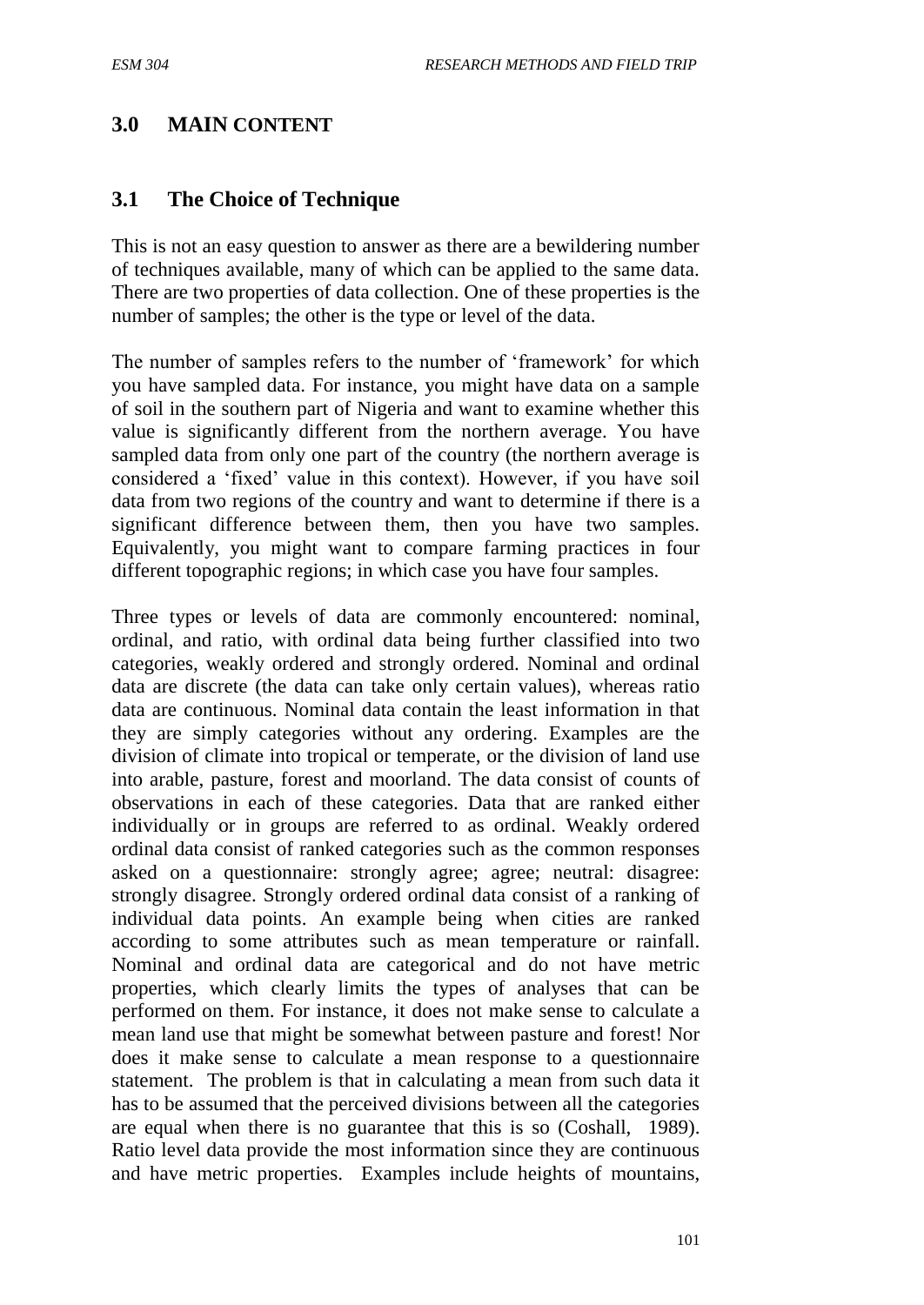stream velocities, clay content of soils and so on, and the statistical techniques that can be applied to these data are referred to as parametric statistics. Data can always be transformed from ratio to ordinal to nominal but never the other way.

Knowledge of both the number of samples and the type of data being analysed can thus be a useful guide to an appropriate statistical technique. If the aim of the analysis, for example, is to compare two samples of strongly ordered ordinal data, then a Mann-Whitney U-test would be appropriate. If the aim is to compare one samples of normal data with a fixed value. Then a one- sample chi-square test is appropriate.

#### **3.2 How Environmental is my Analysis?**

In conducting data analysis within an environment, it is sometimes easy to lose sight of the geography of the problem and to concentrate simply on the analysis. Whilst the analysis is clearly important in improving our understanding of spatial processes, it is just a means to an end and the analysis should be linked to the environment at every opportunity. For this reason, statistical packages that provide linked windows where data can be analysed and brushed in one window and then automatically displayed on map in another window are very attractive. Being able to map data and results in increasingly interesting ways and to undertake numerical analysis are also attractive features of geographical information systems (GIS). Currently the analytical functionality of most GIS is rather crude and not particularly user-friendly, but this is changing and fairly soon most types of spatial analysis within geography will be possible within a GIS.

Spatial analysis also facilitates access to large spatial databases such as boundary files, road and river networks, digital elevation models and remotely sensed images.

The display of data or results on a map utilises the characteristic of spatial data that makes them special; the data have spatial location. It is possible to distinguish two types of analytical research using spatial data on the basis of this property. The first, which I will term weakly geographical, uses data for different locations but effectively throws the interesting spatial component away and utilises the data as if they are simply lists of numbers that could be reshuffled without affecting the outcome of the analysis. Performing an ordinary least-squares regression analysis on spatial data is an example of a weakly geographical analysis. Unless the residuals of the regression are mapped, the analysis would produce exactly the same results no matter what the spatial arrangement of the data. The data become merely numbers which have been stripped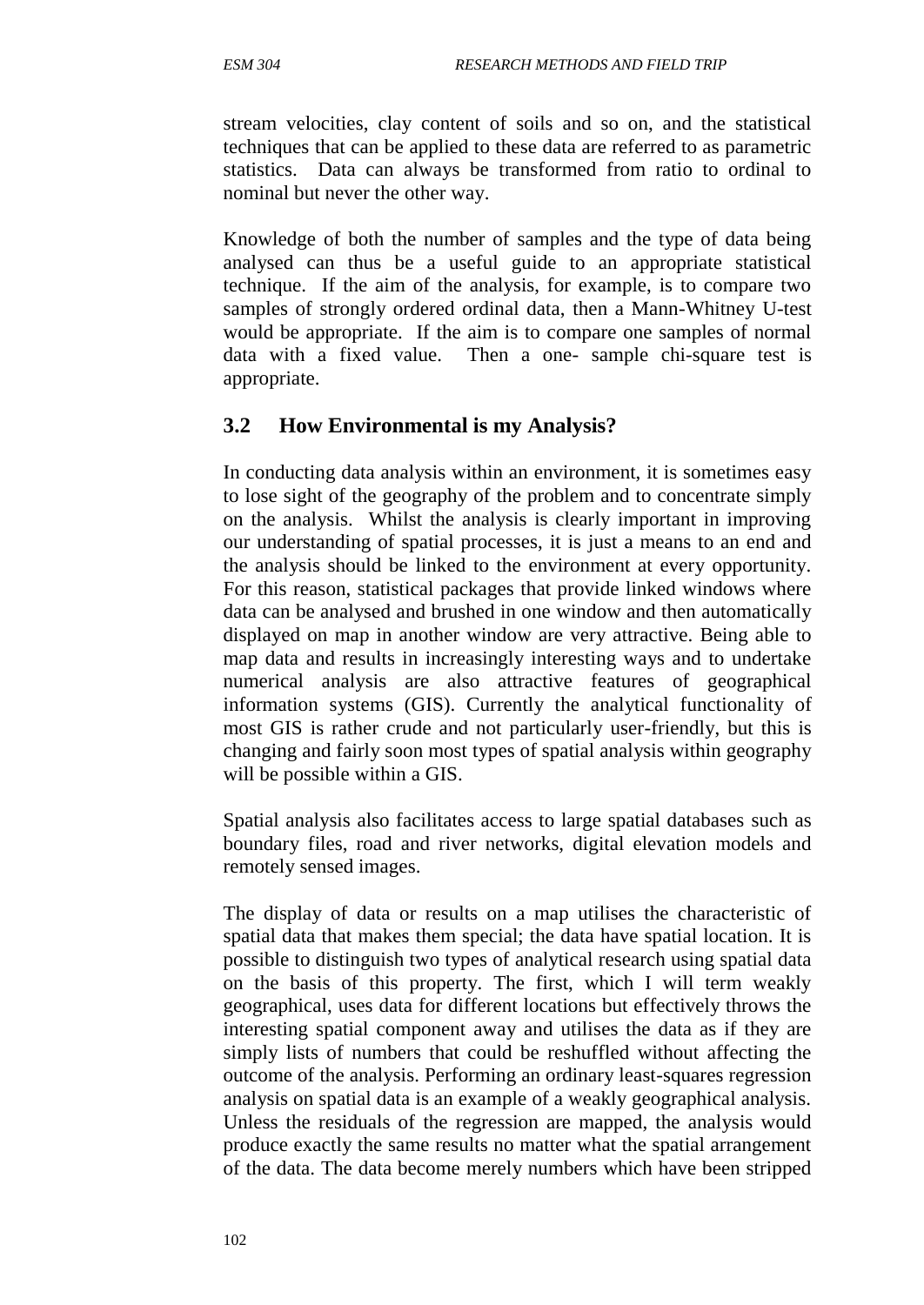of all their spatial information. Spatial analysis which is strongly geographical, on the other hand, explicitly uses the information on the spatial location of the data points. Examples of strongly geographical techniques include the calculation of spatial means and standard distances as spatial equivalents to the more usual mean and standard distances (Ranjit, 1999), and the calculation of directional means and directional variances where the data represent movement in various directions (Watson, 1987; Wax, 1983).

One strongly geographical analytical technique involves the measurement of spatial autocorrelation, which refers to the spatial patterning of data. Where the value of data for one spatial unit is similar to those in its neighbouring units and said to exhibit positive spatial autocorrelation (most data exhibit positive spatial autocorrelation); on the other hand where the value of data in one unit tends to be dissimilar to the values in neighbouring units which are said to exhibit negative spatial autocorrelation. A feature of other types of strongly geographical analysis is that its measurement is sensitive to the definition of 'neighbouring unit'. Clearly many definitions could be used, ranging from a rather restrictively nominal contiguity criterion to a continuous distance-decay-based definition. However, this should not necessarily be considered a negative feature of spatial analysis; rather, the challenge is to examine how sensitive the calculation of spatial autocorrelation is to the definition of neighboring unit and perhaps report spatial autocorrelation values for a large range of definitions. In this way, more interesting and complex issues in the way data are related in space might be illuminated.

Other strongly geographical techniques include various types of point pattern analysis (Boots and Getis, 1988), where the interest is to examine whether or not points in space are clustered. There are many ways of undertaking point pattern analysis; a common one is nearest neighbour analysis, where average distances between points are measured and compared with expected values under a random distribution.

A final example of strongly geographical analysis is the movement towards producing local or 'map able' statistics. Typically, in analyses such as regression, for example, and even spatial autocorrelation, wholemap statistics are produced. In the case of regression the whole-map statistics include the parameter estimates and the goodness-of-fit statistics. In both cases, these are clearly 'average' values that are assumed to apply equally to all parts of a region. However, it could be that the estimated regression model replicates data in some parts of the region more accurately than in others. Similarly, the general relationships between data points depicted in a spatial autocorrelation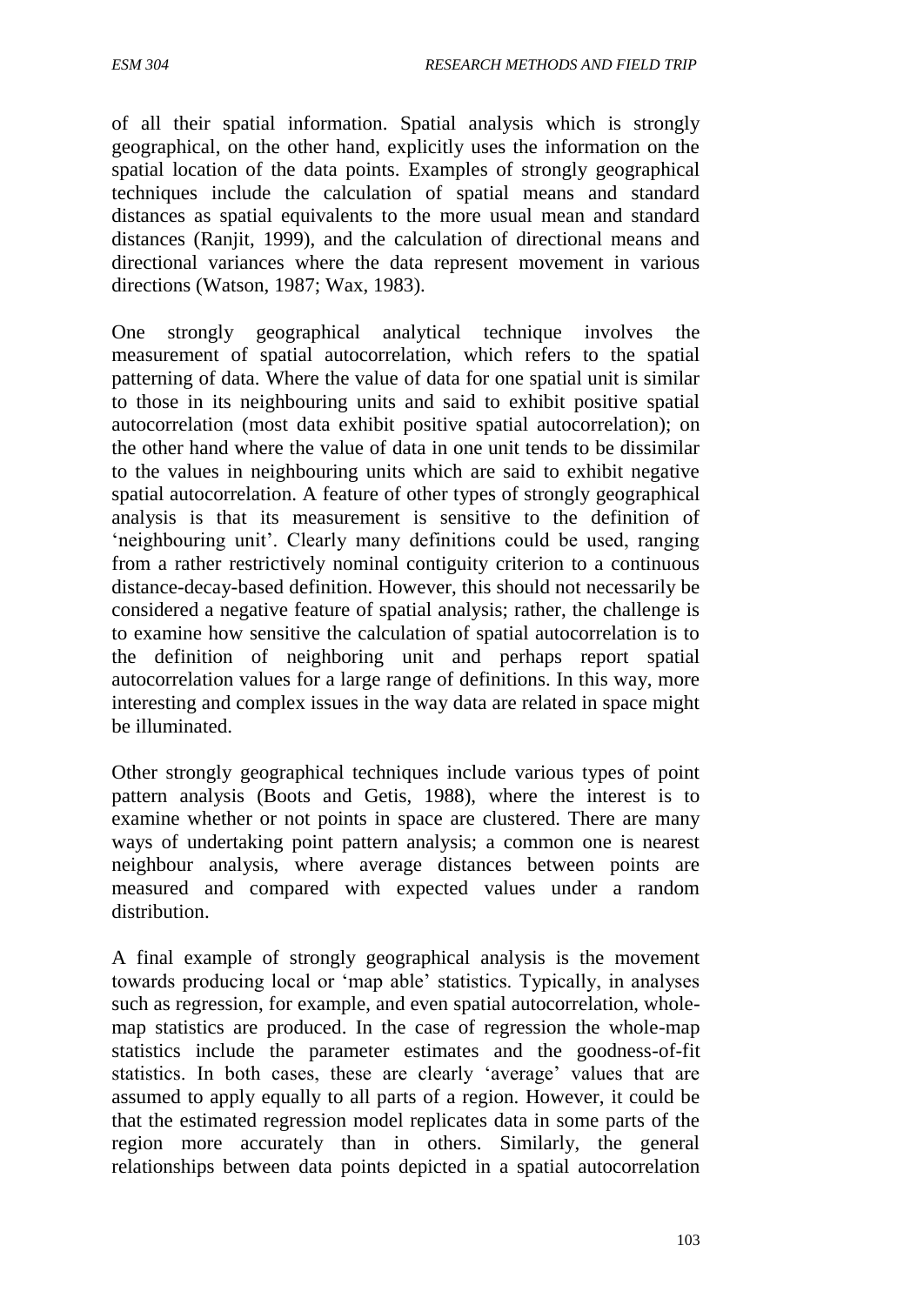statistics is an average over the region which could mask important geographic variations in the relationships between data over space. For this reason, the realization is growing that whole-map statistics are limited and that wherever possible we should attempt to provide local or map able statistics (Haggerstrand, 1975). Developments such as the expansion method (Drury, 1990) and spatial association statistics (Burgess, 1984) reflect this trend and also provide greater links to geography and mapping.

## **3.3 What Problems Might I Encounter**?

It is perhaps true that all analysis can be criticised in some way and certainly the analysis of spatial data is no exception to this statement. There are many options available at various stages of a research project and often more than one option may be appropriate in a given situation. It is therefore necessary to make decisions and this lays the researcher open to criticism such as why didn't you do this…..? For instance, it is possible to debate the type of data collected, the way the data were collected, the number of samples taken, the analytical method used, the assumptions embedded in the use of the method, the interpretation of result, etc. But before being paralysed into inaction, the appropriate question to ask your- self is whether or not the analysis is useful: that is, has it provided either insight or evidence that you would not otherwise have? Clearly you do not want to commit gross errors that invalidate your analysis but the goal of producing a piece of analysis that cannot be criticised in some way is probably unattainable. More realistically, aim to undertake an analysis that is useful and which avoids the major pitfalls associated with spatial data.

## **3.4 The Modification of Areal Unit Problem**

This problem occurs with aggregate spatial data; data which are reported for zones rather than individuals. The problem is that the results of the analysis can be sensitive to the way in which the zones are defined. For example, an analysis of the relationship between rainfall and crop yields using data from a specific zone may well produce a different set of results from an analysis performed with exactly the same data aggregated to the level of the zone. This is clearly worrying, especially if the results are sufficiently different to alter the conclusions reached regarding the nature of the relationships being examined.

The modifiable areal unit problem can be separated into two components. The first, described above, is sensitivity to scale and the numbers of spatial units into which a region is partitioned. The other is sensitivity to the way in which space is partitioned even when scale is held constant.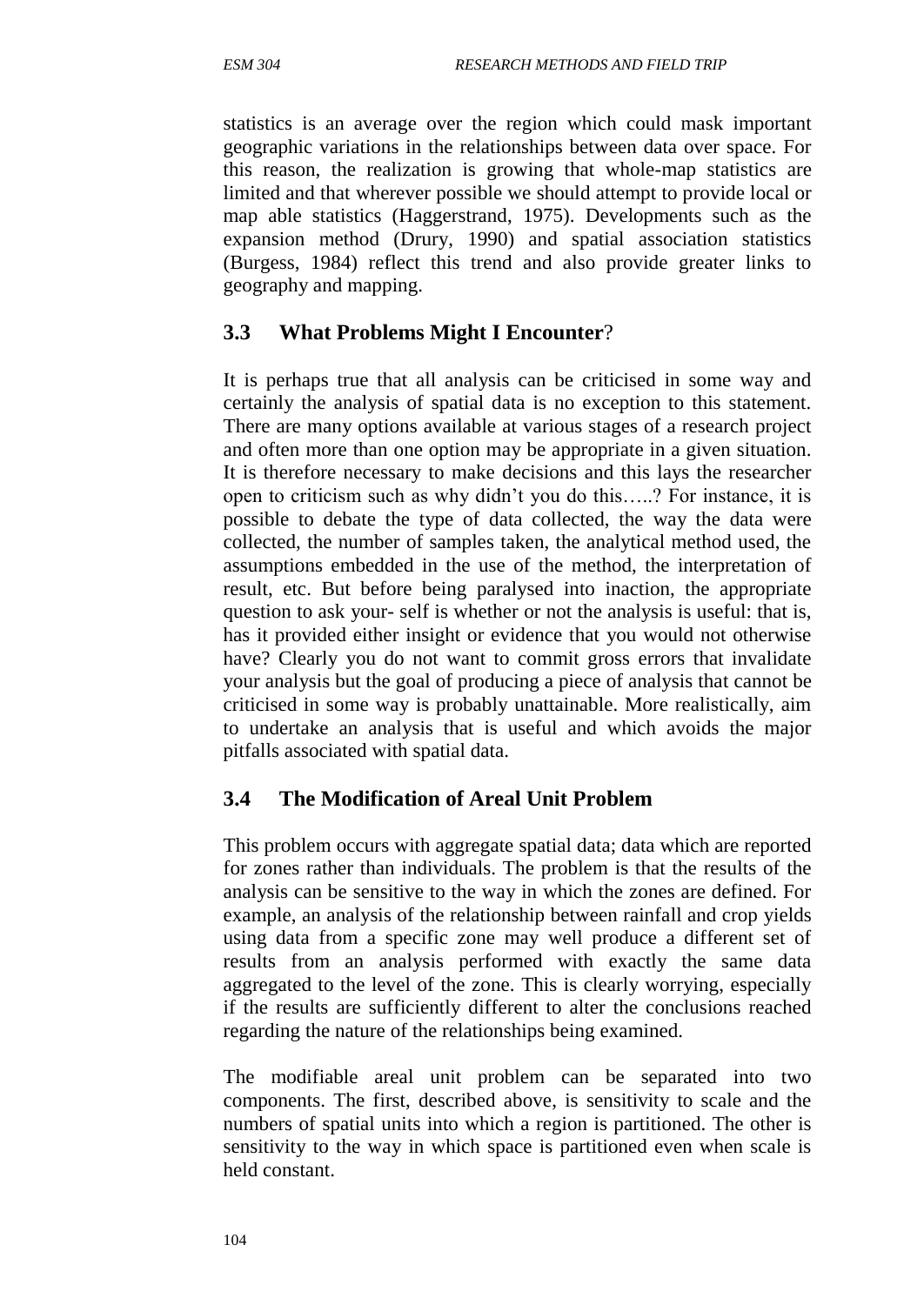# **3.5 The Identification of Spurious Relationships**

Care must be taken in data analysis to avoid mistakenly attributing any importance to spurious relationships. Such a problem can arise when complex relationship between two or more variables might be very different from that which is suggested by the statistical analysis. A common example where spurious relationships can occur is in the interpretation of a matrix of correlation coefficients between several interrelated variable. Each correlation coefficient measures the strength of a simple linear relationship between a pair of variables and can give a very misleading impression of the underlying causal relationship, which may involve several other variables. For example, suppose data are collected on crop yield, altitude and rainfall within a region and it is found that the correlation coefficient between crop yield and altitude is positive. It might be incorrect to infer that the causal mechanism producing this statistical result is one where the crop under investigation has an affinity for high-altitude locations.

This might be so, but it might also be the case that within this region rainfall tends to increase as altitude increases and that crop yield increase with rainfall. The calculation of a simple correlation coefficient can therefore suggest a relationship which is spurious. A more accurate picture of the determinants of crop yield would be obtained by a multiple regression, where each parameter indicates the relationship between the dependent variable and one independent variable, everything else being equal. A regression analysis, for example, might indicate that the relationship between crop yield and altitude is negative even though the correlation coefficient suggests it is positive. In much the same way, a simple scatter plot can give a false impression of the nature of the relationship between two variables. Partial regression or leverage plots, which depict the relationship between two variables, everything else being equal, are much more reliable.

## **4.0 CONCLUSION**

The unit gave you an overview of the large number of techniques available for data analysis. It has the two principal properties of data collection: the number of samples and the type or level of the data. The unit has identified three types of level of data commonly encountered namely nominal, ordinal and ratio data. You now know that the knowledge of both the number of samples and type of data being analysed can be a useful guide to an appropriate statistical technique. It is thus possible to map spatial data such as roads, rivers, etc. Geographical analytical technique involves measurement of spatial autocorrelations. This allows the value of data for one spatial unit to be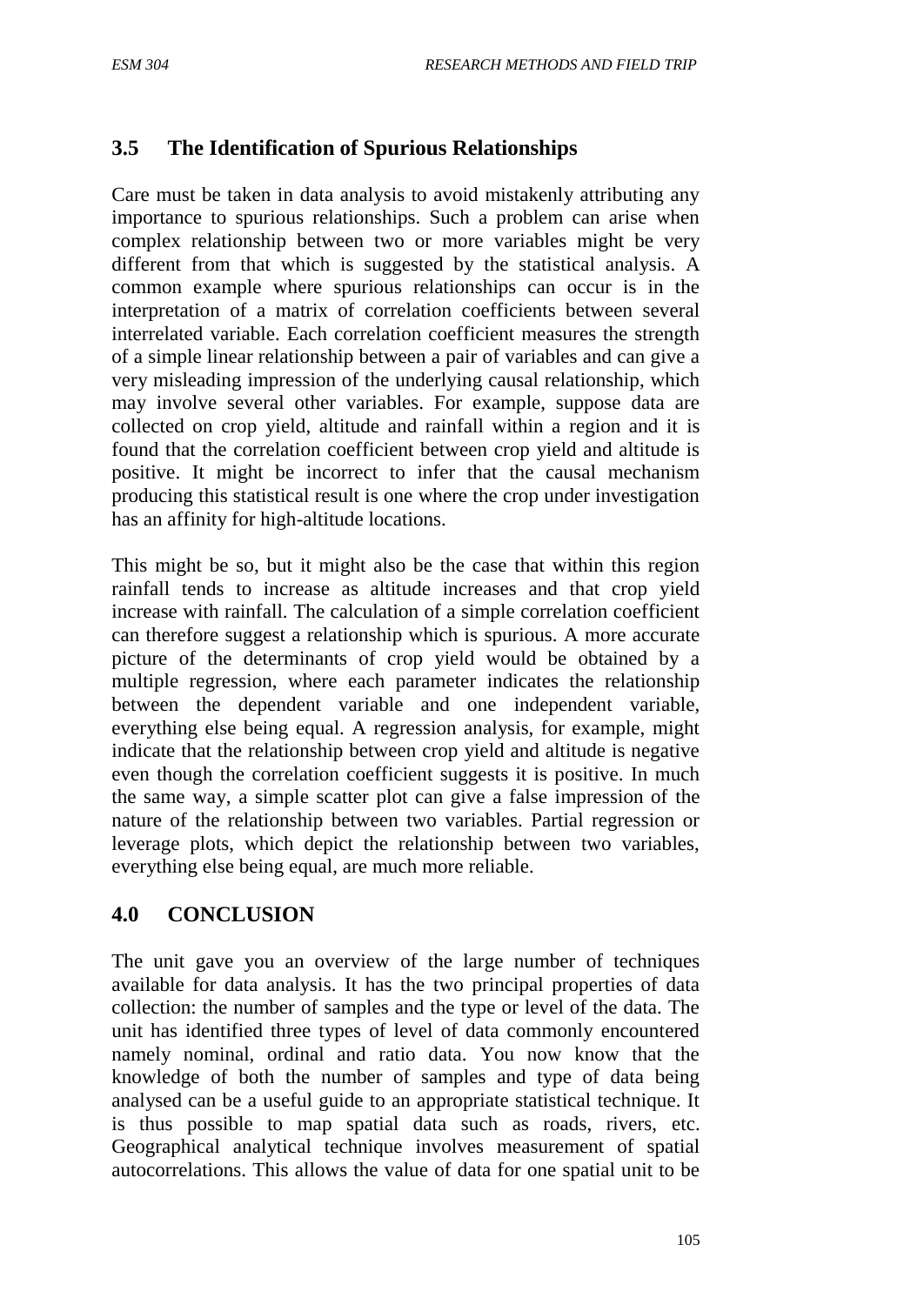similar to those in its neighbor unit and as such exhibit positive spatial autocorrelation. You can now be careful of not allowing spurious relationship between two or more data.

# **5.0 SUMMARY**

The analysis of numerical data can be an extremely valuable constituent of environmental research. It drives data collection and data presentation and it provides a powerful framework within which our understanding of environmental processes can be tested and developed. This unit has described how the analysis of numerical data can be useful; in summarising large amounts of data through descriptive statistics; how relatively new, and primarily visual, exploratory techniques can be useful in both formulating hypotheses and examining results; how we can infer aspects of a population from a sample; and how model building and calibration can be used as a test of how well we understand the real world.

One of the more confusing aspects of data analysis is deciding on what technique to use in a given situation. Whilst experience is useful here, discussing your problem with a user-friendly statistician is highly recommended. This unit also discusses how to narrow down the choice of technique fairly easily. It is noted that environmental data have certain properties which lend themselves to different types of analysis and many of these are highly visual, which often makes their presentation in research projects more appealing.

There are pitfalls, however, and cares has to be taken to eliminate problems that could invalidate the conclusion reached. These include the modifiable areal unit problem, spatial non stationary, spatial dependence, non-standard distribution and the identification of spurious relationships. However, these problems are also challenges and should not deter students from incorporating data analysis as a central theme of their projects because the analysis of numerical data can provide a pivotal contribution to research.

# **6.0 TUTOR-MARKED ASSIGNMENT**

- 1. Explain the basis for making environmental analysis
- 2. What problems are you likely to be confronted while embarking on data analysis?

# **7.0 REFERENCES/FURTHER READING**

Burgess, J. A. (1984). *In the Field: An Introduction to Field Research*. London: Routledge.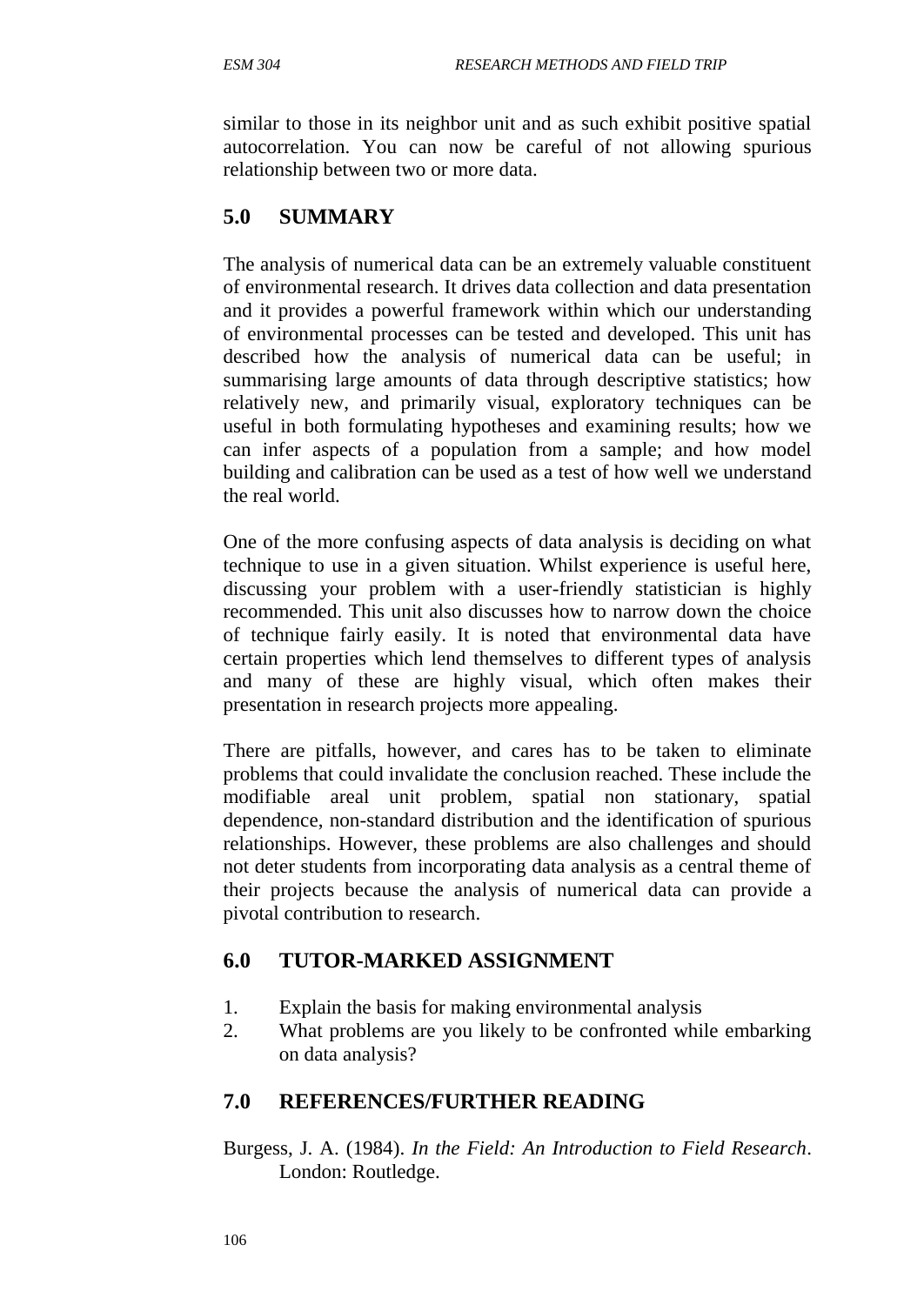- Coshall, J. (1989). *The Application of Non-parametric Statistical Test in Geography, Concepts and Techniques in Modern Geography 50.* Norwich: Environmental Publication.
- Drury, S. A. (1990). *A Guide to Remote Sensing: Interpreting Images of the Earth*. Oxford University Press.
- Hagerstrand, T. (1975). Space, Time and Human Conditions. In: A. Karlqvist, L. Lundqvist & Snickars, F.(Eds). *Dynamic Allocation of Urban Space*. Farnborough: Saxon House
- Martin, D. (1996). *Geographic Information Systems: Socio-economic Applications*. London: (2nd ed.). Routledge.
- Ranjit, K. (1999). *Research Methodology: A Step-by-Step Guide for Beginners*. New Delhi: Sage Publication.
- Wax, R. (1983). The Ambiguity of Fieldwork*.* In: R. Emerson, *Contemporary Field Research*. Boston and Toronto: Little Brown and Co.
- Watson, G. (1987). *Writing a Thesis: A Guide to Long Essays and Dissertations.* London: Longman.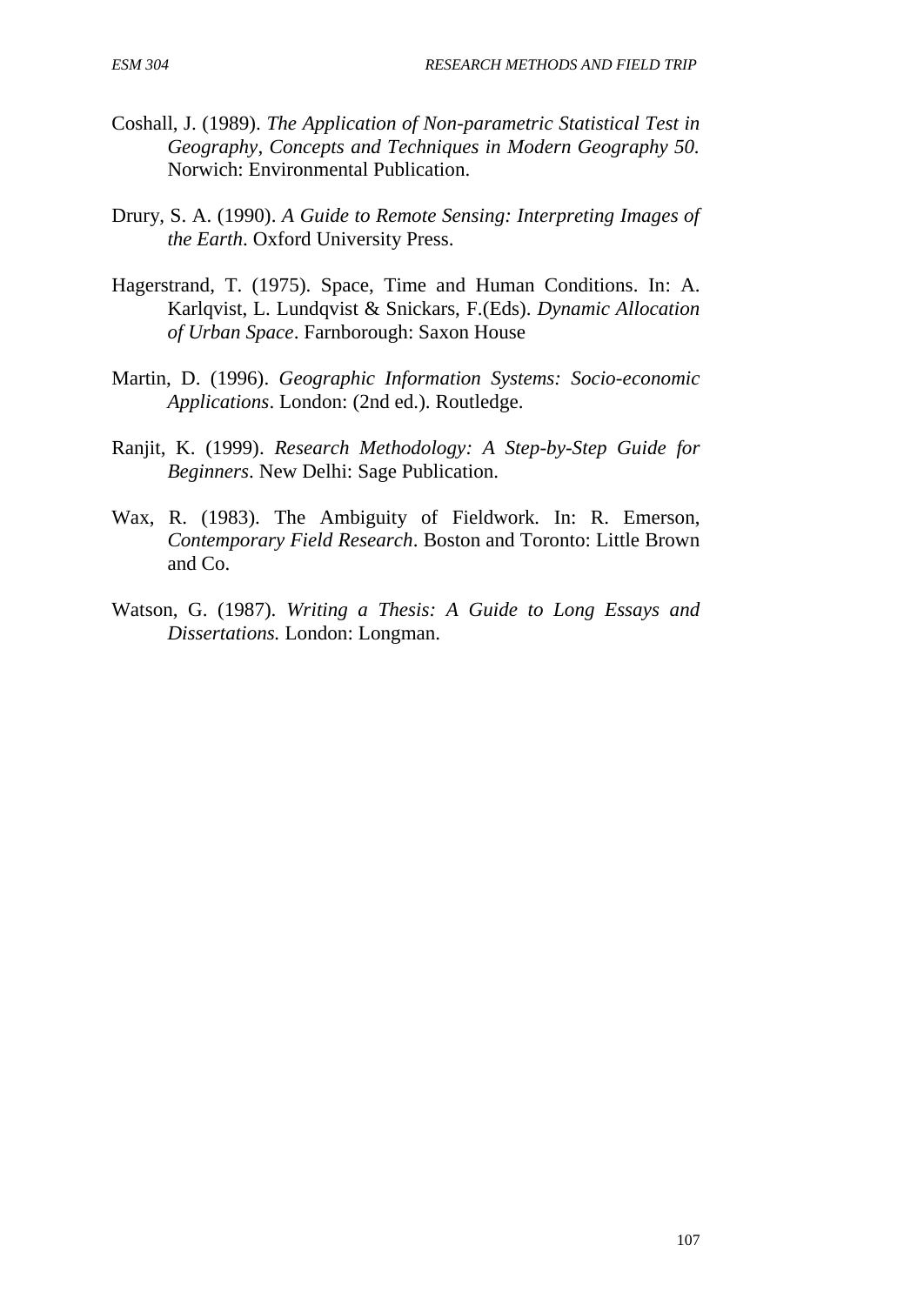#### **MODULE 3**

| Unit 1         | The Need for Research Proposal |
|----------------|--------------------------------|
| $TTL$ $\Omega$ | n 1. <b>n</b>                  |

Unit 2 Research Design

#### **UNIT 1 THE NEED FOR RESEARCH PROPOSAL**

#### **CONTENTS**

- 1.0 Introduction
- 2.0 Objectives
- 3.0 Main Content
	- 3.1 Generating Ideas
		- 3.2 Read Widely
	- 3.3 Don't be Afraid to be Creative
	- 3.4 Writing Style
	- 3.5 Others Can Help you
	- 3.6 Method and /or Procedure
	- 3.7 Restatement of the Major Research Hypothesis or **Ouestion**
- 4.0 Conclusion
- 5.0 Summary
- 6.0 Tutor-Marked Assignment
- 7.0 References/Further Reading

#### **1.0 INTRODUCTION**

For students in Environmental Studies and Resource Management, National Open University of Nigeria (NOUN), it is a requirement to write a research proposal before a thesis or dissertation research is undertaken. For the purpose of external funding, the research proposal is a necessary document to convince-funding sources, sponsors, and academic bodies that the project is worthy of their attention let alone their money. In the case of an academic institution, such as NOUN, the research proposal is essential to convince the appropriate committees or your supervisor of the, value of the project as it may contribute to a body of knowledge.

The proposal is a study plan that is to be followed in the course of the research effort. It should be thought of as a device to be used as a guide in the development of research process. To the extent that the proposal is a plan, it establishes an order to one's research effort. It gives continuity to the various steps and stages of the work to be done.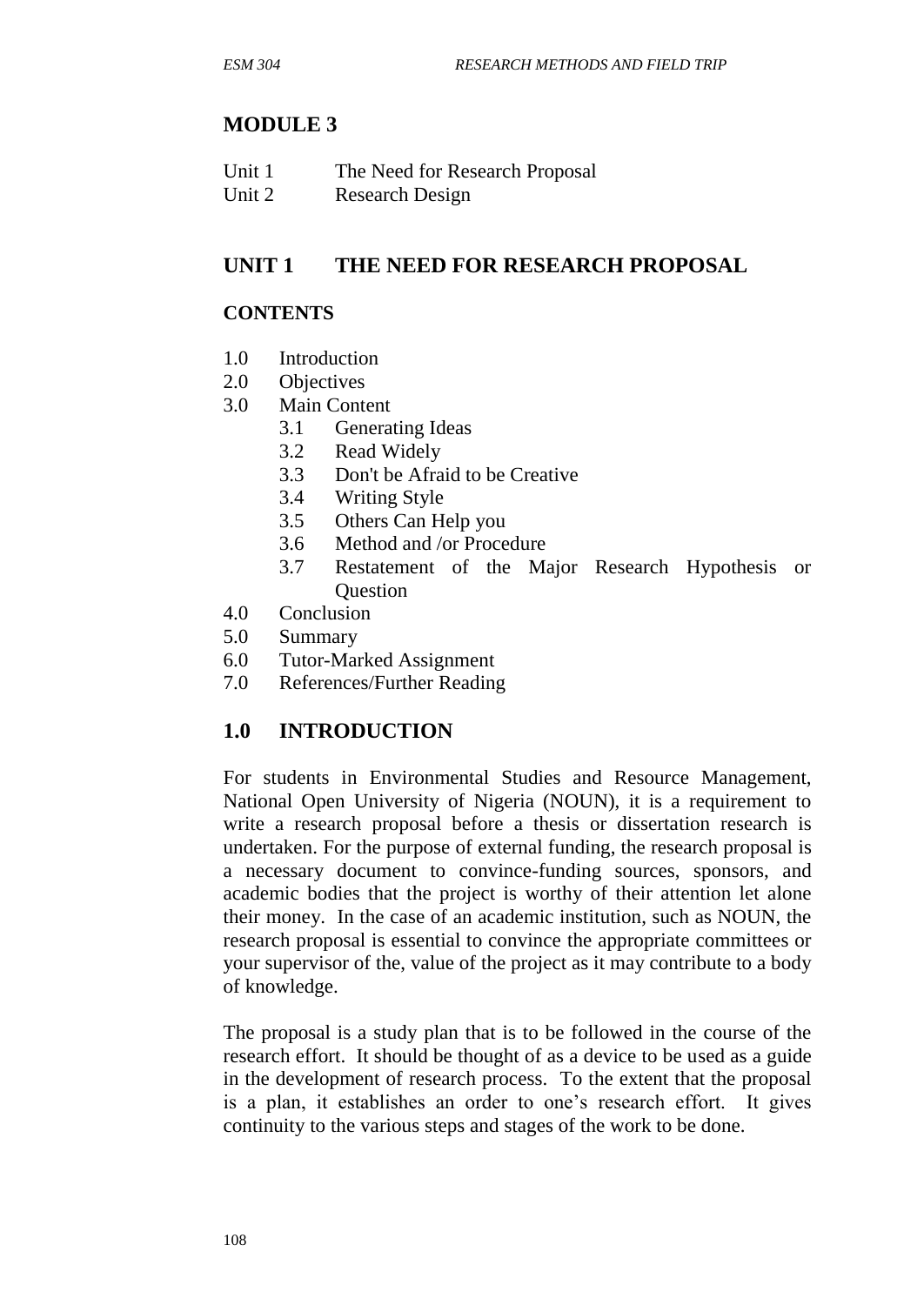The proposal helps the researcher to organise his efforts in terms of time to be spent and resources to commit to the project. After all, a project may sound and seem reasonable enough to do except when it worked out in detail and one discovers that the time or expenses are beyond one's resources. The proposal forces one to consider these two issues.

The process of writing a proposal actually forces the author to think through various steps of the research process. That is, the proposal writing process forces a direction of thought that shapes the project and the procedures for carrying it out. To put it another way, the proposal preparation process is thinking-through process.

In more formal terms the proposal is a series of statements which are designed as guide to the hypothesis testing process which embodies the specific purpose of the study effort.'

Finally, the research proposal serves as the basis for the writing of the first three chapters o£ the final research report. The final report will logically include an Introduction, review of literature and a methodology. The proposal once written and used can easily be converted to chapters in the research report.

## **2.0 OBJECTIVES**

At the end of this unit, you should be able to:

- justify the reasons for research proposal
- generate ideas that will eventually lead to research proposal
- identify important methods and procedures that will direct you on the administration of the study.

## **3.0 MAIN CONTENT**

#### **3.1 Generating Ideas**

When a proposal is in the process of being prepared, it is obvious that a topic has been selected and its refinement is well under way. However, many researchers, grant writers and especially students may be looking for ideas that will eventually lead to the preparation of a research proposal. More often than not the writer has an idea but it lacks substance, clarity, conceptualisation and everything else that makes it more than an idea. There are plenty of ideas floating around 'that is in this stage. The quality of these ideas is terribly important and should not be overlooked as a factor of value in the research process and will be dealt with shortly. At this point how does one move an idea from its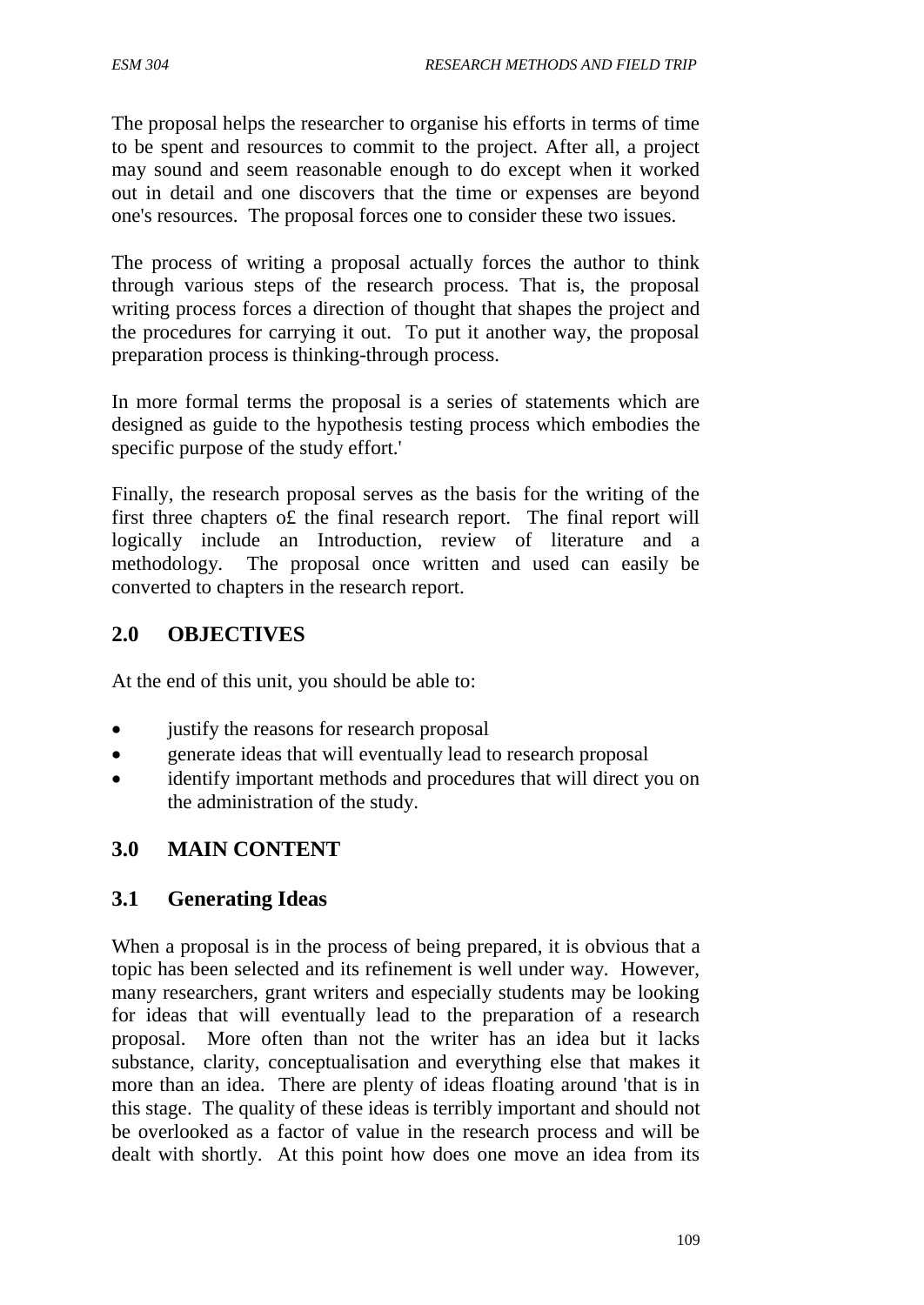simplicity as a thought to a set of workable concepts within a theoretical framework?

Begin by writing down thoughts about your idea. Note- taking is and should be a highly regarded scientific activity. Note-taking is a means of playing with thoughts, and fragments of ideas. It is a process by which one fits together ideas and pieces of ideas as if one were working out a jig say puzzle. The note-taking stage should take on the dimensions of an obsession. The writing of notes should be, at this stage, impulsive and obsessive. Don't worry about the randomness of this process for in time a pattern will begin to form and the bits and pieces will fall into place. Don't rush the note-taking process for it is an idea-hunting method and takes time.

Talk to as many people as you can who are knowledgeable in the area of your idea. Such personal contact will frequently lead you to new or additional material. Such persons are frequently very willing to spend time with you but others will be much less willing to give off their time and this posture should be respected, because experts or specialists are busy with their own work. Yet, there are those who are kind enough to discuss their ideas with you. In this regard, do not limit yourself to experts. Discuss your idea with anyone who is willing to listen. The author of this course material has found the most valuable ideas expressed by experts and non-experts in the field of environmental studies, resource analysis and management.

## **3.2 Read Widely**

It goes without saying that you must read a great deal before you can be satisfied that your idea is shared by others. Other writers have developed material in your idea area and can contribute to yours. Continue to do general reading that you are normally inclined to consume, for your idea has a way of popping up in the oddest places. Actually you are, at this stage in the process of holding your idea close to the front of your mind and any material that passes before you is automatically perused for its relatedness to the pedantic idea. This is why it is equally important not to limit yourself to the pedantic journals because ideas are found everywhere if your radar, so to speak, is turned on.

There are popular or mass consumption of journals, newspapers and magazines that may very well add useful facets and information to your idea. The presentation of information is not neatly organised by the literary world into important and non-important scientific material. This is especially true of original and futuristic ideas. Very often environmental science presentations express the newest ideas. Again,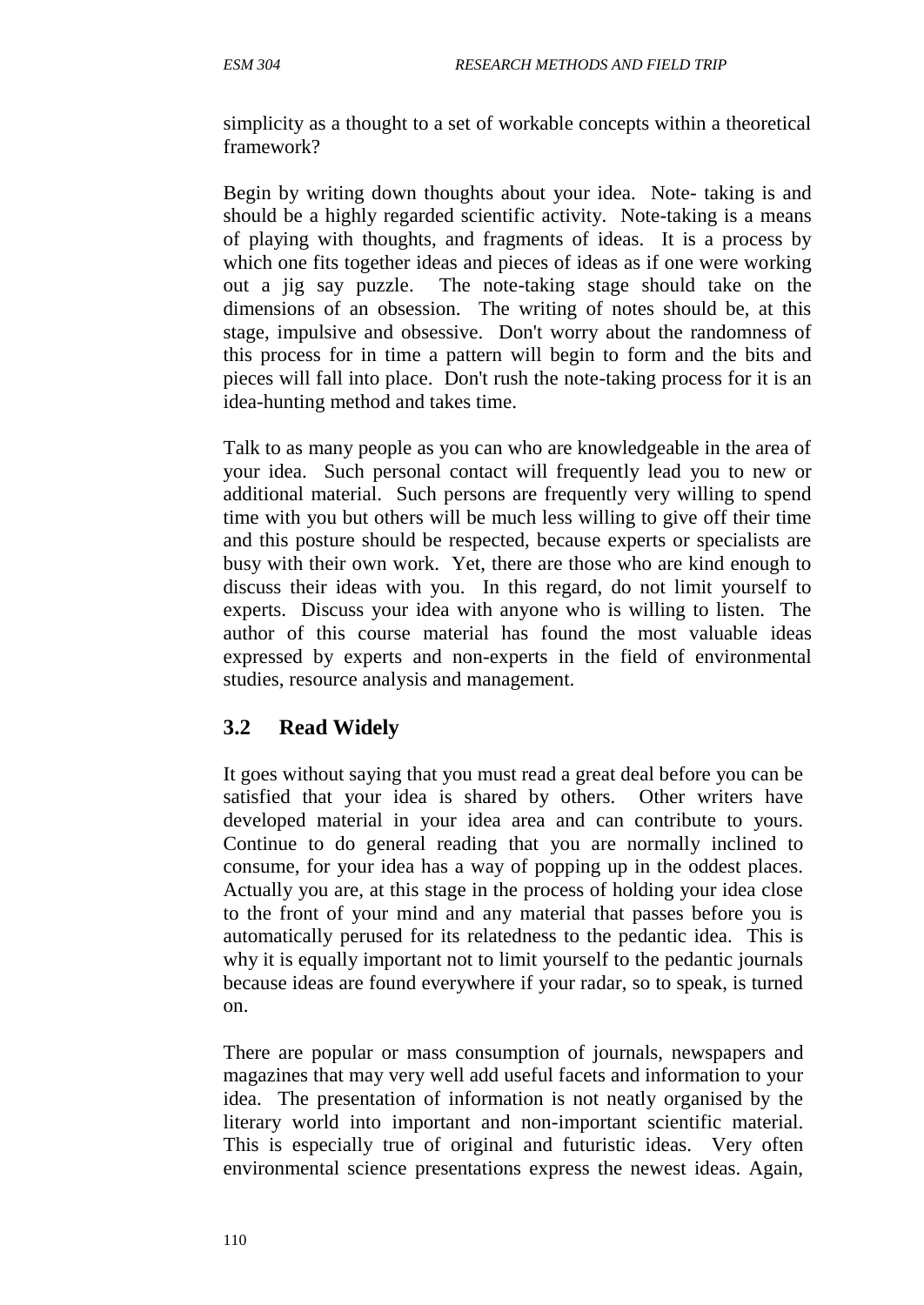my suggestion is to read' widely and talk to a diverse group of people to give needed substance to your idea.

In the development of your idea, be sure to allow for a substantial lapse of time from its origination to the time when you start writing your research proposal. It is important not to hurry this development because it needs time to mature or wither. It is possible that others will have covered the idea so thoroughly that your own interest is weakened and perhaps lost. But more importantly, you must have the time to examine the nuances of all the material that is added to your idea. Actually, as your idea formulates and takes creditable shape, the maturing will have occurred. At this point you will have 'moved from informal idea hunting toward s more formal review of literature.

## **3.3 Don't be Afraid to be Creative**

The problems that" confront most students professionals and nonprofessionals seem endless in number. Many of these problems, perhaps most, are a consequence of higher expectations for one's life. The more we expect the more complexities and dissatisfactions are encountered. The solutions to these problems are difficult to come by as multi-faceted complexities inundate the problem situation. Frequently, researchers will build their research plans on the shoulders of previous research efforts. This approach is traditional and very sound scientifically speaking. It is a building block procedure that starts with a foundation of well validated knowledge. Careful searching of the literature is an absolute necessity in the preparation of any study and solution to problems. What needs to be emphasised here is a few words of encouragement to students for their research proposal to be more creative in approaching an environmental problem.

As you look for material do not limit yourself to other people's ideas. Nor should you limit yourself by thinking you must accept the totality of someone else's idea or theory. You can extract an idea or theory and build on it with your own thinking. Remember, your own ideas have just as much potential as the next fellow's, and may be more. Don't rely on the most authoritative persons in a field you should certainly study their writings and their research but your own creativity may equal and possibly purpose even the most impeding of authorities. Don't be afraid to dismantle someone else's theory and take that which best fits your conceptualisation. Everyone has had the experience, upon hearing about a new idea, of saying "I thought of that a long time ago." Everyone has had ideas that were criticised for being too ridiculous, too far out, only to discover with the passage of time that someone else has developed the same idea and accumulated fame and fortune in the process. Not all of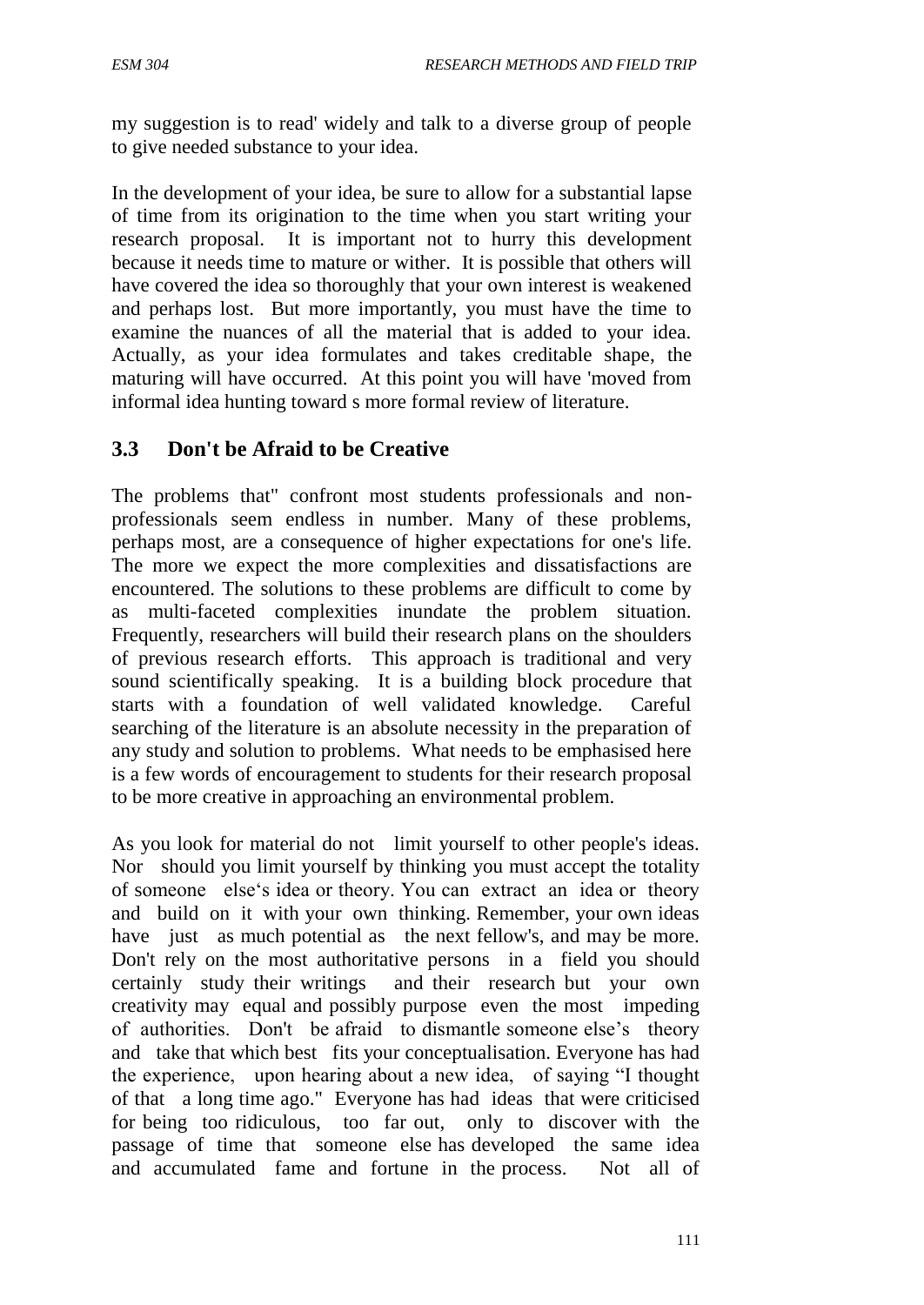our ideas have achieved such dramatic ends, but the point that ideas have validity without formal institutional backing is true for most of us.

The real limit to whatever ingenious notions and ideas we may develop is our own imagination. We need to stretch our thinking in order to develop new possibilities. In the process of studying and pondering literature in a particular area of interest in environmental science, the logic of the author is always subject to interpretation. Why didn't the author consider a different line of thinking? Inquiry and instrumentation in environmental science are serious matters and should be done boldly whether applied to innovation or ponderous theoretical matter. Critical assessment of long held beliefs is the first; step to new interpretation of the scientific truths. The knowledgeable authorities occupy the institutional front row only because others have abandoned the effort. The promoters of solar energy have long been considered slightly less than ridiculous for thinking that this kind of energy could be economically produced. We now know that solar energy is an idea whose time has come. Any and all ideas about alternative sources of energy are seriously being considered and explored. The creative spirit still lives. Don't be afraid to exercise it even within the pedantic halls of higher learning.

## **3.4 Writing Style**

Writing a research proposal is an exercise in providing detail that will answer the questions of any reader or reviewer. Normally there should be a good deal of detail that satisfies the expert or reviewer and yet not so much detail that the person unfamiliar with the topic gets lost in a maze of discussion. The right balance of detail should help the reader quickly grasp the nature of the problem and your approach to it. The beat advice is to write close to your proposal outline (at least the first draft). Write clearly and simply. But some detail is always needed unless you are writing a one or two page abstract. Good proposal writing is a delicate balance of presenting your intentions in dealing with your research problem. You should describe the research proposal in enough detail that the supervisor or reviewer is satisfied that the problem is worth investigation and that you have the capacity to carry it out to a satisfactory conclusion. It should be remembered that it is impossible to anticipate every minor detail.

When writing even the first draft of your proposal, take care to see that there is a logical flow from one section to another. After all, the proposal, like the research that flows from it, is like a chain of reasoning that moves smoothly from one concern to another without confusing interruptions. One good example of this flow is implicit in the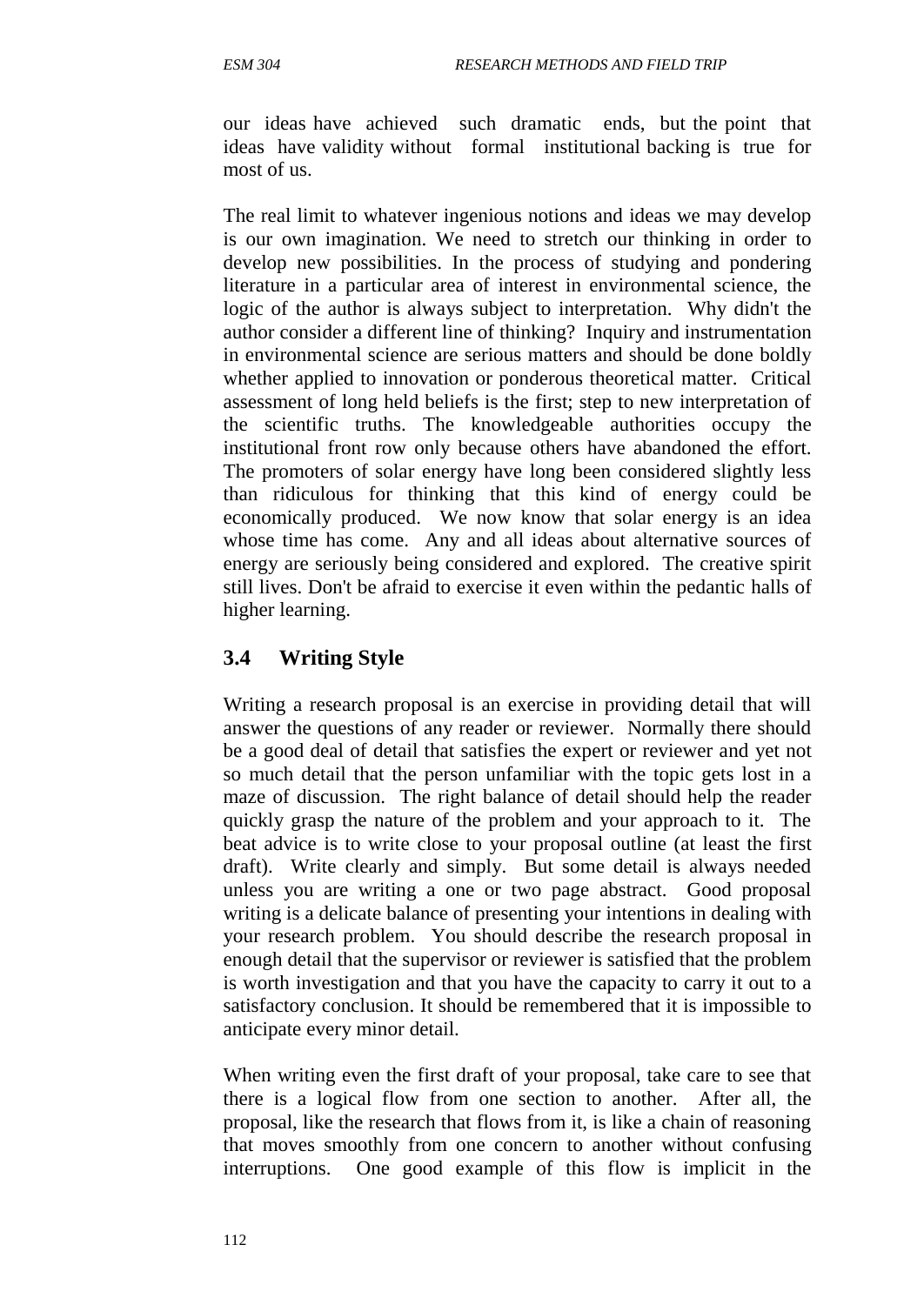introduction section of the research proposal outline. The "area of concern" is followed by "problem statement", followed by "purpose", followed by "major research question", followed by "minor research questions" and so on. This Sequence of topics begins with a very general statement and continues to narrow down to .very specific detailed material. A good| proposal will reflect this kind of reasoning with each section reflecting the previous section and carrying it one step further in a consistent manner. Too often the beginning writer of proposals will complain of this apparent overlapping and see it as duplication. The proposal is a chain of logic built carefully and slowly so that after the final page is read a clear, complete picture will be comprehended by the supervisor, reviewer and entire readership.

When doubt is raised in your mind regarding your material, it is best to stop and re-write that portion. It is good practice to write your proposal word for word as if it were the final draft. Obviously, at this point you are working from an outline as well as notes so that the final draft feeling is with you as you strive for the final draft look of your proposal.

## **3.5 Others Can Help you**

How can others help you in writing your proposal? Always have others' read over your material in order to identify gaps, flaws and oversights of various kinds, weaknesses in organisation of work and writing style are frequently most easily detected by those unfamiliar with the proposal and thereby giving the most skillful proposal writer himself after a span of time has the writer a different perspective. Even you the writer can benefit from a critical reading by a second party. More often than not, a reader unfamiliar with your work will give you some of the most helpful suggestions.

One of the most common failures on the part of first time proposal writers is lack of clarity regarding the central purpose of the endeavour. Very often first time writers will overlook the obvious in favour of the esoteric and complex. In regard to complexity, it is most important to define in text writing uncommon terms in an honest effort to communicate. Some authors write obscurely for reasons of ego building and self-reassurance of the proposal's importance. Here, I instruct you to write clearly and write simply.

Good writing, especially research proposal writing, should involve the use of punctuation, spacing, underlining, drawing, charts, tables, frequent use of subheadings in order to attract your reader's full attention. When possible, list items in order of importance or in terms of logical sequence. This is a part of outlining which gives order and structure to your work. After all, this is not poetry or the great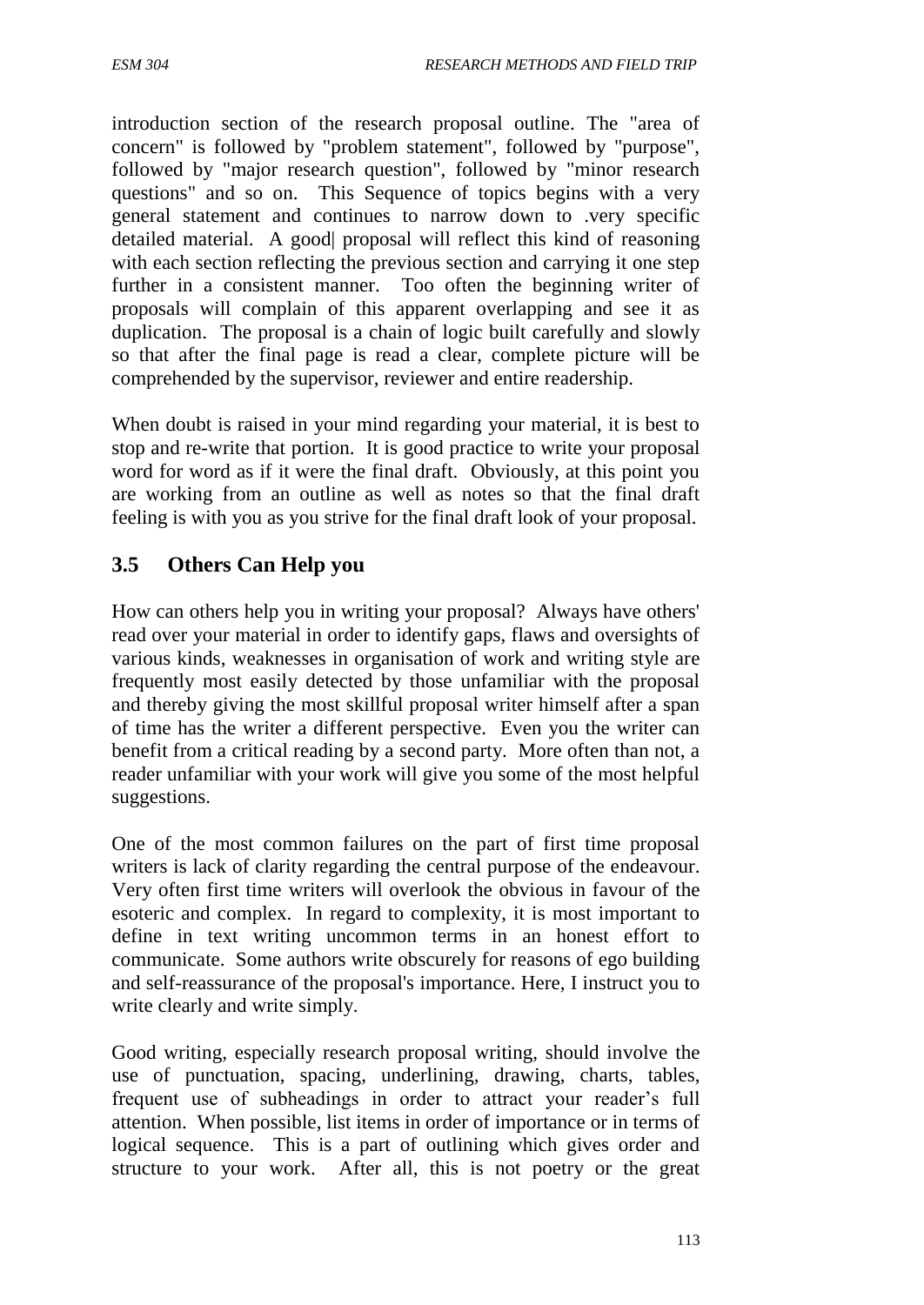American novel you are writing. The purpose of this section is to present the methods by which the proposed study will be carried out. The greater the detail and care taken in the preparation of this section the more efficiently and easily the research will be completed. All steps will go according to the plan if the plan is carefully and meticulously organised. If the previous two sections of the proposal were announced as important to the proposal this section should be considered even more important.

## **3.6 Method and/or Procedure**

Why is this section important and useful to the researcher? The "Method" or "Procedures" section (many researchers use the title heading "Procedures" or "Methods" in the place of "Methodology") is a specific set of procedures that direct the researcher in the administration of the project. Almost all of the material in this section of the proposal should be transferred to the "Methodology" chapter in the final research report. Science is based on .replication, that is, the capacity to validate a piece of research by using the same methods of study. In the presentation of any research findings, the methodology is, in fact, the authority base for the research. When the researcher reveals his methods through publication he challenges his critics to question, to doubt or to reject his findings. In effect, the findings (the content) are only as good as method used to produce the findings. Those researchers who refuse or avoid revealing their method or sources of information sacrifice their credibility because 'if the methods for producing results cannot be made available for close scrutiny then such results are assumed to lack validity. Again, the methods or source is as important as the actual results making one inexorably tied to the other. It is for these reasons that a complete and comprehensive methodology section be included in the research proposal. Too many students write far too little about their research methods in the proposal as well as the final research report. Sponsors of environmental research are skeptical of data when little or no information regarding methods is given in the report document and the same is equally true of the proposal. The writer runs far less risk of criticism in writing too much in the methods section of the proposal as compared to the other sections of the proposal. Science and research (research is the action arm of science) are founded on systematic methodology. Therefore, the right to replicate any research is a 'right available to all who are so inclined to attempt replication'. In a very real sense, the methods section is similar to a recipe (from a cookbook, anyone can get the same results using the same recipe if procedures are systematically and carefully followed).

The logical arrangement of subject headings in this section of the research proposal tends to follow the logic of the research process. The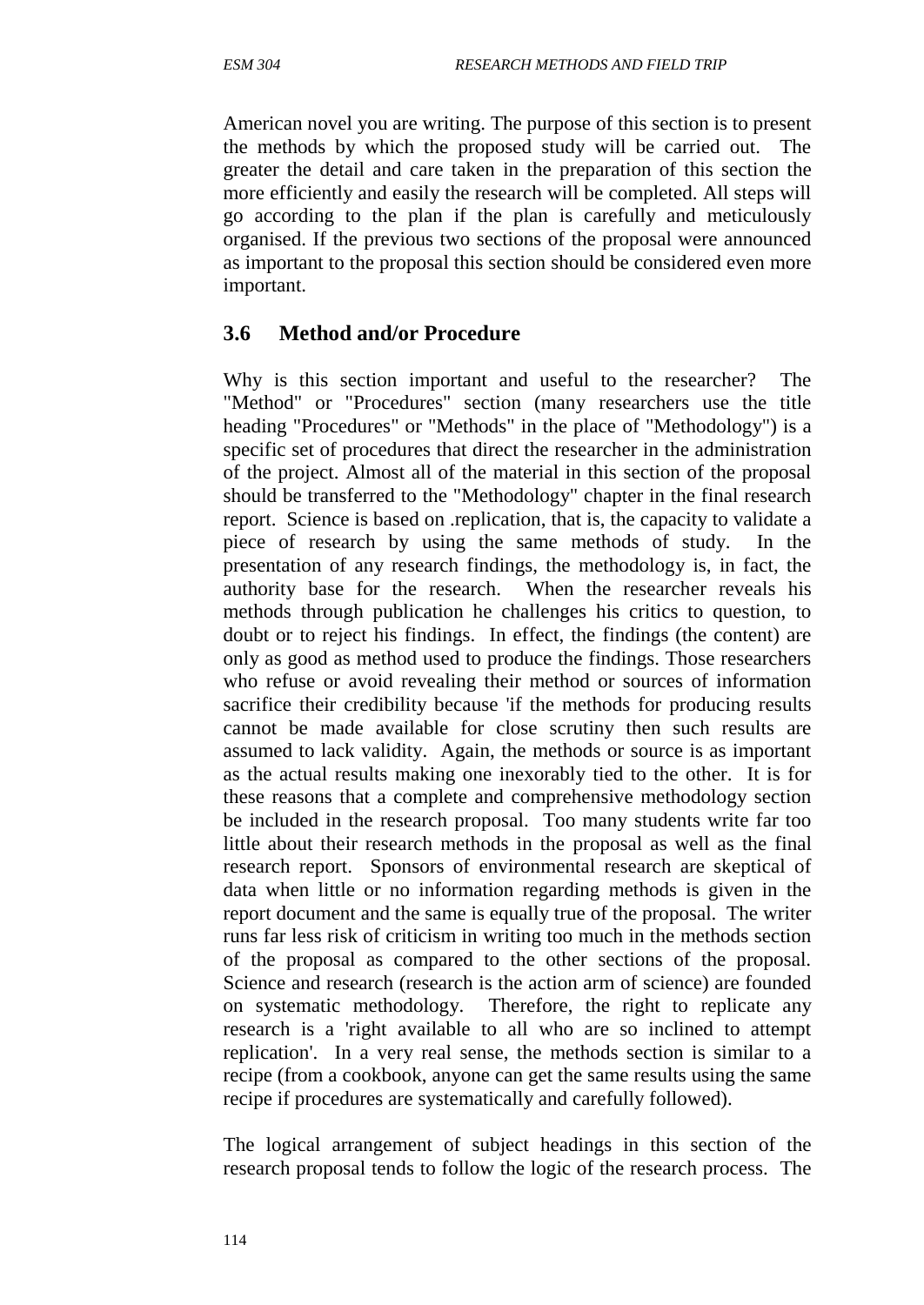section opens with a restatement of the major hypothesis (or hypotheses) or question. Next, the appropriate research design followed by a description of the population to-be studied is inserted, This is followed by a discussion of instruments for measuring variables and a pretest exercise, the collection of information and the necessary procedures involved in the collection of data, methods of data processing and finally data analysis design to produce and answer the charge embodied in the hypotheses or research questions. Let us begin with the restatement of the major research hypothesis or question.

# **3.7 Restatement of the Major Research Hypothesis or Question**

The restatement of your hypothesis or question at this point in the proposal is necessary to your reader or reviewer that all the methods discussed in this section are focused on answering the test set up by the hypothesis or question. This statement should be absolutely clear in the minds of everyone concerned. The reader and writer will be making continual reference to the major hypothesis or question because all hinges on that statement or question. That is, no other statement or question is more important.

## **4.0 CONCLUSION**

The unit has provided insight to research proposal writing. It has given full understanding on the relevance of research proposal in environmental science. It shows, for instance, that the research proposal is a study plan that is to be followed in the course of the research effort .It helps you to organise your effort regarding your resources. You would recall that the selection of topic requires ideas and more often than not, as a student, you may have an idea that lacks clarity, substance, conceptualisation or even floating. At this point you need not panic but make consultations with experts and non-experts in the field of environmental science or who are knowledgeable in related fields.

## **5.0 SUMMARY**

We have learnt quite a number of concepts in research proposal writing. Do not forget that it is very important for you to read very widely before you commence the discussion of your idea or topic and subsequently the research proposal. The proposal writing process forces a direction if thoughts that shapes the research. Build your research plans on background of previous research efforts. Here you can see the power of literature review as an absolute necessity in the preparation of any study. As a student, you need to be courageous and creative in approaching an environmental problem.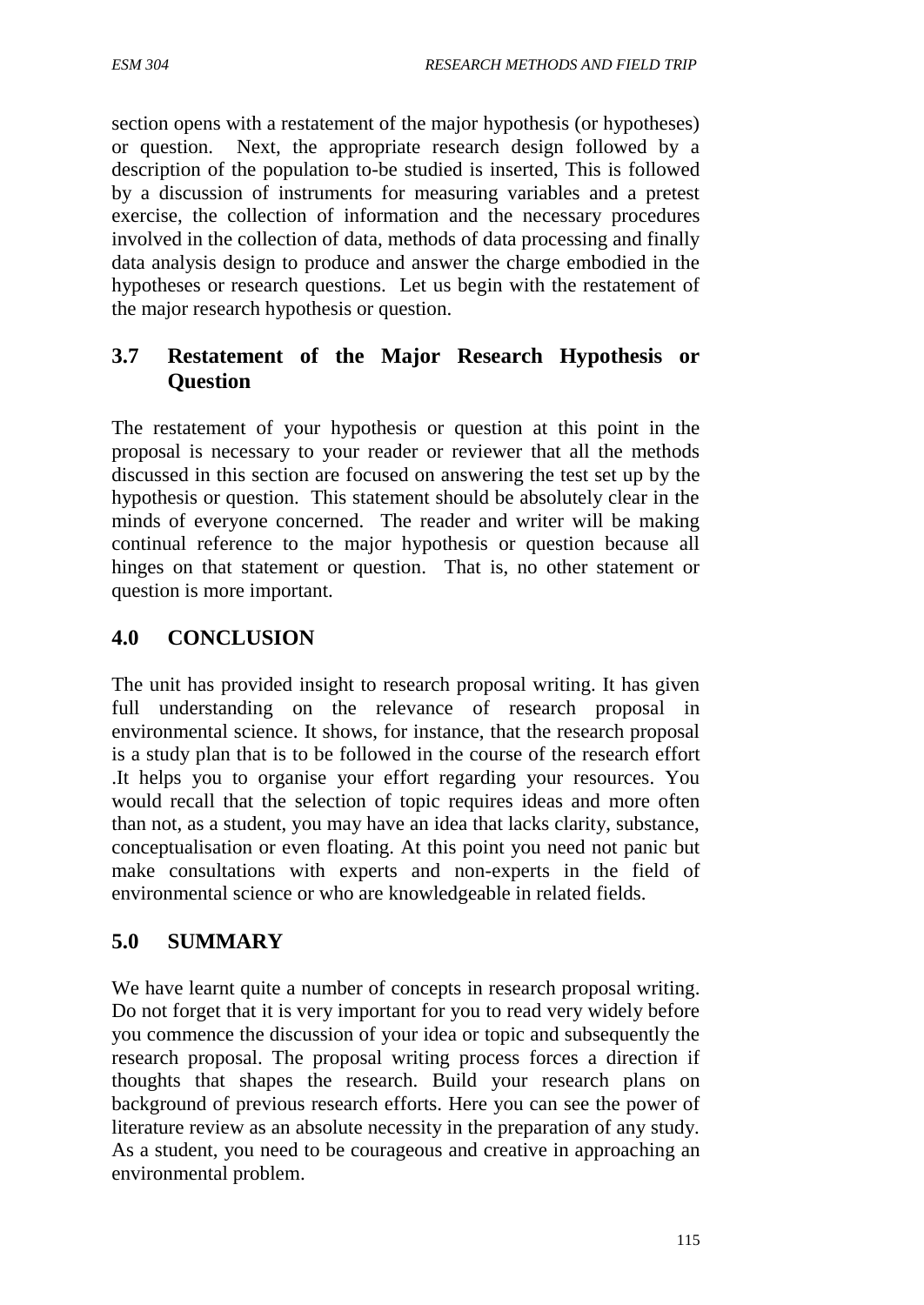#### **6.0 TUTOR-MARKED ASSIGNMENT**

- 1. Why is methodology important in environmental research?
- 2. Give reasons why you must involve others in your research proposal

#### **7.0 REFERENCES/FURTHER READING**

- Bailey, T. C. & Gatrell, A. C. (1995). *Interactive Spatial Data Analysis.*  Harlow. London:
- Burgess, J. A. (1982*). Field Research: A Sourcebook and Field Manual*. London: Routledge.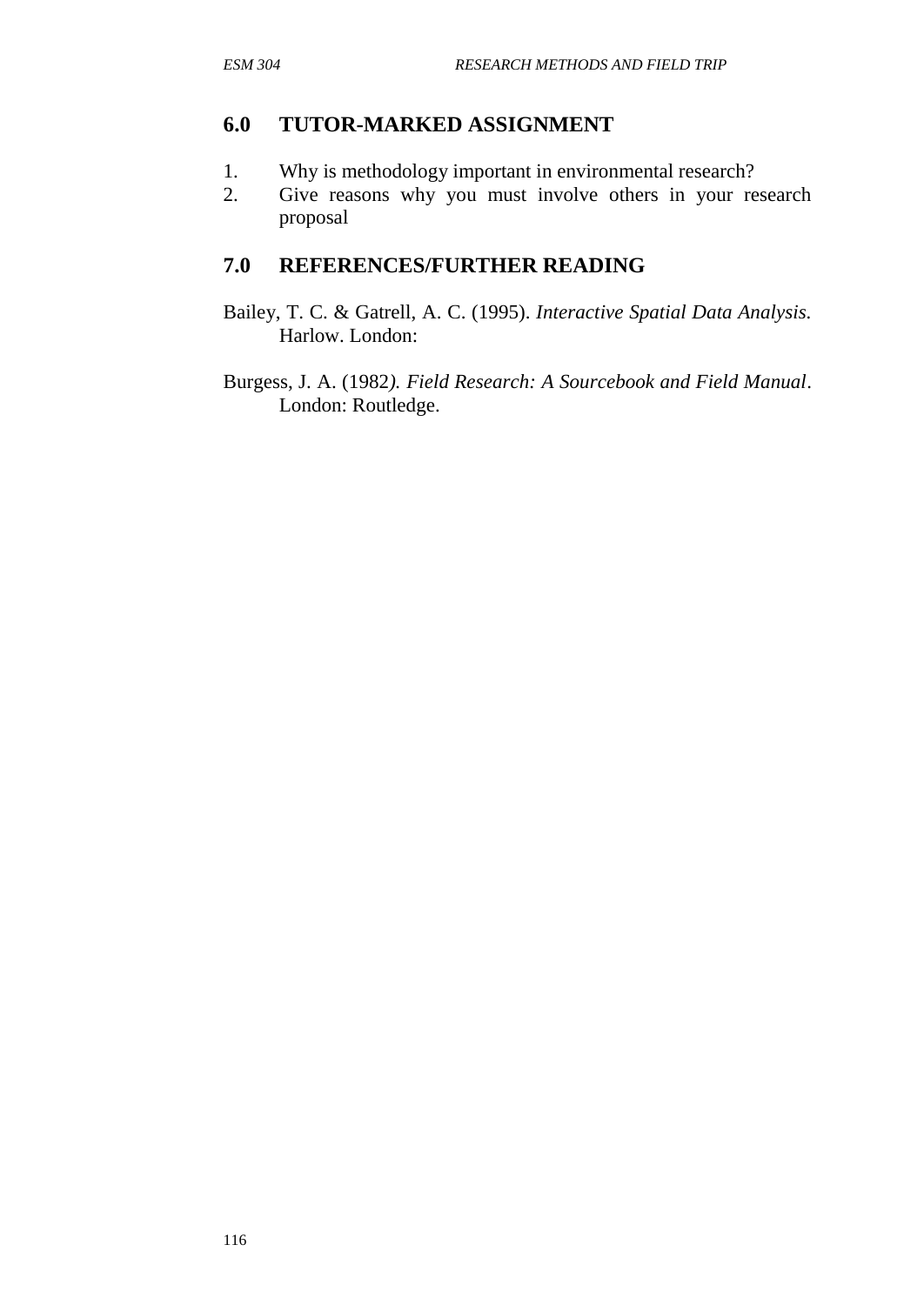# **UNIT 2 RESEARCH DESIGN**

#### **CONTENTS**

- 1.0 Introduction
- 2.0 Objectives
- 3.0 Main Content
	- 3.1 Types of Research Design
	- 3.2 General Characteristics of Environmental Study
	- 3.3 Location or Setting in which the Study is Carried Out
	- 3.4 Calendar of Events During the Study
	- 3.5 Sampling Design and Procedures
	- 3.6 Data Collection Instrument or Schedule
	- 3.7 Instrumentation or Tools for Measuring Variables
- 4.0 Conclusion
- 5.0 Summary
- 6.0 Tutor-Marked Assignment
- 7.0 References/Further Reading

# **1.0 INTRODUCTION**

What do we mean by "research design" and why is it so important to discuss in the research proposal? A good research design will identify the control of those primary variables under investigation and the variables are expected to produce the experimental effect. Research design means the ordering and the arrangement of observations for the purpose of identifying variables that cause, influence, relate, associate and/or affect in some way other variables. Research design is a structuring of systematic observation to investigate the influence of one variable or a group of variables on a given situation, condition and/or other variables. The goal of research design is to establish a predictable influence (cause- effect or independent- dependent nexus) between well defined and specific variables (Polansky, 1974, 38-39).

## **2.0 OBJECTIVES**

At the end of this unit, you should be able to:

- define research design
- discuss types of research designs
- explain types of research design and procedure.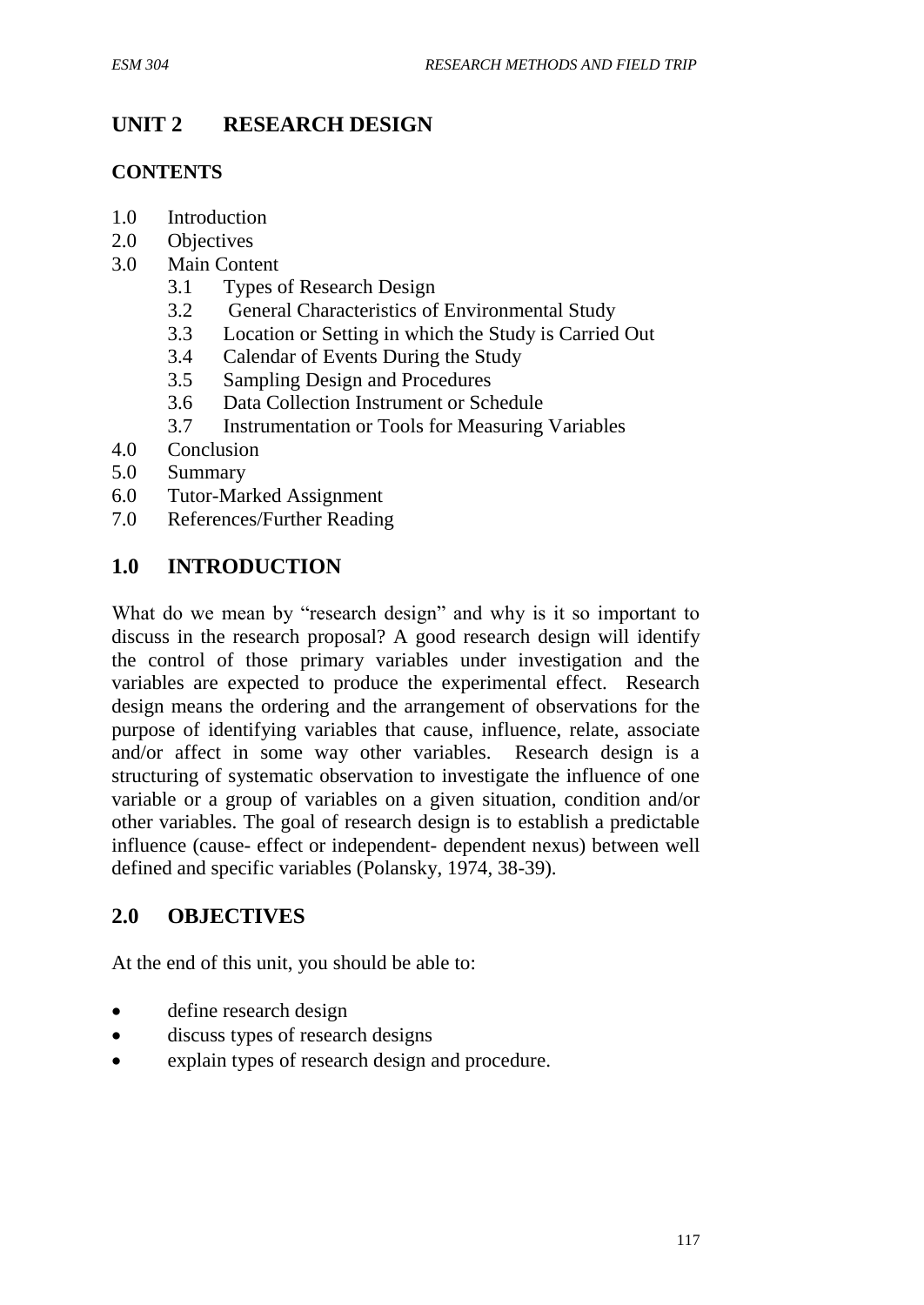# **3.0 MAIN BODY**

#### **3.1 Types of Research Design**

Before examining the many different kinds of research designs, it is important to consider the differences between studies based on secondary sources and primary sources. The former is sometimes referred to as "library" research. In planning a research project the source of the data shapes the character of the work to be done. Much research is carried out using secondary or library data. This is the kind of research that is written almost entirely as a review of literature. The principal difference between library and other types of research is that the numbers of cases used to support a hypothesis and non- library research are taken from direct observation while library research is based on collecting and organising pieces of research that support or reject a given hypothesis. Library research is obviously far more qualitative than non- library statuses. Among the different types of library studies we would classify the philosophical analysis, the case study, historical studies, and some exploratory studies. Scholars and researchers use the library approach when attempting to write articles for publication based on secondary sources. Of course, many formally published studies are based on primary –direct observation data. More will be said about these qualitative studies later in this section.

Research designs may be classified into two-major types: Survey and Experimental designs. Survey designs do not have control group comparison nor is there any independent or "cause" variable. Experimental designs always have an independent or cause variable present and a control group. Some designs have no control group comparison at all. These are referred to as quasi- experimental designs.

In order to more explicitly illustrate types of designs, each design is schematically laid out to show the dimensions of time, independent variable and observations.

## **3.1.1 Survey Designs**

The survey designs are observations taken at one or more points in time. There is no reference to a control group or independent variable.

#### **3.1.2 Cross-Sectional Surveys**



Descriptive one time only observation Exploratory one time only observation Explanatory **Conservation** one time only observation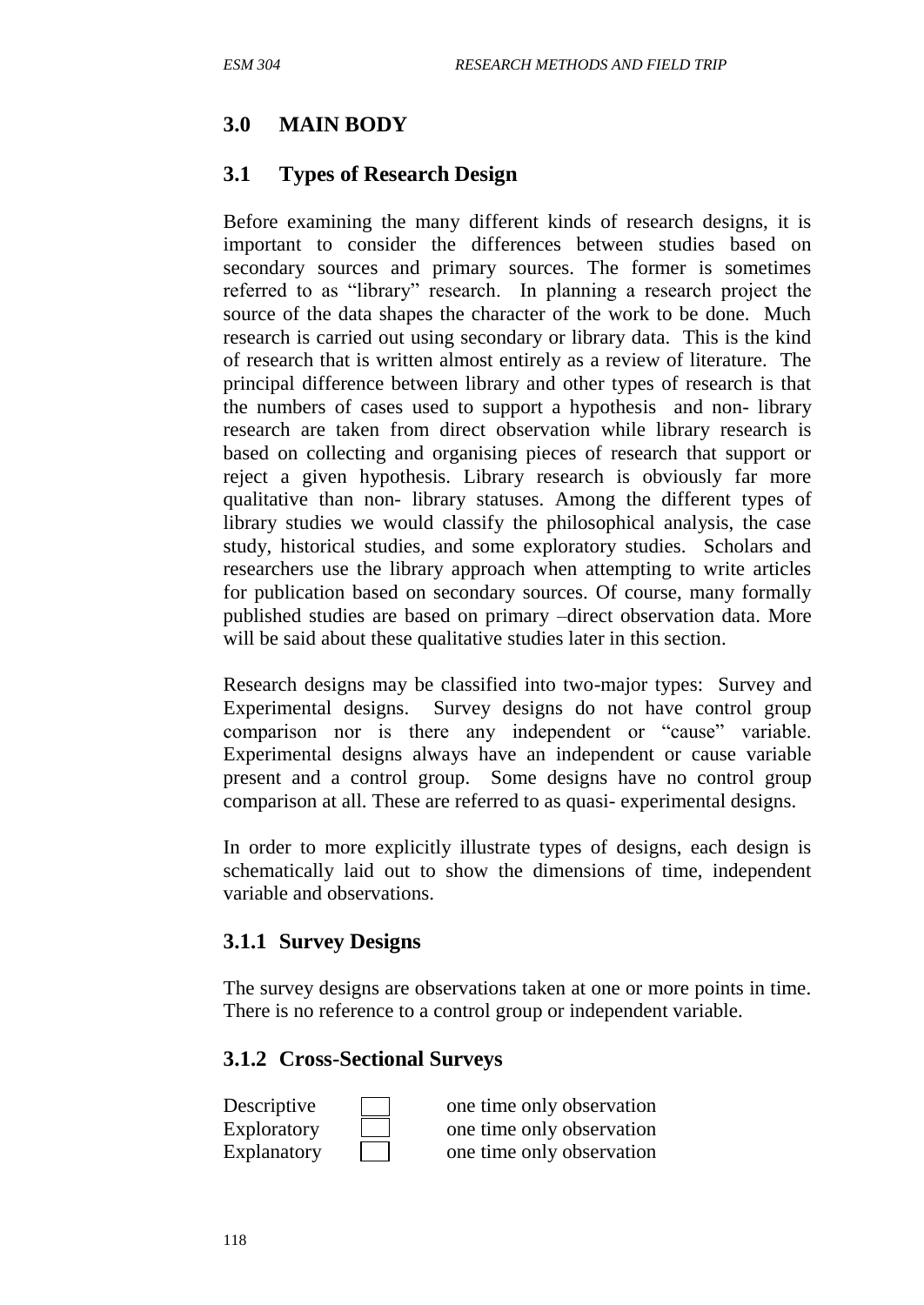All three cross-sectioned designs are observation at one time only. The descriptive design is used for community surveys such as environmental impact assessment (EIA) and need assessment projects. The exploratory design is used to accumulate data in order to formulate more precise hypotheses and research questions. Explanatory designs attempt to make assertions about the population being studied (Babbie, 1973:58). The researcher may want, to explain the relationship of one variable to a second variable and would use an explanatory design. This process requires at least a bivariate analysis, if not a multivariate analysis of the survey data.

## **3.1.3 Longitudinal Surveys**

Some surveys allow for the analysis of data at different points in time. A descriptive or explanatory survey may be carried out at a second and third time or more in order to see changes over time.

These are not experimental because no causal factor is assumed to be operating in the survey situation. Longitudinal designs are trend, cohort and panel.

| max |  |  | - |
|-----|--|--|---|
|-----|--|--|---|

Each set of observations is a different sample.

| $\Gamma$<br>'ohort |  |  |  |
|--------------------|--|--|--|
|--------------------|--|--|--|

Each set of observations is a different sample but from the same environment.

## **3.2 General Characteristics of Environmental Study**

Why write a description of the environment to be studied? The reviewer or advisor of your proposal cannot judge the relevance of your project without knowing at least the general characteristics of the environment in the study. It is quite likely that the physical environment will be so unique that the project is not feasible given the limits of the proposal writer's monetary means. For example, as a student in Environmental Studies and Resource Management Programme, you want to study biodiversity in the moon, you soon realise that your limited resources will not allow you achieve this ambition. One of the first questions to be answered by a researcher is "do I have enough funds to cover the broad spectrum of the problem?" It would be more interesting if one could study beings from outer space but such a study is impossible in as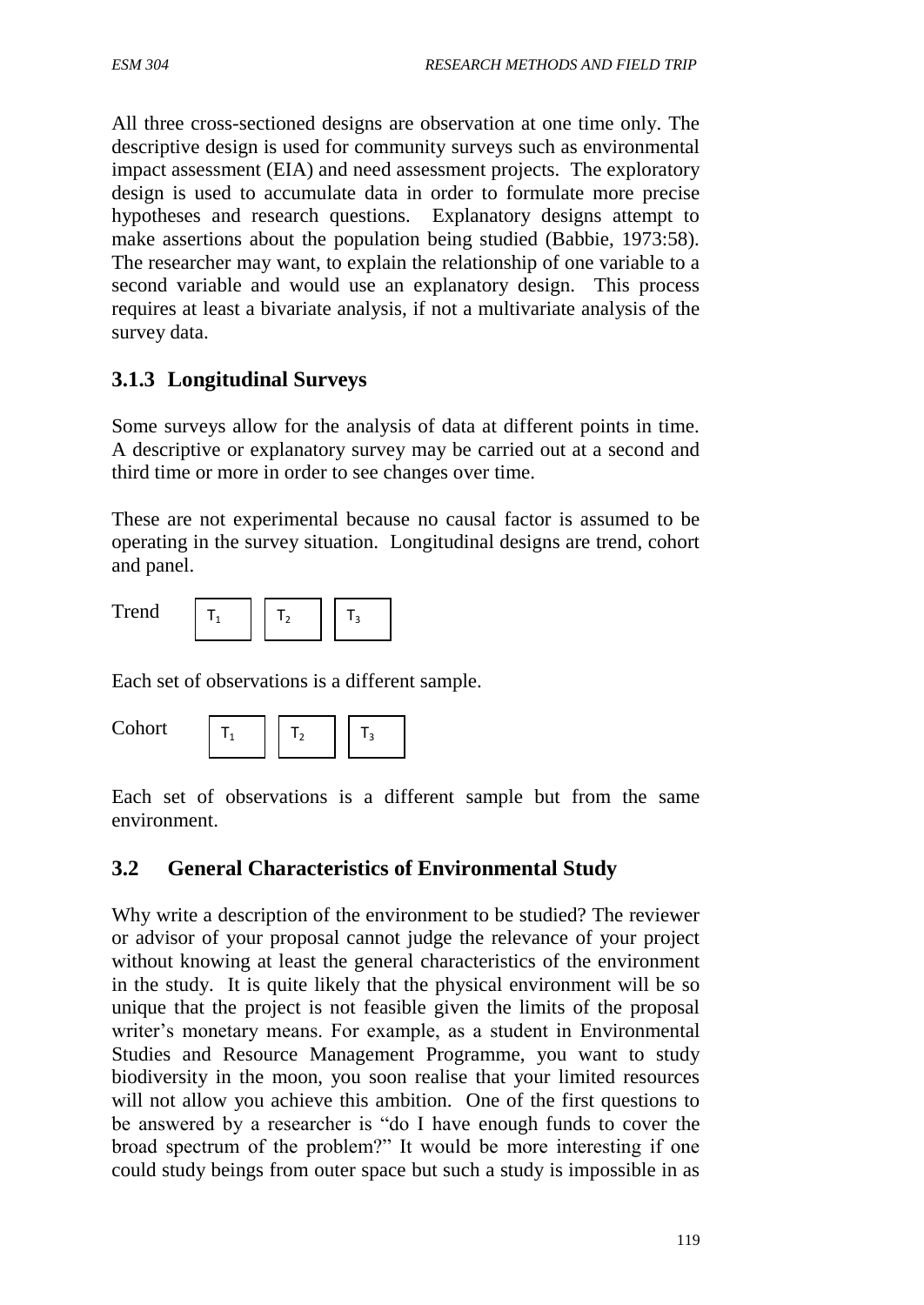much as no one can seem to identify any such creatures. If one were to do a study of power structures with a focus on medium size cities as the units of study one would be expected to spend a great deal of time describing in detail each city to be surveyed and analysed. If one were concerned with matching cases from two different geographical locations knowing the characteristics would be absolutely necessary in order to pair-match cases from each location.

Some amount of information is necessary to know early on in the planning and proposal writing stage of the project. If one is to study the soil forming process, one would presumably want to examine soil from initial weathering process. It is therefore important that a detailed description of your study environment be presented in the research proposal. If the unit of study is the physical environment then some general characteristics seem necessary to report. These common characteristics of value to the reader are vegetation, soil, climate, landform and geographic location.

#### **3.3 Location or Setting in which the Study is Carried Out**

Why is the location of the study important? Why should it be discussed in the research proposal? Not unlike that. Previous subsection on describing the environment to be studied, the location greatly determines the feasibility of the entire project. If the location requires extensive travel then costs will have to be considered and may delay the project beyond realistic dates of completion. For example, a project may require special equipment such as a soundproof room equipped with a two way glass and playroom toys. This type of setting would be difficult to procure. Such a setting is rarely found on a college campus and permission may be difficult to obtain for its use. Another example of special setting problems is the need for special measuring devices. The construction of some devices may require special skill and funding and employing such skill takes time and money. There are more reasons for delay and possible postponement of the project. For these reasons the proposal writer should carefully describe the location or setting of the project. This includes geographic location as well as the nature of the setting. The uniqueness of the location or setting must be clearly laid out and detailed.

## **3.4 Calendar of Events during the Study**

Why prepare a calendar of events? A calendar of events is a time schedule for carrying out the required tasks of the research project. It represents more of the detailed organisation necessary for convincing your advisor or reviewer that the project is indeed feasible. The time schedule or calendar is another indication of how carefully and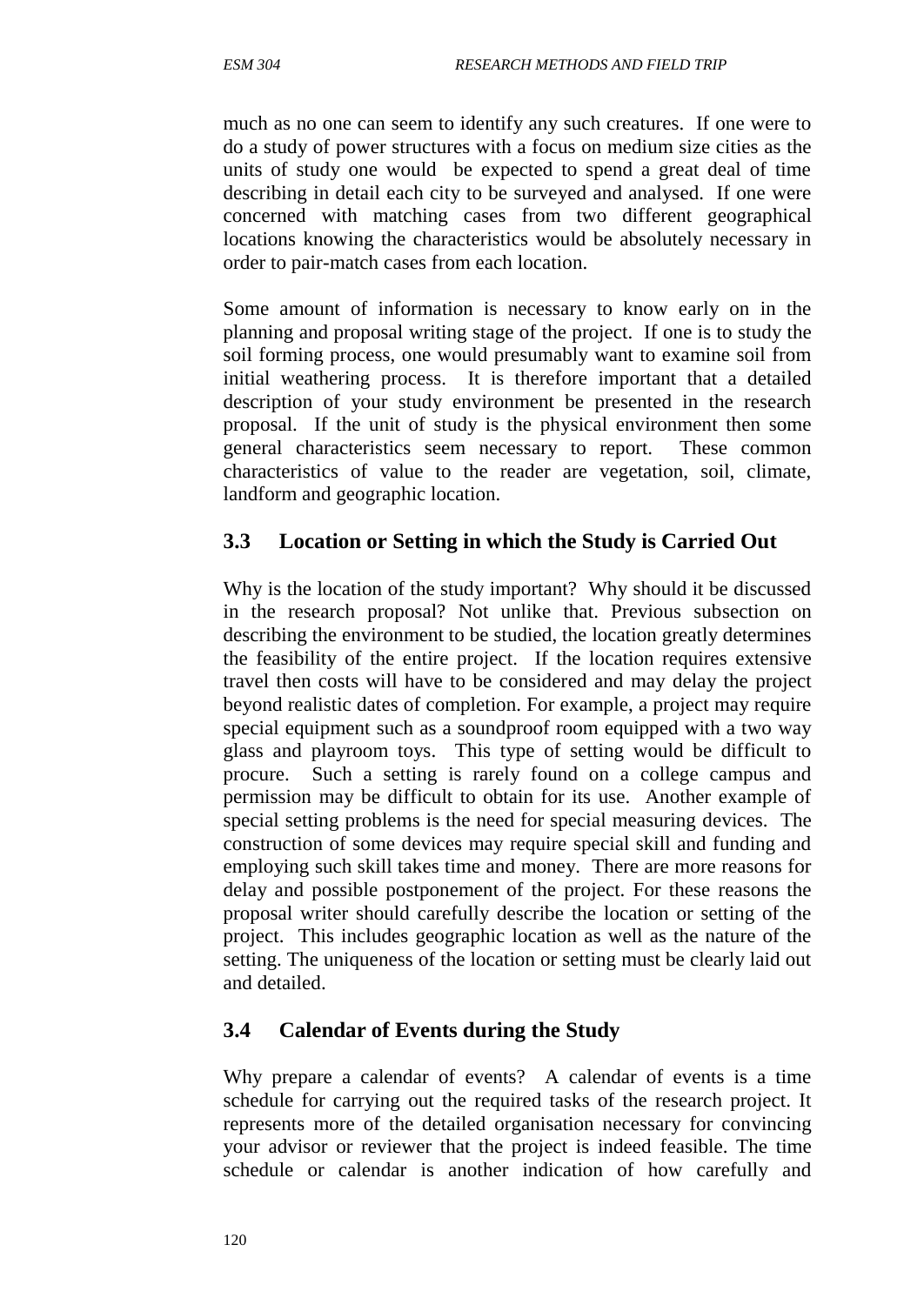realistically the proposal has been developed. Very often a reviewer may have difficulty following the flow of your material and when he turns to the calendar of events, he will be able to find the clarification that he has been looking for all along. The calendar logically follows a sequence of events that parallel the research and in fact embodies the research process to a great extent.

Specific dates should be set for the completion of various tasks and phases of the project. Indicate these by placing them in a chronological order and the specific amount of time required to complete them. You should strive for a clear set of steps in a sequential arrangement. Is the description of these steps consistent with other materials discussed in other sections of the proposal? For example, is there sufficient time set aside for the collection of data? Is there a sufficiency of time allowed for the analysis of data? It may be advisable to consult with others regarding realistic periods of time for the completion of certain tasks. Different tasks require varying lengths of time to complete. The review of literature takes weeks or even months to examine, but it is done in a fairly casual manner, whereas the data collection phase or rather experimentation is very often carried out in a very intensive way requiring strict adherence to procedure. The time required to collect "data may be only a few days or several months depending on the nature of the problem. The planning of this kind of thing is best done by careful discussion with your advisor or some other knowledgeable person in the field of environmental research methodology.

Experience in the field of research activity suggests that a time table of research activity is probably much too ambitious and will fall way short of the established goals. This is especially true of the beginner and novice. The old hands in the field of research will suggest that a timetable be set up and once it is fixed, the researcher should double the amount of time presumably needed. If there ever • was an absolute, this cornea close to being one of them. Once the revised time schedule is established, the proposal writer should set his dates of completion for each task. Once this is done, the writer should observe how realistically each study phase can be completed. It is extremely important that the research be carried out according to this calendar of events as closely as possible.

Let it be said that if you are not an experienced researcher, all effort should be made to develop this calendar as realistically as possible. In the face of good or bad advice from other well meaning people, make your timetable, double your time requirements and work like hell to stick to it.

One last comment in regard to scheduling your research work when it involves travel and travel time. When and if your proposed project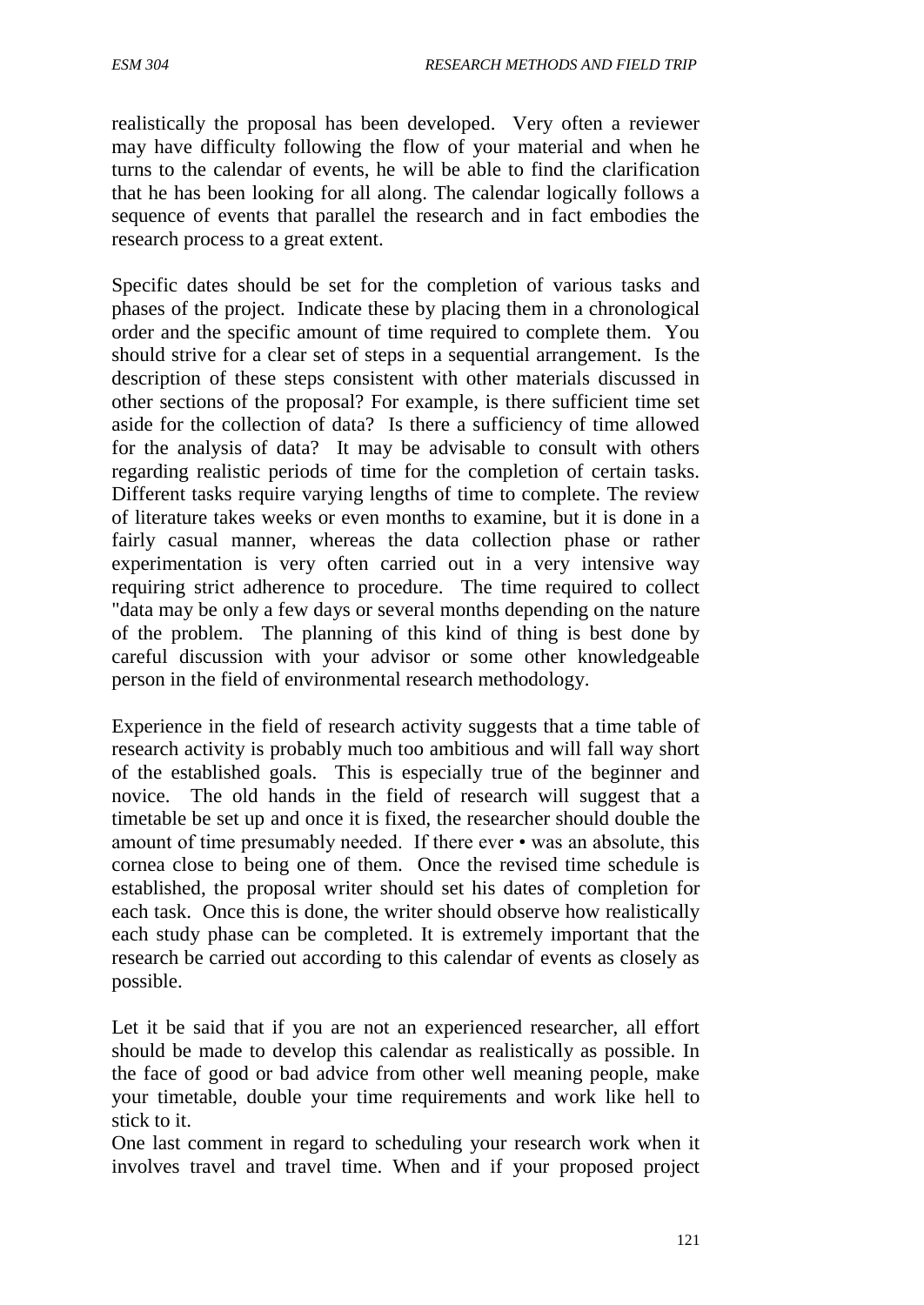requires any substantial amount of traveling, be extra careful in planning such events. Details of plan are a most wise posture to take. Traveling takes not only time but money, and wasted travel effort is demoralising and damages the entire research effort. Again in this regard as well as all other time scheduling, be conservative and realistic, for once the project is approved and under way it is extremely difficult to overcome problems of timing and the resulting time binds.

#### **3.5 Sampling Design and Procedure**

Sampling is a procedure used by scientists in order to generalise about a larger population. Researchers are always worrying about the problem of sampling primarily because of representativeness of that sample. But before examining the issue of probability the proposal writers should begin by defining his unit of study and/or unit of analysis. Next, the proposal writer should firmly establish the size of the sample and present the rationale for the number of cases selected. A very small sample meticulously selected is far better than a large sample carelessly gathered.

Sampling is important because a great deal of information can be gained from a very limited effort with a well-selected sample. But equally important are two other technical reasons for carefully outlining your proposed sample. First, from the point of view of external validity, it is important so that the researcher may know the environment to which the results of the study can be generalised. The reviewer or dissertation advisor will want to know the limits and the definition of the environment to which you wish to generalise and your exact methods and procedures for selecting a sample from that environment. In order to produce a scientific sample, one must draw that sample from the defined environment according to some systematic pattern so as to obtain an 'experimental' sample. Given experimental sample, well known scientific procedures can be readily applied. An experimental sample is one in which every case or unit of study in the defined environment has an equal chance of appearing in the sample. Remember, all forms of experimental sampling involve random sampling at some stage in the selection process. The writer should make use of random sampling when the design of his study is survey or experimental where the assignment of cases to both the experimental and control groups should be systematic and random in assignment procedure. A second reason that experimental samples are top important is because without an experimental sample the researcher cannot form a sampling error estimates and thus have no way of judging the precision of scientific results. In many research projects the researcher is simply concerned with the total number of cases being affected by some environmental problem situation. Rather than selecting a probability sample from a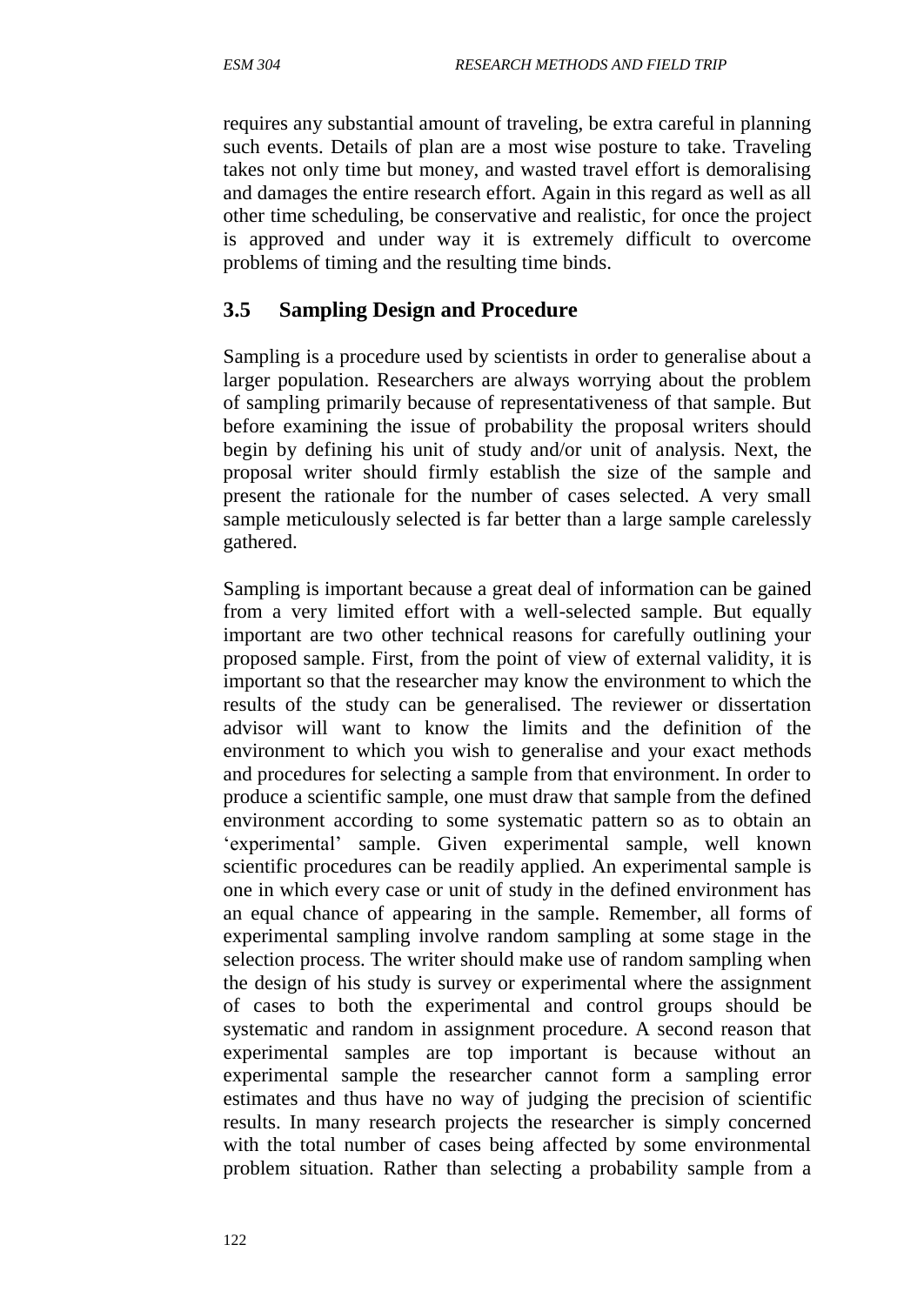very large environment affected by a given problem, the researcher takes a smaller environment of the same problem.

For these reasons, it is important for the proposal writer to describe the particular sampling procedure and the rationale for using that procedure. If one is selecting soil samples from a given neighborhood, he should describe the procedure for selecting the cases. Do not leave your advisor or reviewer guessing as to your intentions. If there is a follow-up sampling process, describe this to your reader. It is important and valuable to make reference to other studies that have used the particular sampling method you hope to employ. This will strengthen your proposal in the eyes of those reviewing your document.

Finally, if there are anticipated difficulties in the sampling phase of your research, it is always best to deal with these difficulties directly. Any experienced reviewer or advisor will spot these problems and confront you with the area of weakness.

## **3.6 Data Collection Instrument or Schedule**

This subsection and the following one may be confusing to the reader because they both are concerned with data measurement and data collection. The data collection schedule is a repository and/or a device that contains the instruments that measure the variables necessary to test the research hypotheses and questions. A data collection schedule may very often contain several instruments. It is possible that a data collection schedule contains but one instrument. In this case it may be referred to as a "data collection instrument". The next subsection is concerned with "instruments" that measure variables.

Before beginning any further discussion, it should be pointed out that when one refers to a "questionnaire" one is referring to a data collection schedule that is completed or filled out by the respondents. A data collection schedule completed by the researcher as observer is referred to as a schedule". It is common to hear the term "questionnaire" in both situations. However, the term questionnaire, when used, still refers to a schedule even when used as a mailed device.

The data collection schedule will more than likely contain more than one instrument. For example, the schedule will include edaphic information such as soil texture, structure, moisture, air, colour, and acidity among other variables. These kinds of variables are relatively easy to measure and present no problem in designing. The schedule will also include the instruments measuring your primary variables. These would be the dependent variable and the primary variable as well as the dependent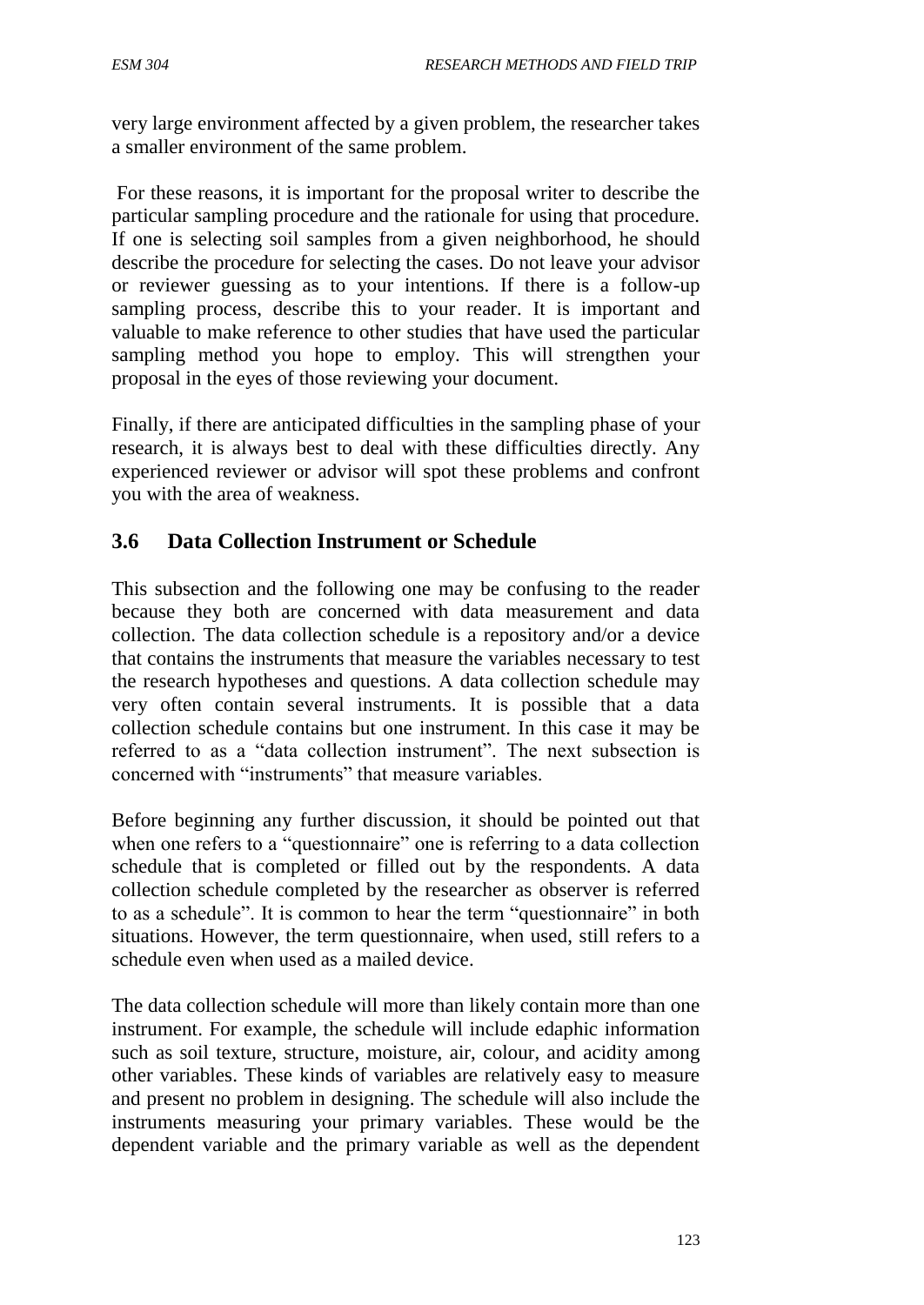variable and the independent variable. The researcher must control unwanted intervention.

The different kinds of variables should be listed in a straightforward manner so that the reader can see very quickly the variables being measured by your instruments. The listing of variables should be accompanied by continual [reference to: a draft of the data collection schedule that must be attached as an appendix item to the research proposal.

It is wise if each listed variable is identified by level of measurement. It may be necessary to return to a statistics textbook in order to review the data classification chapter. Some writers will recall this system, but |others will not. Basically all data are divided into three categories that actually fall along a continuum from very crude measurement or "nominal" measures to "ordinal" and then "interval", the most precise level of measurement. Each variable should be identified as to level of measurement by examining the number of categories making up each variable. Again, it is suggested that the proposal writer review his statistics text for help in this subject area. The identification of level of measurement will be invaluable late: on when the researcher begins the analysis of data.

When the schedule is being planned, it should be laid out in such a manner as to be attractive and easy to code when the data are finally collected. The schedule should be on good quality paper and printed if cost does not prohibit such luxury. The use of colored paper makes the format so much more inviting and after all, you do want to encourage your respondents to actively complete your instruments. It is also advisable to provide wide margins for each page of the schedule in order that the coding of data is made convenient and visible.

Finally, it should be said that it is wise to carefully examine the reasons for including each variable in the schedule. Do not include a variable if there is no apparent good reason. Very often students will say that "it might be nice to include…" or "there is still room on the schedule…" These reasons are not sufficient to warrant inclusion of any variable. Include only those variables that you plan to use and analyse.

#### **3.7 Instrumentation and Tools for Measuring Variables**.

Environmental research as well as other kinds of research instruments is designed to measure variables.

Detailed discussion of the instruments to be used in a study shows the proposal reviewer that the writer has a sophisticated appreciation for the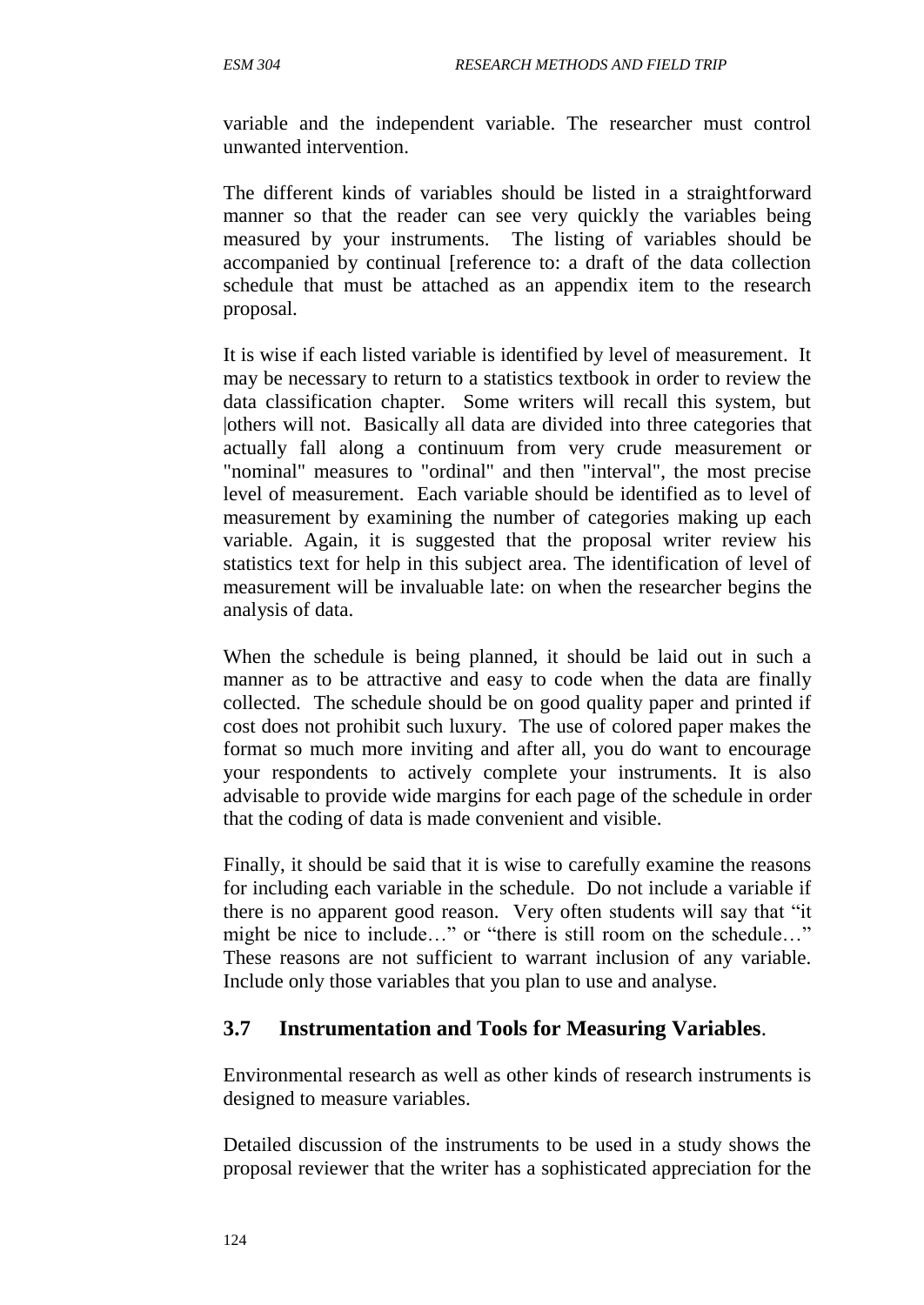detail of research methodology. The proposal must reflect this quality. The researcher must design or select from previous studies an instrument or set of instruments for measuring each variable included in the data collection schedule. This process is also known as operationally defining variables. The researcher is trying to determine if the definition through operationalising the measurement of a variable validly measures that variable. Most important in this regard is the step between conceptualisation of a variable and its practical measurement. Is the measurement true to the theoretical meaning embodied in the variable as a concept? The question is a difficult one to answer and other text material on theory and measurement might be helpful. One of the best and most practical approaches to handling this problem is the pretest. Always discuss in your proposal the extent of validity and reliability as shown by any pretesting of your variables. Pretesting is the simplest method to strengthen the meaning of your measurements and their conceptual intent.

For most researchers there are two choices available in regard to instrument design. One is to borrow the necessary tools from as they are needed. There are many well-designed instruments available and they should be used if they fit your problem. Too often students will give up the search and fall back on their own skills to design instruments. The search may lead you back to your literature where much discussion was focused on measuring variables. It is wise and economical to use instruments that have already been designed. For one thing, these instruments have probably been tested for reliability and validity and that needs only to be mentioned in your methodology section of your proposal. Most environmental variables have their validity and reliability based on use and need not be tested. Many scales have subsections that measure single dimensions that can be lifted out of the original scale and placed in your own data collection schedule. It goes without further mention that all authors of scales or other instruments should be given full credit for their work.

The format of the several instruments to be included in your schedule should follow logic. For example, some instruments are single dimensional such as the environmental variables mentioned earlier. These may be grouped together while the multiple statement scales may be set off one from another in subsections. This gives proper attention to each instrument or scale. Most collection schedules have some openended items. This kind of instrument is valuable for a number of reasons, for it give the researcher the opportunity to freely express a point of view. Such items should be placed at the very end of the schedule.

The range of different kinds of instrument is very great and all are available for your use to measure variables, that is, a schedule need not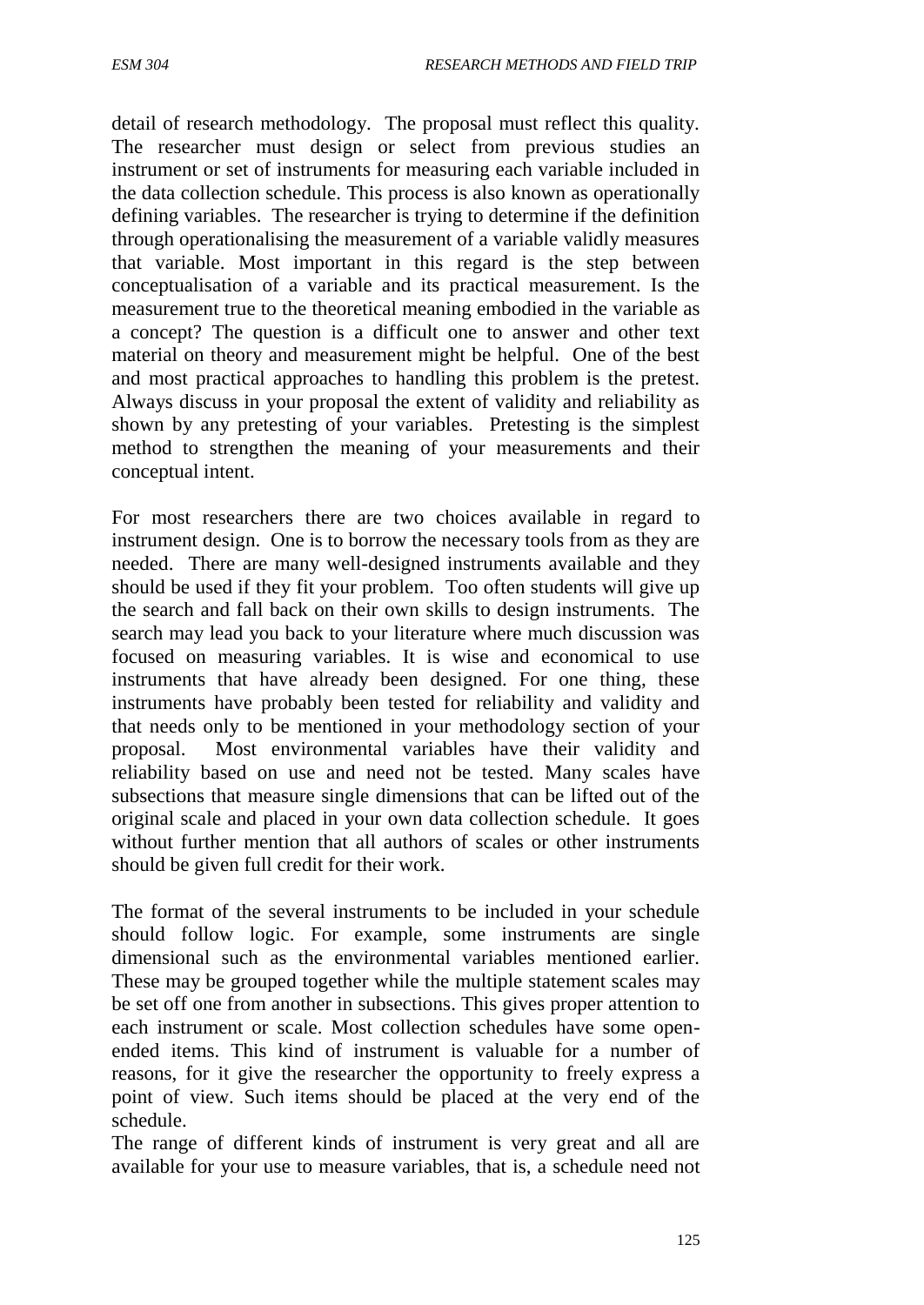be made up of only one type of instrument. The range of tools is for your use. Among the list of different instruments are the following: sound detector, scales, GPS, survey chain/tape, check lists, open-ended questions, direct observation, tape recordings, and hand-written journals.

## **4.0 CONCLUSION**

This unit has exposed you to what research design is all about. It has brought to the fore some reasons for producing a good research design even at the level of proposal. As you have known, research design is the systematic structuring of observations for the purpose of identifying variables that cause, influence, associate or affect other variables. The unit has highlighted some general characteristics of environmental studies. It explains very clearly that the location or setting of a study determines the feasibility of the entire project. At this point, you have learnt that detailed discussions of the instruments to be used in the study and will appreciate the details of research methodology.

# **5.0 SUMMARY**

We have learnt research design and types of research design available for environmental studies. The unit has dealt with such issues as types of research designs, the location or setting of study, calendar of events during the study as well as sampling design and procedure which can serve as important technical subsections of the study. This is more relevant because of the need to understand the environmental conditions to which results of the study can be generalised. Data collection instrument has been mentioned as a repository necessary to test the research hypothesis and questions.

## **6.0 TUTOR-MARKED ASSIGNMENT**

1. Describe instrumentation as tool for measuring variables

#### **7.0 REFERENCES/FURTHER READING**

- Burgess, J. A. (1984). *In the Field: An Introduction to Field Research*. London: Routledge.
- Coshall, J. (1989). *The Application of Non-parametric Statistical Test in Geography, Concepts and Techniques in Modern Geography 50.*  Norwich: Environmental Publication.
- Drury, S. A. (1990*). A Guide to Remote Sensing: Interpreting Images of the Earth.* Oxford University Press.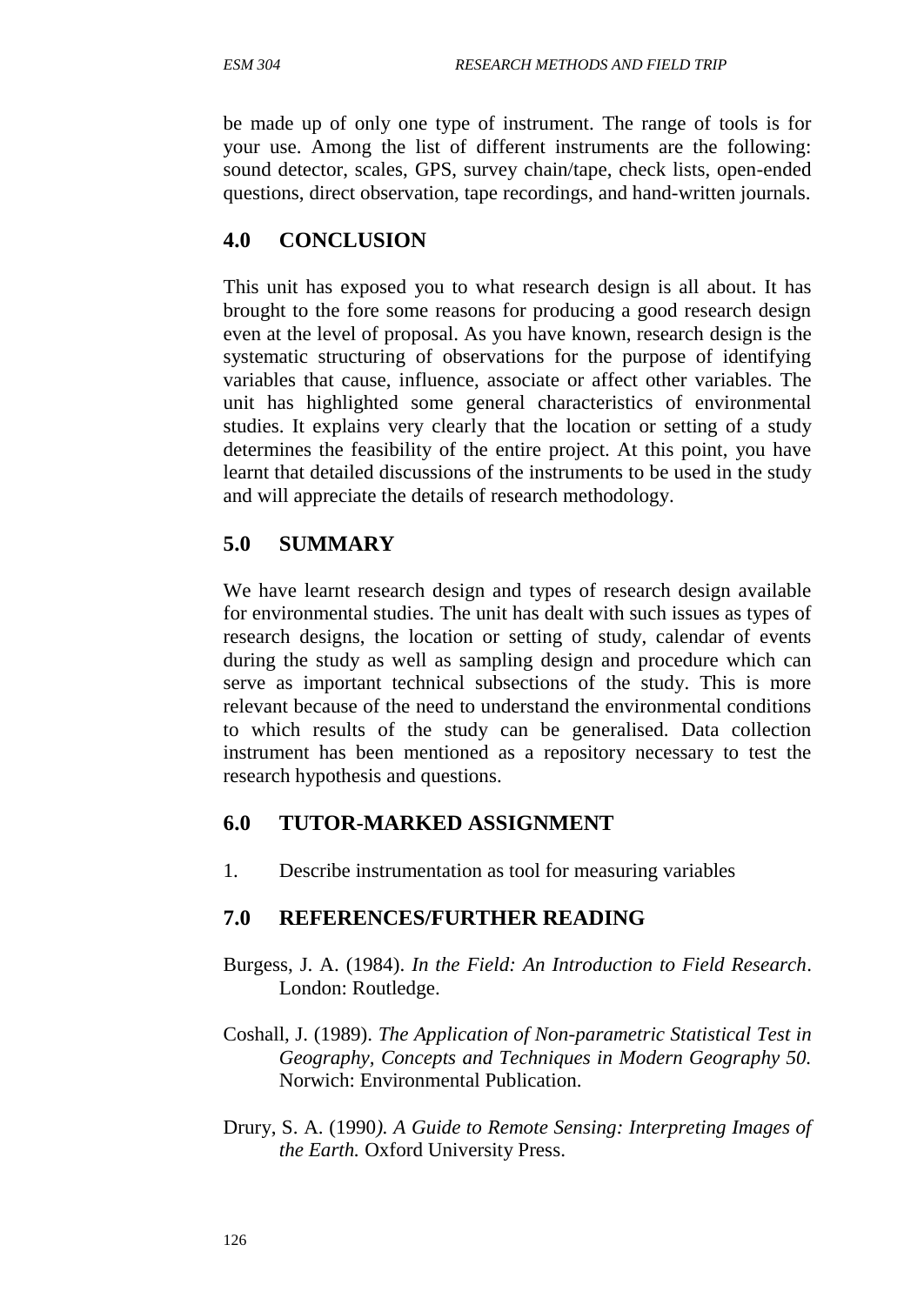- Hagerstrand, T. (1975*).* Space, Time and Human Conditions. In: A. Karlqvist, L. Lundqvist & F. Snickars. *Dynamic Allocation of Urban Spa*ce. Farnborough: Saxon House
- Martin, D. (1996). *Geographic Information Systems: Socio-economic*  Applications. London: (2<sup>nd</sup> ed.). Routledge.
- Watson, G. (1987). *Writing a Thesis: A Guide to Long Essays and Dissertations.* London: Longman.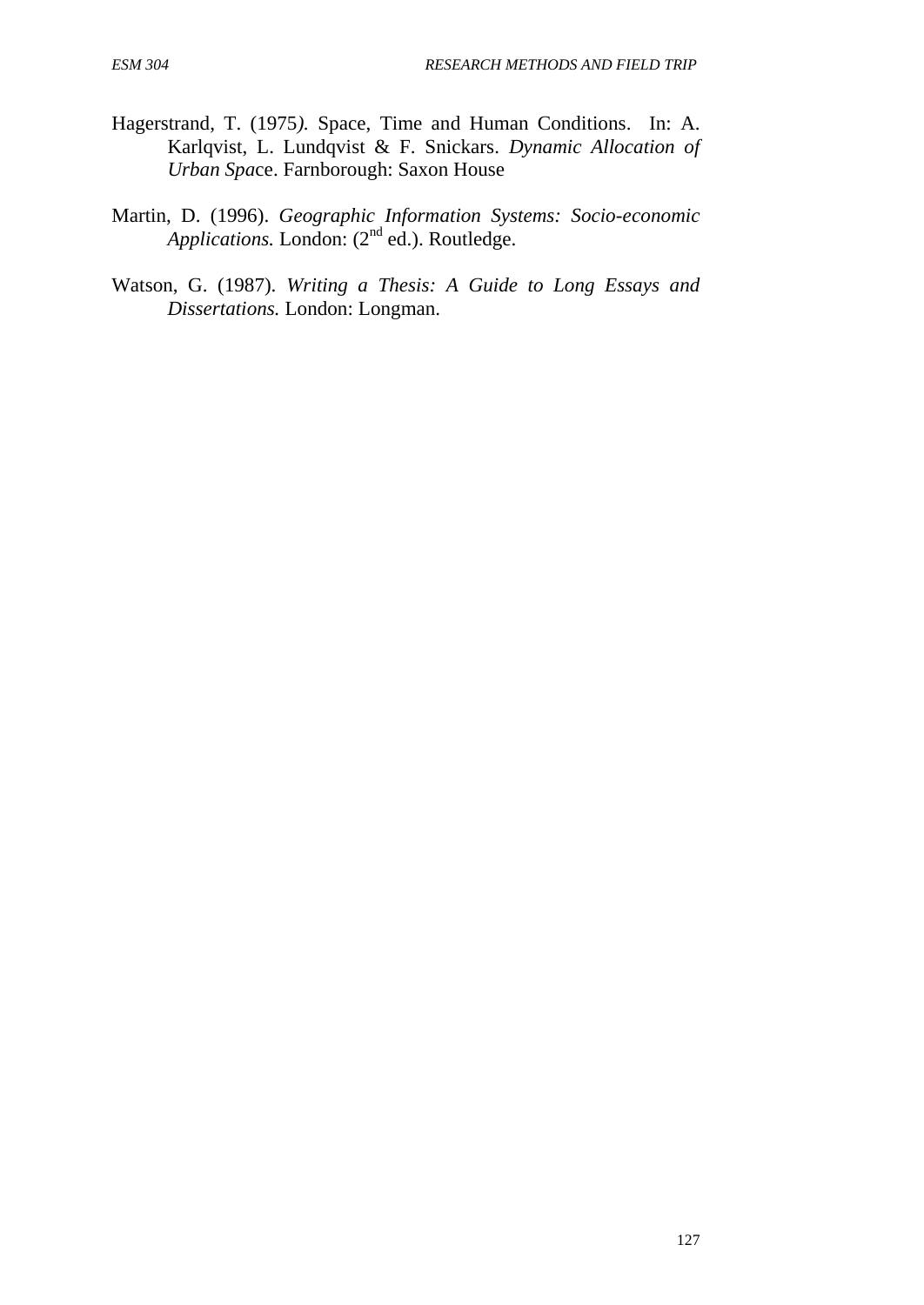#### **MODULE 4**

| Unit 1 | Validity and Reliability |
|--------|--------------------------|
| Unit 2 | Field Trip               |

#### **UNIT 1 VALIDITY AND RELIABILITY**

#### **CONTENTS**

- 1.0 Introduction
- 2.0 Objectives
- 3.0 Main Content
	- 3.1 Pretesting the Data Collection Schedule
	- 3.2 Definition of the Most Important Terms and Concepts
	- 3.3 Administration of the Data Collection Schedule
	- 3.4 Data Processing
	- 3.5 Procedure for Data Analysis
	- 3.6 Special Techniques
	- 3.7 Things to Do with the Proposal when the Research is Completed
- 4.0 Conclusion
- 5.0 Summary
- 6.0 Tutor-Marked Assignment
- 7.0 References/Further Reading

#### **1.0 INTRODUCTION**

In preparing the research proposal, the confidence one can place in the accuracy of the instruments used goes a long way toward winning acceptance for your proposal. The issues of validity and reliability are the twin pillars that prove research to be only mediocre or outstanding. It is highly recommended that whenever the methods used in research are tried and tested this fact should be documented for it greatly increases the strength of your proposal and eventually your research findings.

What do we mean by validity and reliability? Most students of research methodology and statistics are well-informed of the issues involved. If this is not the case, it is suggested that a review of validity and reliability be made. In the meantime, a brief remainder of their meanings may be helpful. Validity is concerned with the truth of a measure. That is, does this variable measure what it is supposed to measure? For example, does a wind vane measure wind direction? Does a thermometer measure temperature? Does rain gauge measure the amount of rainfall? Are we measuring weather and climate or are we measuring something we think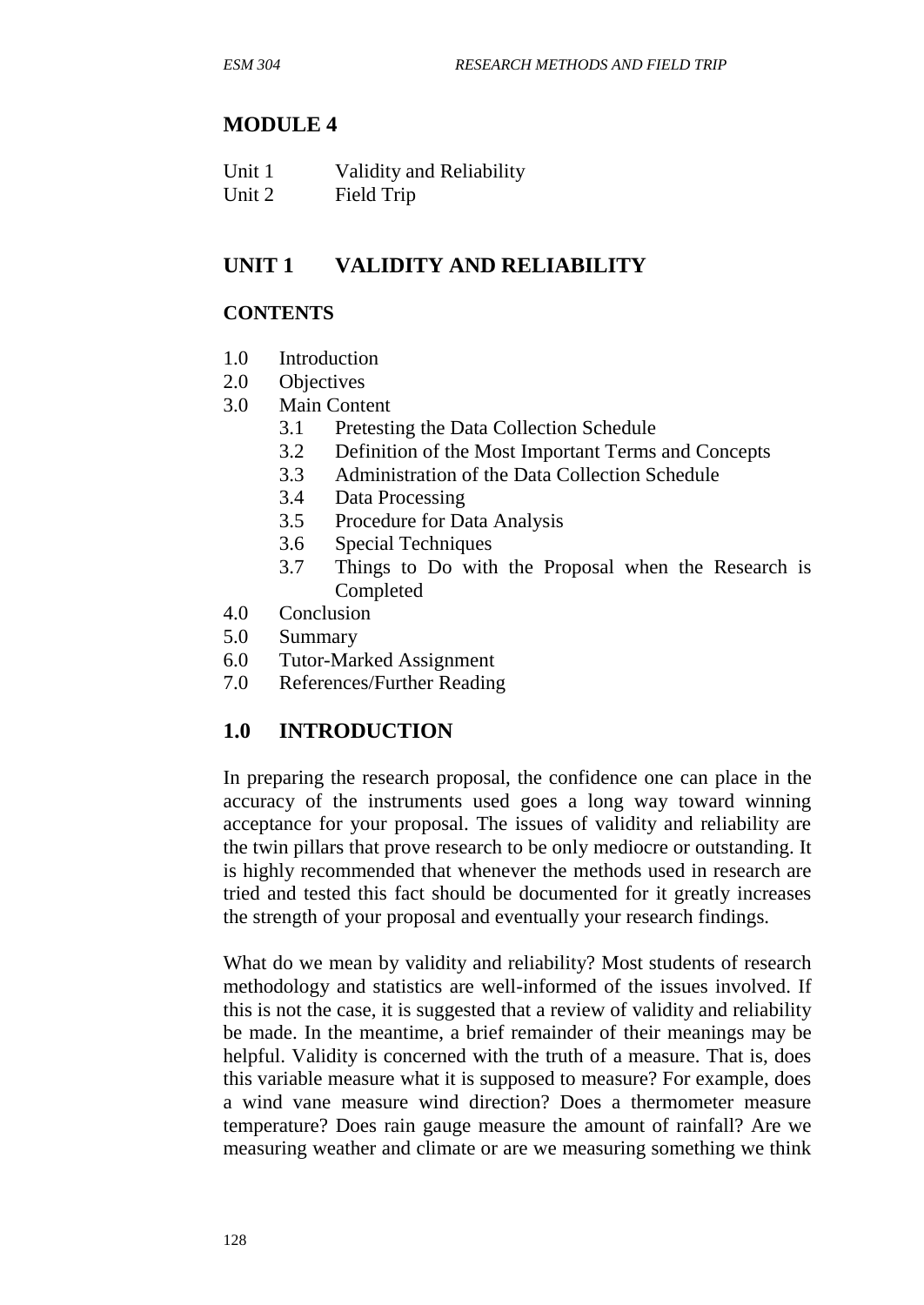is weather and climate? Does the instrument measure what it claims to measure? These are hard questions with only vague answers.

Reliability is somewhat more readily understood. Reliability of an instrument is concerned with the consistency of its application. A rain gauge may well be a measure of rainfall but is it a consistent measure of rainfall? If an instrument consistently measures rainfall incorrectly, one is unable to use the instrument. If we know that the rain gauge is always short by, say, five millimeters' then it is not a valid instrument but it is reliable. The difficulty with testing instruments for these methodological dimensions only goes to underscore the strength of your instruments when validity and reliability are present. Then, too, an instrument may have reliability and not validity or the reverse condition. From an operational point of view, it is probably best if your instrument has at least demonstrated reliability. For an instrument to have some reliability it automatically has a small amount of validity built into it. Finally, it needs to be pointed out that most environmental data and other observable behavior has what is called "face" validity. This consists of well-defined understanding of what, let us say, temperature means. The scientific world literally demands that its environmentalist know and measure such variables as soil acidity, texture, structure, moisture and a whole host of features necessary in order to understand types of soil in a given environment.

#### **2.0 OBJECTIVES**

At the end of this unit, you should be able to:

- define and differentiate validity and reliability
- define the most important concepts and terms used in the study
- explain the actual procedure for the collection of data
- define data processing and procedures for data analysis
- identify things to do with proposal when the research is completed.

#### **3.0 MAIN BODY**

## **3.1 Pretesting the Data Collection Schedule**

The pretest is also sometimes referred to as a "pilot test or pilot survey". Even if a data collection schedule has valid and reliable instruments, it is always wise to plan to submit your schedule to some kind of pretest. A pretest is using the instruments on a very small size of the environment. This kind of pretest may consist of only five or six subjects. The value of this procedure can only be realised after using a set of instruments to a study of environment and finding errors and embarrassing omissions.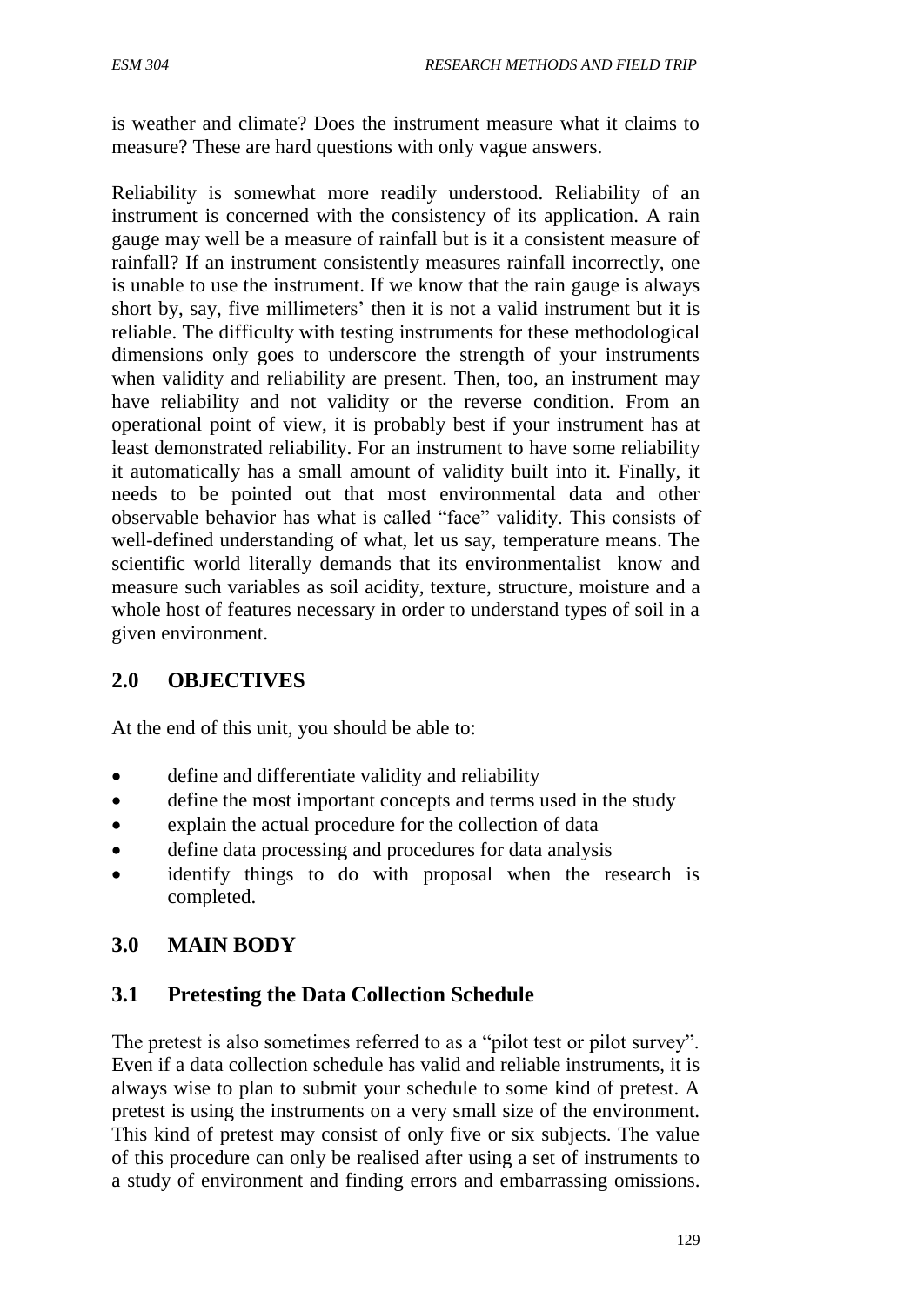A simple pretest will quickly assess for the researcher errors that can quickly be corrected. The comments of a pretest environment are sometimes invaluable in showing insight that only the researcher would overlook because he is much too close to his work. For these reasons, he should include a pretest or "test run" before the actual serious data collection gets under way. It need not be indicated in the proposal but on some occasions the sample used in the pretest can also be included as part of the actual data to be collected. This is possible when and if the pretest cases can be legitimately included in the sample and there are no serious errors in the instruments as designed.

#### **3.2 Definition of the Most Important Terms and Concepts**

Why define terms in the research proposal? Every researcher knows that a clear understanding of terms and concepts is necessary in order to communicate to other scientist and scholars. There must be a common understanding of what is being referred to during the presentation of findings. But the need to define has already been discussed in a previous subsection. That is, under the discussion of the data collection schedule and instrumentation, variables were listed and measured. The process of describing and measuring variables is in fact a process of defining terms and concepts. For example, if the concepts "climate change" were used as a measure of the environment, the definition of this concept would consists of the individual items making up the scale that measures "climate change". Measuring a variable is synonymous with defining that variable.

During the development of your review of literature, there will be a great deal of reference made to technical terms and concepts. The understanding of these items is more important to the reviewer or advisor in order that he quickly grasp the full impact of your problem and your particular theoretical approach to it. It is for this reason that technical terms be clearly defined in this section of the proposal. It should be remembered that once the research has been completed and the final document is available to any and all eyes, the non-expert and the non-specialist may find good reason to read your work. This audience will need to have the technical terms defined for them in order that a full appreciation of your work can be experienced. Moreover, the greater the depth of the proposal writer's involvement with his works the less sensitive he is to the clarity of his own writing. He gets lost in his own fascination with the problem and fails to see that what is common and obvious to him is foreign and obscure to others. This does not mean that every term or concept should be defined in this subsection. You must be selective and this may require that a second reader can more objectively help make the judgment as to what should be defined here and what need not be defined in this section.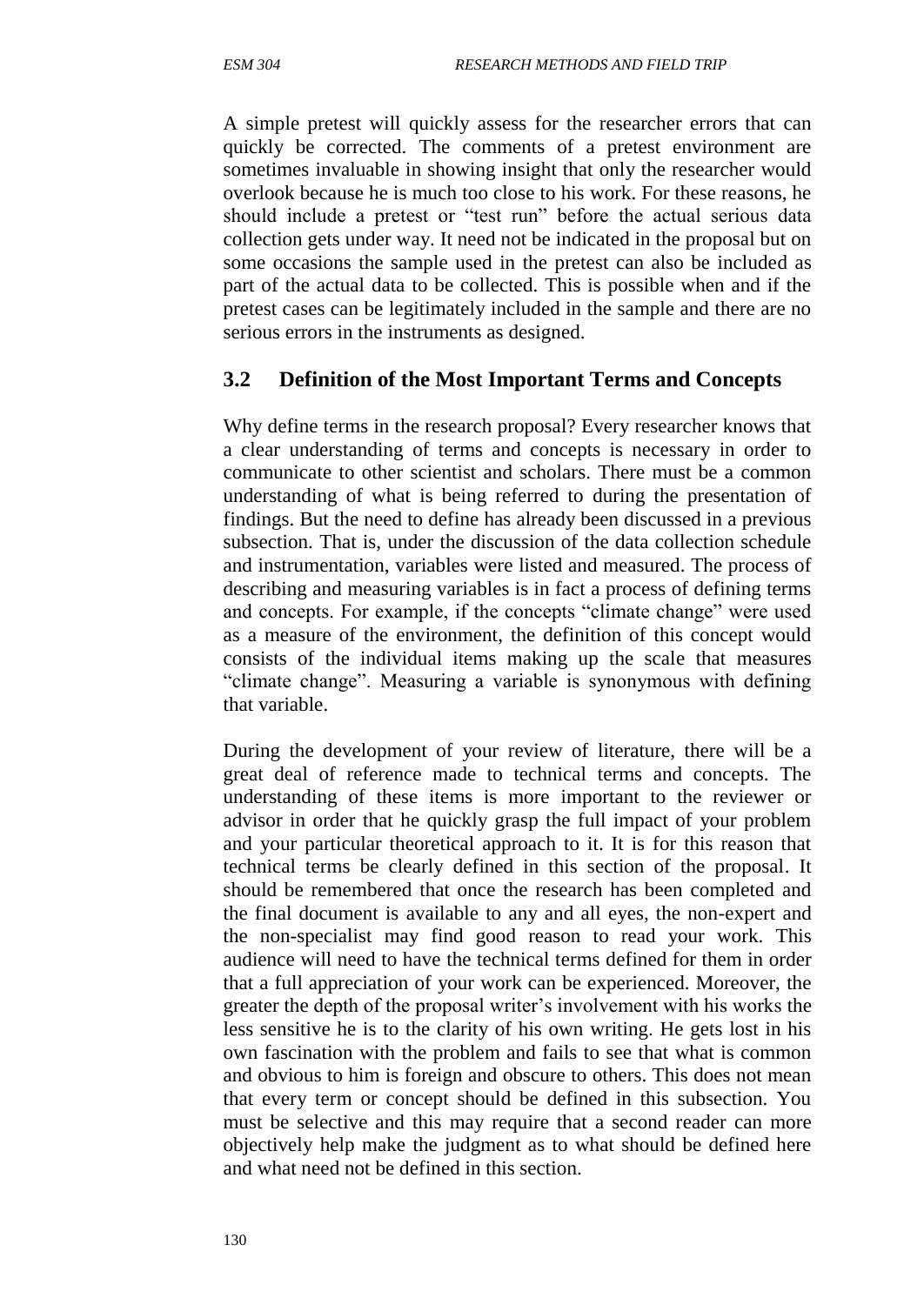#### **3.3 Administration of the Data Collection Schedule**

By now you are familiar with the other subsections which have dealt with the data collection schedule and its design. Following that, a discussion on instrumentation was presented. This subsection is primarily concerned with the actual procedures for the collection of data. The proposal should reflect rather clearly how the administration of the collection schedule should proceed because this is the most critical period in the entire research process including the preparation of the research proposal. In one sense, all the stages of planning and carrying out the project have been within the direct control of the researcher. This is not so when the collection of data is under way. The research is especially vulnerable if the data are collected from personal interviews. Only well-trained interviewer can give the researcher any reassurance that the process will be accurately and correctly done within the time limits set forth in the proposal's calendar of events. Some research which relies on files as the source of data greatly reduces the potential anxiety of the researcher because such data can be more systematically organised for collection. If the data are to be collected from respondents by interview, it would be advisable to give the interviewer some training before sending them out to get your data. The reviewer or research advisor will want to know the specifics of your plans for the collection of data and that will include explicit statements about the field controls you will employ. The environmental dynamics of the data collection situation, if ignored, may damage the study's validity.

#### **3.4 Data Processing**

What is meant by data processing? Data processing is concerned with the transfer of collected data to a coded form that is entered onto a data processing instrument which in turn is manipulated in such a way as to produce statistical and/or numerically arranged data. More and more research on and off the study centre is being done with the assistance of computer equipment. The capacity of this technology is so superior to the old manual methods of sort-count and record that there is no comparison in terms of efficiency and accuracy. Computer analysis provides the researcher with the capacity to manipulate data in many different ways and make possible highly sophisticated and precise understanding of data collected. It should be remembered that since great effort has been expended on the research project up to this point, it certainly deserves careful and generous treatment when it comes to the analysis of data.

There are computer centers on almost every university campus and consultants are available to give you assistance in preparing your data for processing and analysis. It is recommended in the planning of the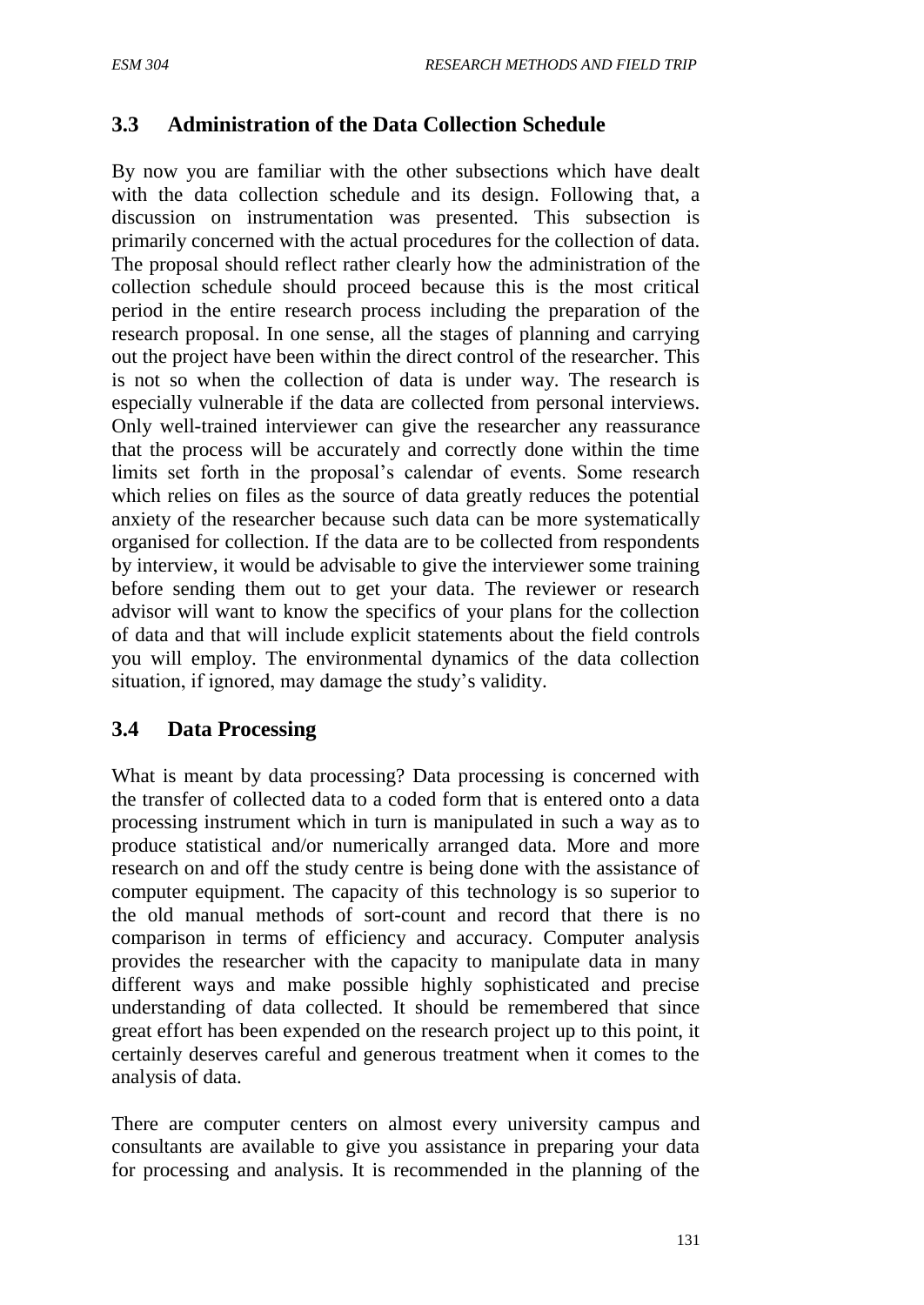data collection schedule that coding of the variables should be worked out. That is, the writer should return to his list of variables under the subsection "Data collection Schedule". Each variable should be assigned categories which can in turn be assigned numerical values, for example, rainfall -1 and temperature -2, etc. This arrangement of coded variables by category is referred to as "Coding Instructions". The coding instructions are necessary if the data are to be keyed into software such as Statistical Package for Social Sciences (SPSS), Excel, etc., and processed by computer. Again, the proposal should at least include coding of categories which can be done on the margins of the attached instruments or listed separately as an attachment to the proposal.

## **3.5 Procedures of Data Analysis**

The research design subsection of the proposal focuses attention on the basic contrast and comparisons to be made in order to test the major and minor questions and hypotheses. The "Procedures of Data Analysis" subsection of the proposal makes somewhat more explicit the technical procedures necessary to carry out the charge expressed in the design subsection.

The proposal should show what groups are to be compared and what statistical tests and measures will be used to determine statistical significance. In the situation of the case study or environmental design, the researcher will want to indicate the specific use of non-statistical as well as statistical techniques. Non-statistical techniques will include the use of photographs, maps, drawings and illustrations. Statistical technique will include the use of statistical tables, frequency counts, and percentages for summarising data and making simple comparisons possible. If the proposal writer is skilled in the use of bivariate and multivariate analysis which the computer equipment can easily perform, then these statistical tests should be mentioned in this subsection of the proposal. Some of the more common data analysis designs would include chi square analysis, product moment correlation coefficient, and "t" tests, analysis of variance and Mann-Whitney u analysis.

## **3.6 Special Techniques**

It has been mentioned earlier that each project will be unique and this writer respects that character of your work. It is likely that the uniqueness of your work is sufficient to warrant the preparation of a special section and eventually a special chapter in the final research document to describe this uniqueness. For example, for those researchers who find the need to develop and construct a special scale or instrument, the procedures involved should be outlines in a special section of the proposal. This development of an instrument is valuable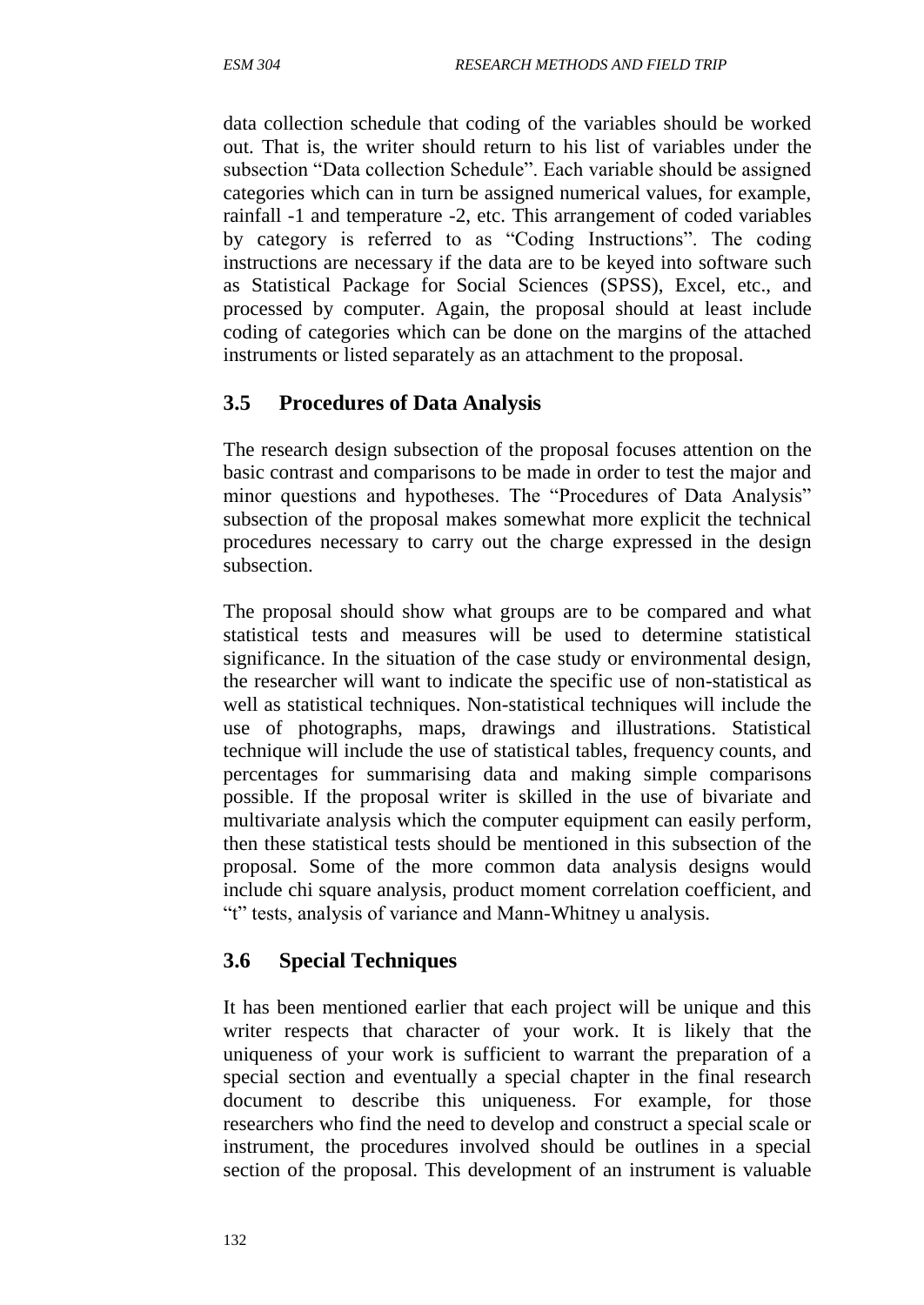not only to the researcher but also to potential users who read your final document. Another example of a special section is the extended environmental history. When a little known area is being investigated, the researcher may find it necessary to inform his reader of the historical background to the problem. He should prepare a detailed outline of this section to be included in the proposal. The complicated construction of equipment necessary to test and measure or otherwise use in a project might warrant detailed description in the final document. This, too, should be outlined in the proposal. Do not feel reluctant to make the effort to include special mention to unique features of your research, for this will almost always be viewed as competency on the part of the proposal writer by academic advisors.

## **3.7 Things to Do with the Proposal when the Research is Completed**

Let us assume that your proposal has been accepted and the research process has been followed through the data collection and processing phases. It is obvious that reference to the proposal has been casual if not intense at particular times. By this point into the research, the steps and stages have become familiar to you and use of the proposal declines as work on the project proceeds. The question is of what value is the proposal at these stages has become familiar to you and use of the declines as work on the project proceeds. The question is of what value is the proposal at this stage of events? The proposal remains valuable for one basic reason. All of the material that was written into the proposal is certainly a part of the overall project. When the analysis of data is under way, the writer can turn his thoughts to shaping the first three chapters of the research report. It is not necessary to wait until the data are completely processed or analysed before the report writing phase can begin.

First, begin by taking a spare copy of the proposal and removing each section for separate use and examination. Next, reread the introduction with a view of changing it to "introduction" Chapter 1 of the report. It will be necessary to change tenses. It will also be necessary to remove those statements, question, and hypotheses that no longer fit with the reality of the actual research. Move to the second section, "Review of literature". Follow the same procedure as you did in the first section. Start by thinking and reading as if it were the second chapter of your final report. During the research work you will have undoubtedly discovered additional literature relevant to the project. In this event this new material should be added and integrated into the literature chapter. Again, the rewriting task will require changing tenses. Move to the methodology section and continue the process of rereading, change tenses, adding material and removing inappropriate parts. No researcher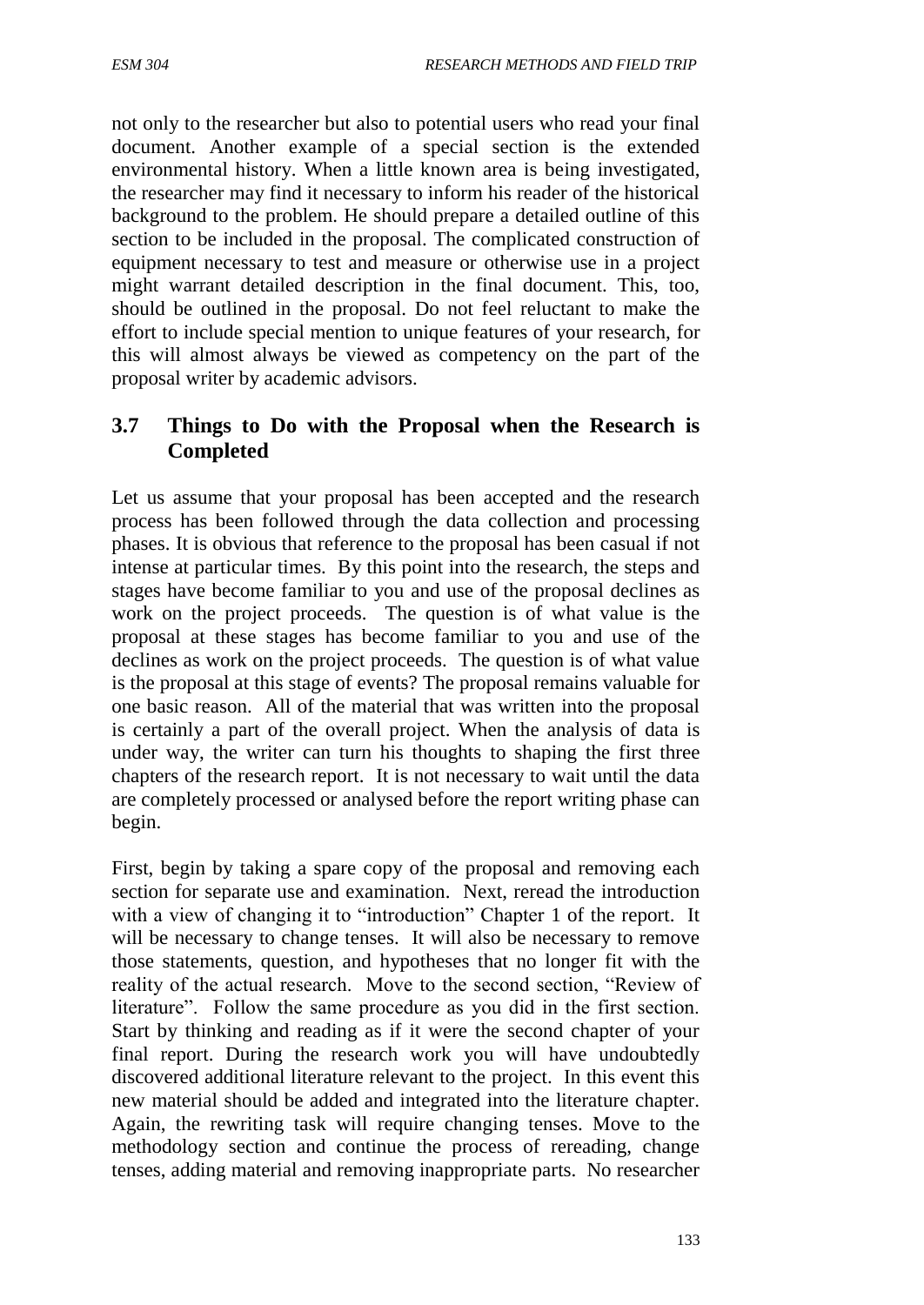is so wise that all plans work perfectly. The methodology chapter must reflect the actual facts of the research experience. If a special section has been written about the unique aspects of "interviewer training" and has been placed under the subjection "Special Techniques" of the research proposal, the writer may want to pull this out of the methodology section and create an entirely new chapter in the research report.

With relatively little effort, the writer has converted the research proposal into four chapters of the final report: Chapter 1 Introduction, Chapter 2 Review of Literature and Chapter 3 Methodology. At this point, the writer is ready to organise the "findings" chapter around the major research questions and hypotheses.

# **4.0 CONCLUSION**

The concepts of reliability and validity have been clearly discussed in this unit. The unit has established that whenever the methods used in research are tested, there should be documentation which will increase the strength of research findings. It is therefore your place to understand their meanings and differences in order to establish a consistent measure of variable in your study. The challenge of testing research instrument for this methodological dimension only goes to underscore the strength of instruments you had used in the study when validity and reliability are to be confirmed.

## **5.0 SUMMARY**

In this unit, we have learnt that validity is concerned with the true measurement and not probability or guesses; whereas, reliability is concerned with the consistency of the application. A pretest of research instrument is one valuable procedure that identifies errors and ambiguity committed by the researcher. You should also remember that this unit has highlighted the actual procedures for the collection of data, processing techniques, and data analysis. Finally, the unit illustrates your familiarity with the steps and stages of the research and what you need to do with the proposal when the research is completed.

## **6.0 TUTOR- MARKED ASSIGNMENT**

1. Carefully describe the things you will do with a research proposal when the research is over.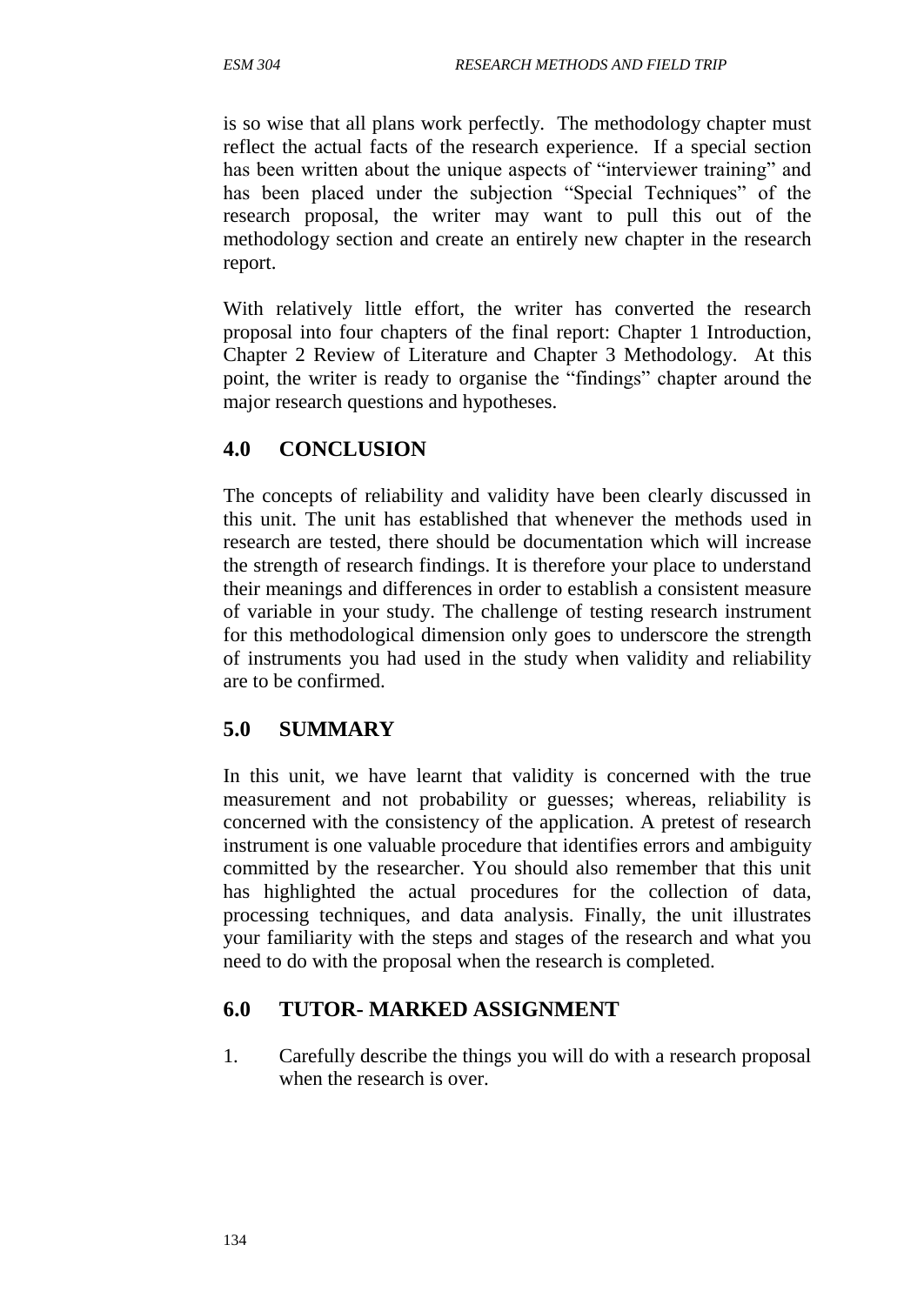#### **7.0 REFERENCES/FURTHER READING**

- Burgess, J. A. (1984). *In the Field: An Introduction to Field Research*. London: Routledge.
- Coshall, J. (1989). *The Application of Non-parametric Statistical Test in Geography, Concepts and Techniques in Modern Geography 50*. Norwich: Environmental Publication.
- Drury, S. A. (1990). *A Guide to Remote Sensing: Interpreting Images of the Earth*. Oxford University Press.
- Hagerstrand, T. (1975). Space, Time and Human Conditions. In: A. Karlqvist, L. Lundqvist & F. Snickars. *Dynamic Allocation of Urban Space*. Farnborough: Saxon House
- Martin, D. (1996). *Geographic Information Systems: Socio-economic Applications.* (2<sup>nd</sup> ed.). London: Routledge.
- Watson, G. (1987). *Writing a Thesis: A Guide to Long Essays and Dissertations*. London: Longman.